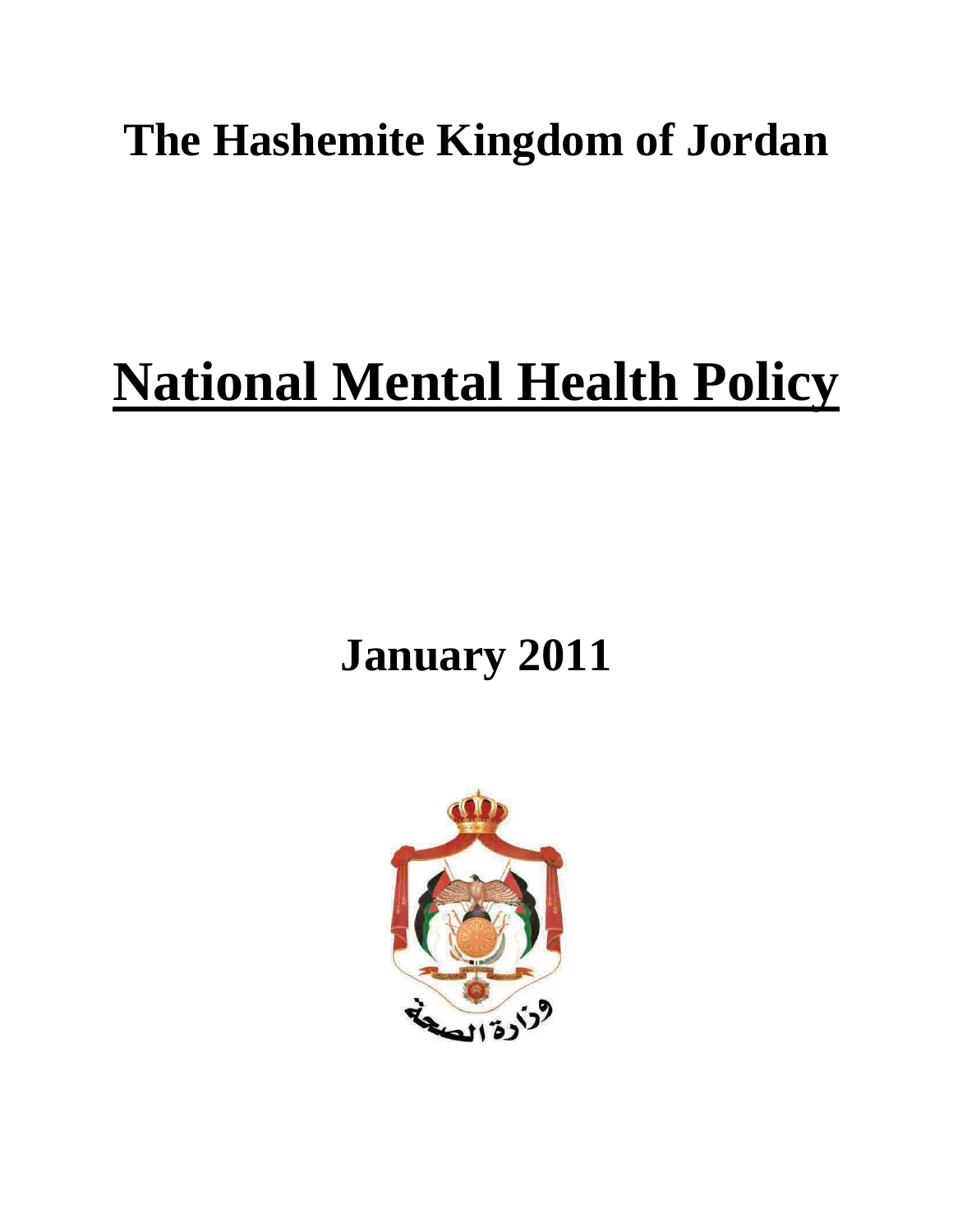

His Majesty King Abdullah II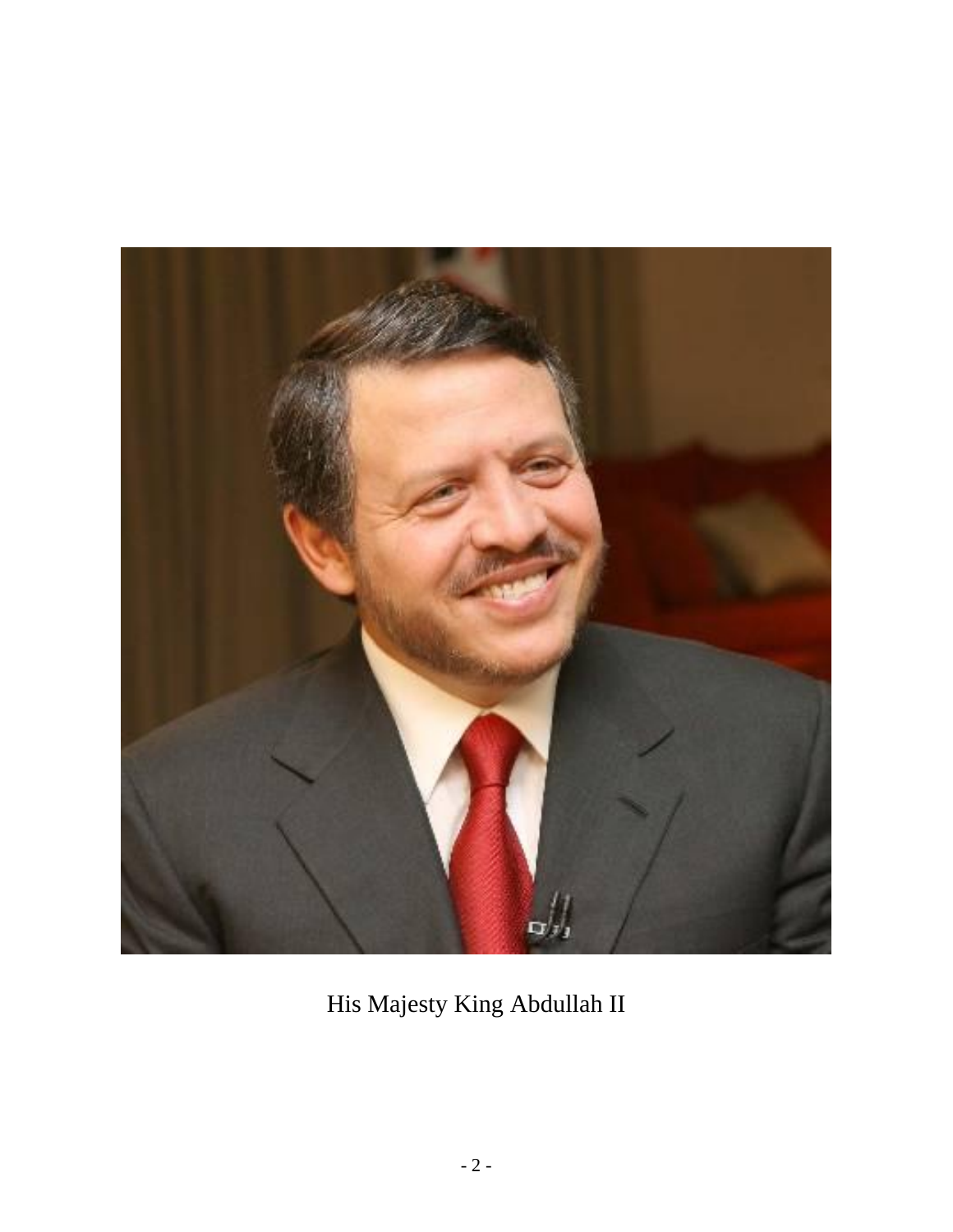# *Foreword*

Over the past decade, scientific evidence in mental health has grown significantly; the links between Mental Health and Health in general have been well established. The burden of neuropsychiatric disorders is known to be high worldwide and it is even higher in those areas which are affected by war, conflicts and its consequences.

It has become evident that mental disorders represent a neglected priority public health concern and that the emotional, social and economic related burden is enormous, and affects not only individuals, but their families and communities as well.

Data also suggest that despite the availability of cost-effective treatments, the majority of people who suffer from severe mental disorders do not receive any kind of care. Furthermore, the stigma and discrimination attached to mental disorders, and to people who suffer from them call for urgent and significant actions in mental health worldwide.

In Jordan, the mental health system needs to be strengthened and decentralized. Investing in community-based mental health services is necessary to reach people in need in the communities where they live, and to provide them with comprehensive and effective care. The adoption of the bio-psychosocial approach will orient the mental health services towards the recovery of people who suffer from mental disorders, their rehabilitation, empowerment and full integration in the community: this orientation will contribute to avoid the risks of poor care and chronicity.

During the past two years, joint efforts have been dedicated by the Ministry of Health and the World Health Organization in Jordan to develop pilot community mental health centers. This successful experience validates the approach and type of services needed to provide effective quality care for people with mental health problems, while at the same time respecting their dignity and protecting their human rights. Yet another important action to take is to move the psychiatric beds from large psychiatric hospitals (centralized in Amman) to small acute admission psychiatric units within general hospitals. It is well known that long-term admissions are not only unnecessary, but are harmful in terms of facilitating frequent and unnecessary relapses and labeling people with mental health problems as chronic patients.

The development of community-based mental health services and the integration of mental health into primary health care will contribute to scaling-up services for mental disorders and reducing the treatment gap, despite the shortage of mental health specialists. Considering its strong primary health care system, Jordan will particularly benefit from being among the first six countries in the world implementing the Mental Health Gap Action Program (mhGAP), launched by the World Health Organization in 2008 to reduce the treatment gap for mental disorders at the global level.

We look forward to having a mental health system that is person-centered in Jordan; it will involve users and their families in care delivery and service planning, will advocate for their rights, and will strongly support the newly-established National "Our Step" Users Association. It will also fight the stigma and discrimination attached to mental disorders and will prevent unacceptable violations of human rights.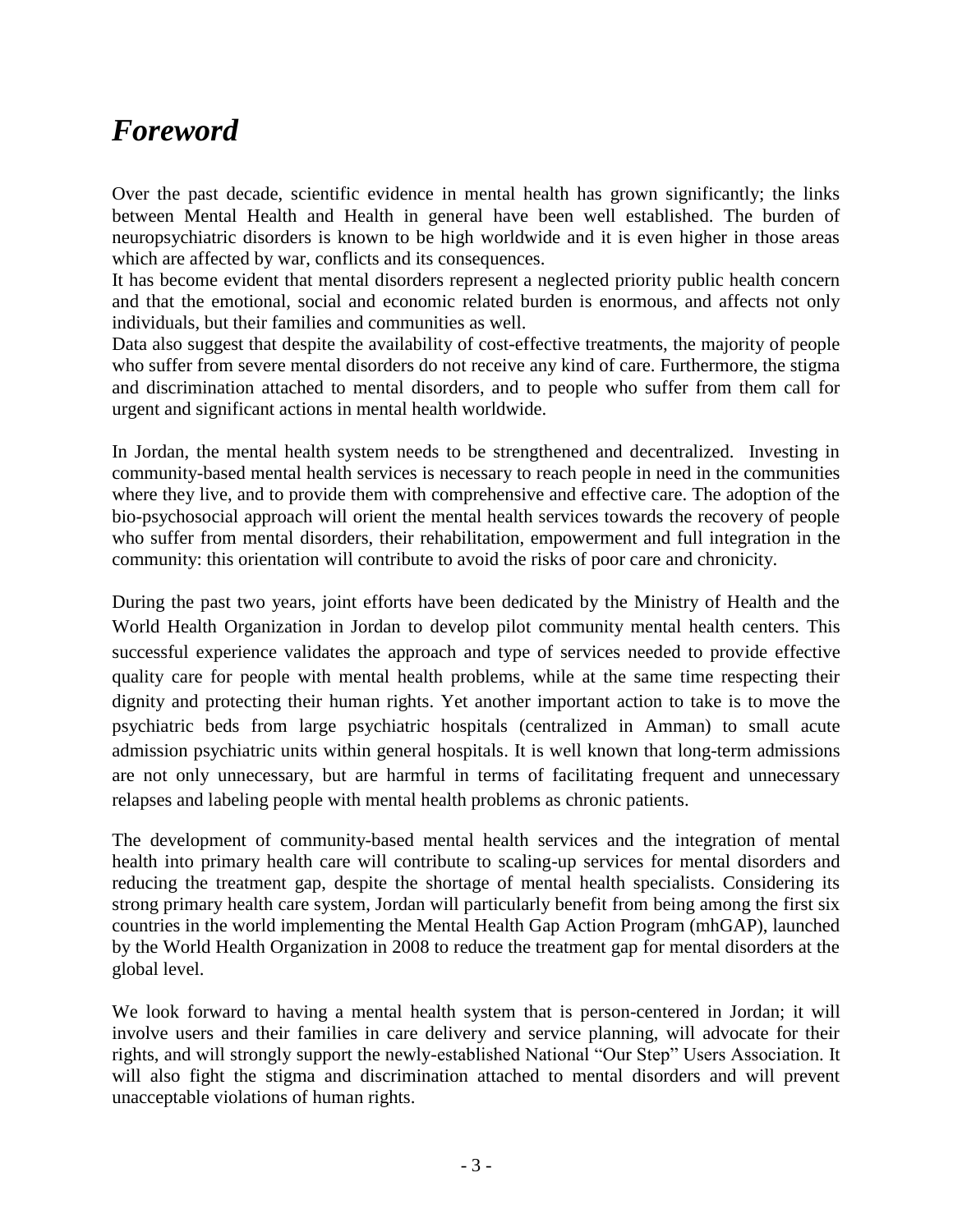This policy document shows the full commitment and determination of the Ministry of Health to undertake the necessary actions to face complex challenges, and to develop and strengthen mental health services in the Kingdom. The policy was developed by the National Steering Committee for Mental Health, which was formed in 2008 with the support of the World Health Organization Jordan Office. It is represented by the main stakeholders in Jordan, service users and family members.

Inspired by the vision of His Majesty King Abdullah II for the development of Jordan and abiding by His Majesty's directives that all concerned parties should work on improving standard of living and quality of services, the Ministry of Health and the National Steering Committee for Mental Health vow to carry this policy and plan from action to fruition.

The Ministry of Health, the World Health Organization and the members of the National Steering Committee for Mental Health are honored and privileged to receive the Patronage of Her Royal Highness Princess Muna Al Hussein. They all stand proud and are empowered by the generous support and genuine giving of Her Royal Highness.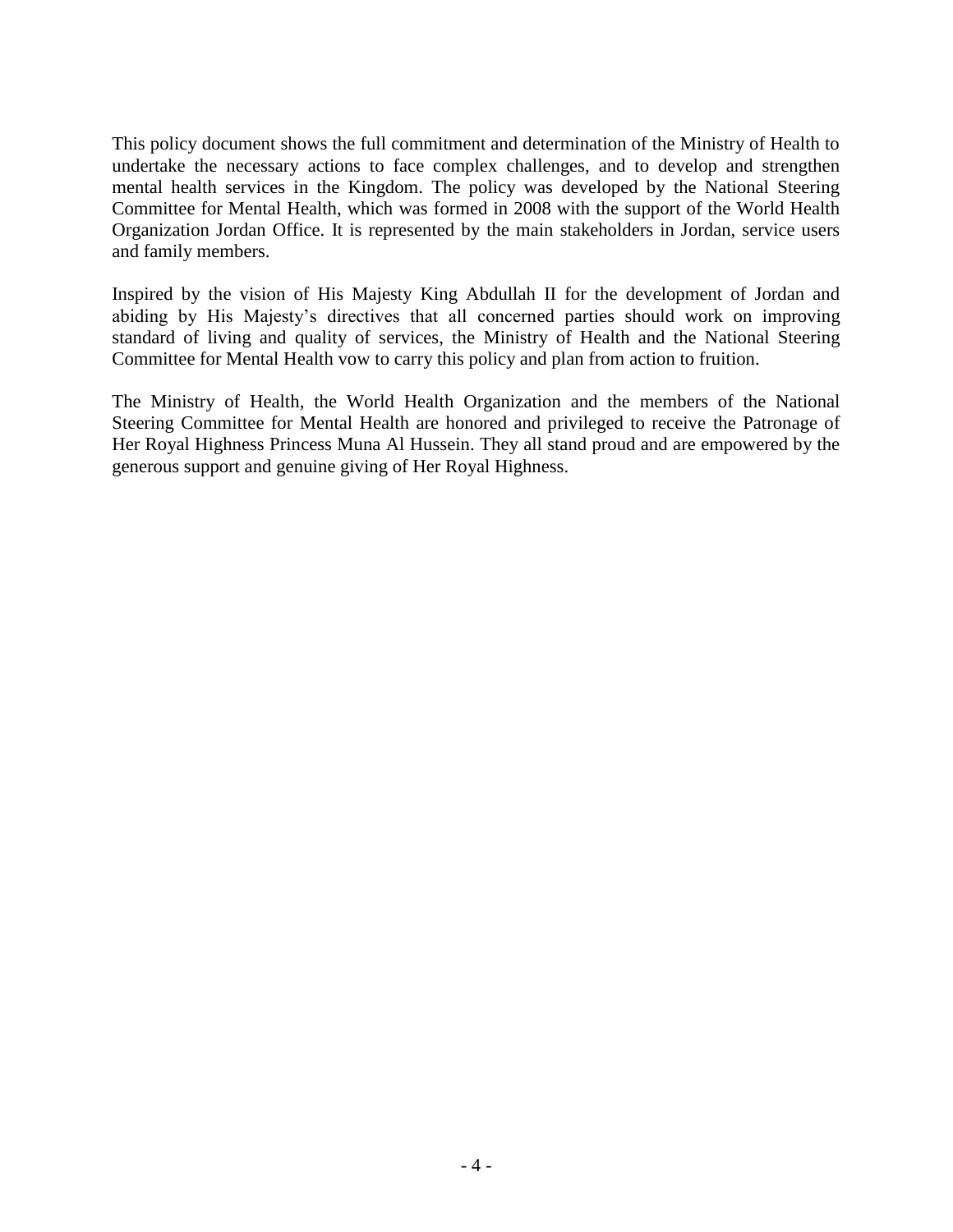# *Acknowledgements*

The National Mental Health Policy and Plan of the Hashemite Kingdom of Jordan was prepared by the National Steering Committee for Mental Health, established in 2008 with the support of the World Health Organization Jordan Office. The National Steering Committee for Mental Health is chaired by His Excellency Dr. Deifallah Al Lozi, Secretary General of the Ministry of Health in Jordan, and is technically advised by Dr Anita Marini, WHO Jordan Emergency Public Health Officer for Mental Health.

The Ministry of Health gratefully thanks Dr. Hashim Ali El Zein El Mousaad, WHO Jordan Representative and Head of Mission, who has supported the entire process of policy and plan development.

*Members of the National Steering Committee:*

Dr. Deifallah Al Lozi, H.E. Secretary General, Ministry of Health

Dr. Bassam Al Hijjawi, Director of Primary Health Care Administration, Ministry of Health

Dr. Mohammad Asfour, National Center for Mental Health, Ministry of Health

Dr. Nayel Al Adwan, National Center for Mental Health, Ministry of Health

Dr. Nabhan Abu Sleih, Head of Specialty, Ministry of Health

Dr. Jamal Al Anani, National Center for Addiction, Ministry of Health

Dr. Basheer Al-Qaseer, Mental Health Unit, Ministry of Health

Mr. Redwan Abu Dames, Legal Affairs, Ministry of Health

Dr. Amer Hyasat, Ministry of Social Development

Mr. Haytham Mehyar, Ministry of Social Development

Dr. Fairouz Alsayegh, Royal Medical Services

Dr. Hamdi Murad, Islamic scholar

Dr. Hanna Keldany, Secretary General of the Latin Diocese in Jordan

Dr. Asr Al Sharman, Representative of Health Committee in the Parliament

Dr. Moumen Al Hadidi, Representative of Forensic Medicine and Deputy of Medical Union

Dr Youssef Khader, Higher Council for Science and Technology

Dr. Hania Dawani, Jordanian Nursing Council

Dr. Tewfik Daradkeh, Jordan University for Science and Technology

Dr. Wissam Breik, Ahleyyah University, Faculty of Psychology

Dr. Abdul Majeed Samera'i, University of Jordan, child psychiatrist

Dr. Yahya Al Ali, Hashemite University, Faculty of Social Sciences

Dr. Abdulmanaf Al Jaderi, University of Jordan, Faculty of Medicine

Dr. Anwar Bteha, Jordan University for Science and Technology

Dr. Sahar Makhamreh, Al Balqa Applied University, Faculty of Social Work

Dr. Mohammad Jebril, Hashemite University, Faculty of Occupational Therapy

Ms. Lina Wardan, University of Jordan, Faculty of Nursing

Dr. Mohammad Dabbas, Psychiatric Association

Dr. Zuhair Zakaria, Jordanian Psychological Association

Ms. Haifa Al Bashir, Jordanian Society for Psychological Rehabilitation

Mr. Fawwaz Ezzeldeen, Service User

Ms. Raghad Ibrahim Muhana, Service User

Dr. Nasser Al Deen Al Shreqi, Al Rasheed Hospital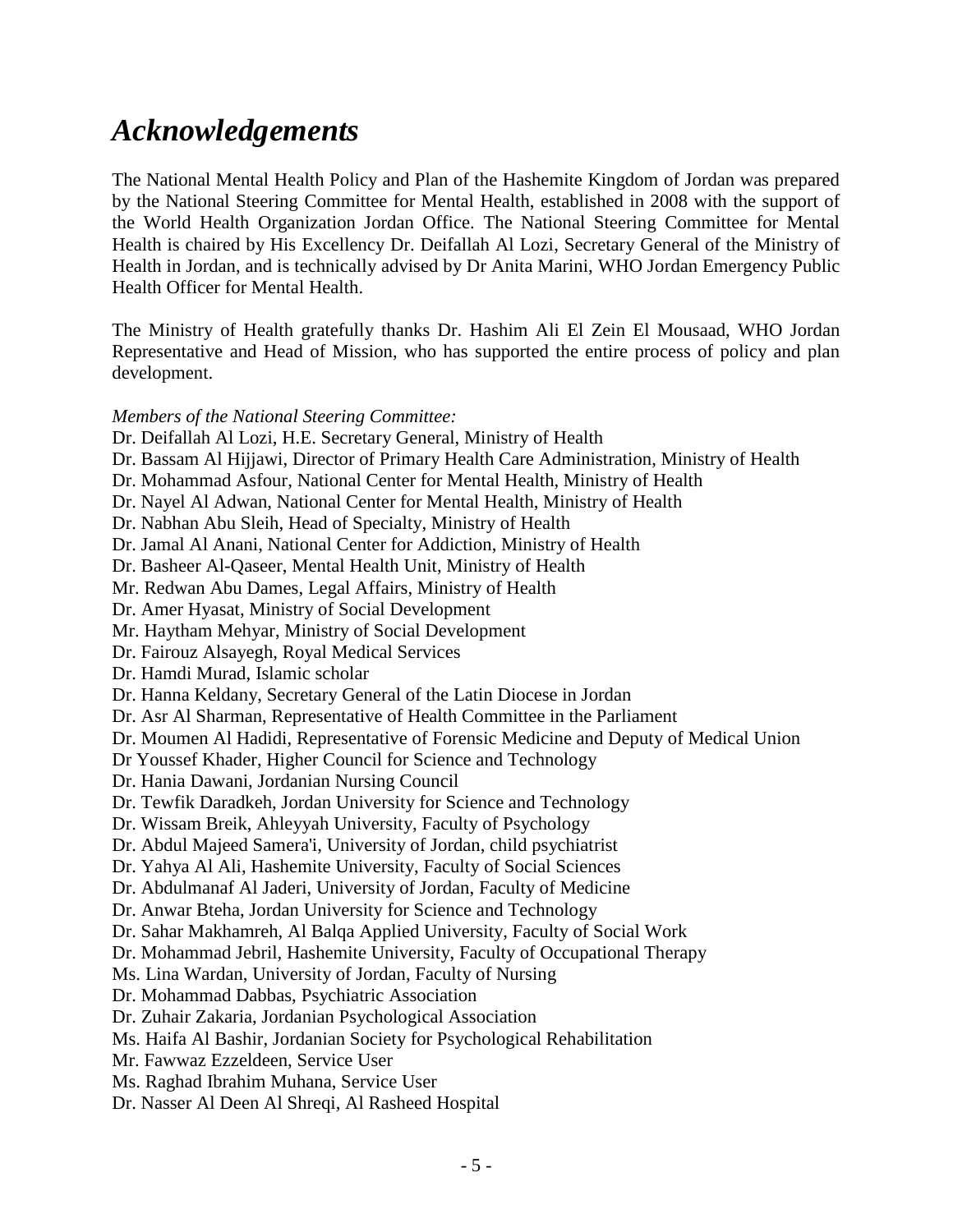Dr. Adnan Al Takriti, private sector, Psychiatry

Ms.Tala Al Kurd, private sector, Psychology

Dr. Hashim Ali El Zein El Mousaad, WHO Jordan Representative and Head of Mission Dr. Anita Marini, WHO Jordan Emergency Public Health Officer for Mental Health

### *Editorial and technical coordination group:*

Dr. Bassam Hijjawi, Director of the Primary Health Care (PHC) Administration – MoH Dr. Basheer M. Al-Qaseer, Mental Health Unit, PHC - MoH Dr. Nada Al Ward, Sub-regional Coordinator Displaced Iraqis Program, WHO Jordan

Dr. Anita Marini, Emergency Public Health Officer for Mental Health, WHO Jordan

Ms. Zein Ayoub, Technical Officer for Mental Health Program, WHO Jordan

### *Technical Assistance:*

Dr. Shekhar Saxena, Director of Department of Mental Health and Substance Abuse, WHO / HQ Dr. Michelle Funk, Coordinator of Mental Health Policy and Service Development, WHO / HQ Dr. Mark Van Ommeren, Mental Health in Emergency Setting, WHO / HQ Dr. Khalid Saeed, Regional Advisor for Mental Health and Substance Abuse unit, WHO /

EMRO

Dr. Emmanuel Streel, WHO Consultant

Special thanks to members of the multidisciplinary teams working in the community mental health centers established in Amman (Istishariah and Al Hashmi clinics) and in Irbid (Princess Basma clinic). With their commitment, passion and devotion to improving the quality of care for people with mental health problems, they have demonstrated that recovery-oriented, communitybased care and rehabilitation have a significant impact on service users, their families and community, and on meeting the needs of the Jordanian people.

The members of the National "Our Step" Users Association, the service users and their families, have contributed to inspire the policy and the plan.

For their intense previous efforts in initiating and supporting policy development, the Ministry of Health would like to thank H.E. Dr. Nayel Hayel Al-Fayez, H.E. Dr. Salah Mawajdeh, H.E. Dr. Janet Marza, Dr. Adel Belbisi, and Dr. Peter Ventevogel.

Dr. Benedetto Saraceno, chairman of the Global Initiative on Psychiatry – GIP, has technically supported the mental health reform and policy development since the beginning of the process, as the former Director of the Department of Mental Health and Substance Abuse, WHO / HQ.

H.E. Dr. Ala Alwan, Assistant Director General - Noncommunicable Diseases and Mental Health, WHO / HQ, has provided support for the reform process in Jordan.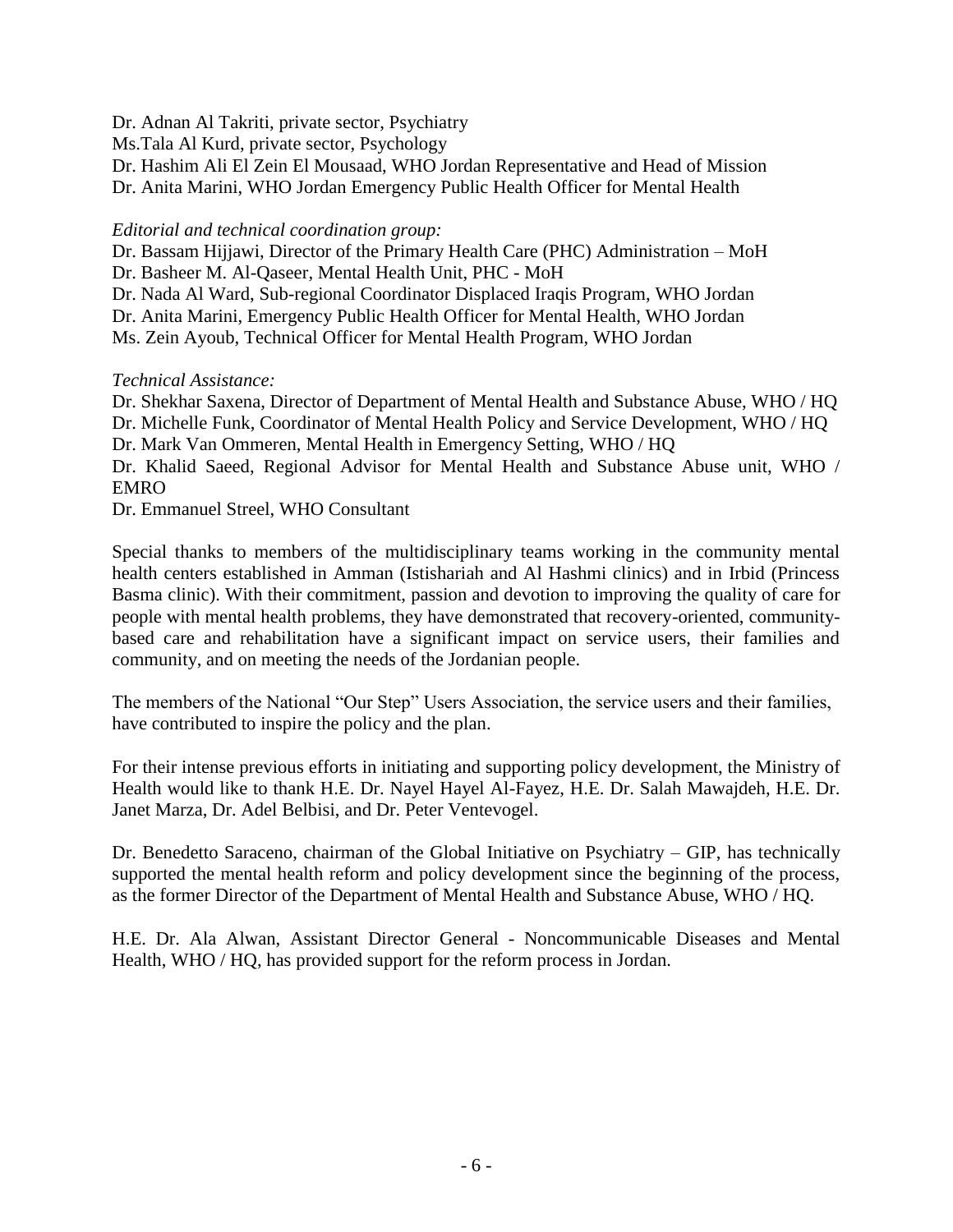# *Table of Contents*

| <b>Mental Health Policy</b>                                                                                                           |    |
|---------------------------------------------------------------------------------------------------------------------------------------|----|
|                                                                                                                                       |    |
| III.                                                                                                                                  |    |
|                                                                                                                                       |    |
| $1 -$<br>2.<br>3.<br>4 <sup>1</sup><br>5.<br>6.<br>7.<br>8.<br>9.<br>12. Monitoring, Evaluation & Quality Improvement28<br>References | 29 |
| Annexes                                                                                                                               |    |
| Annex 1: WHO Pyramid – Optimal Mix of MH Services and Inverted Pyramid                                                                |    |
| Annex 2: Executive Summary of the WHO AIMS 2.2 Results34                                                                              |    |

Annex 3: Human Resources for MH & General Health…………………………...41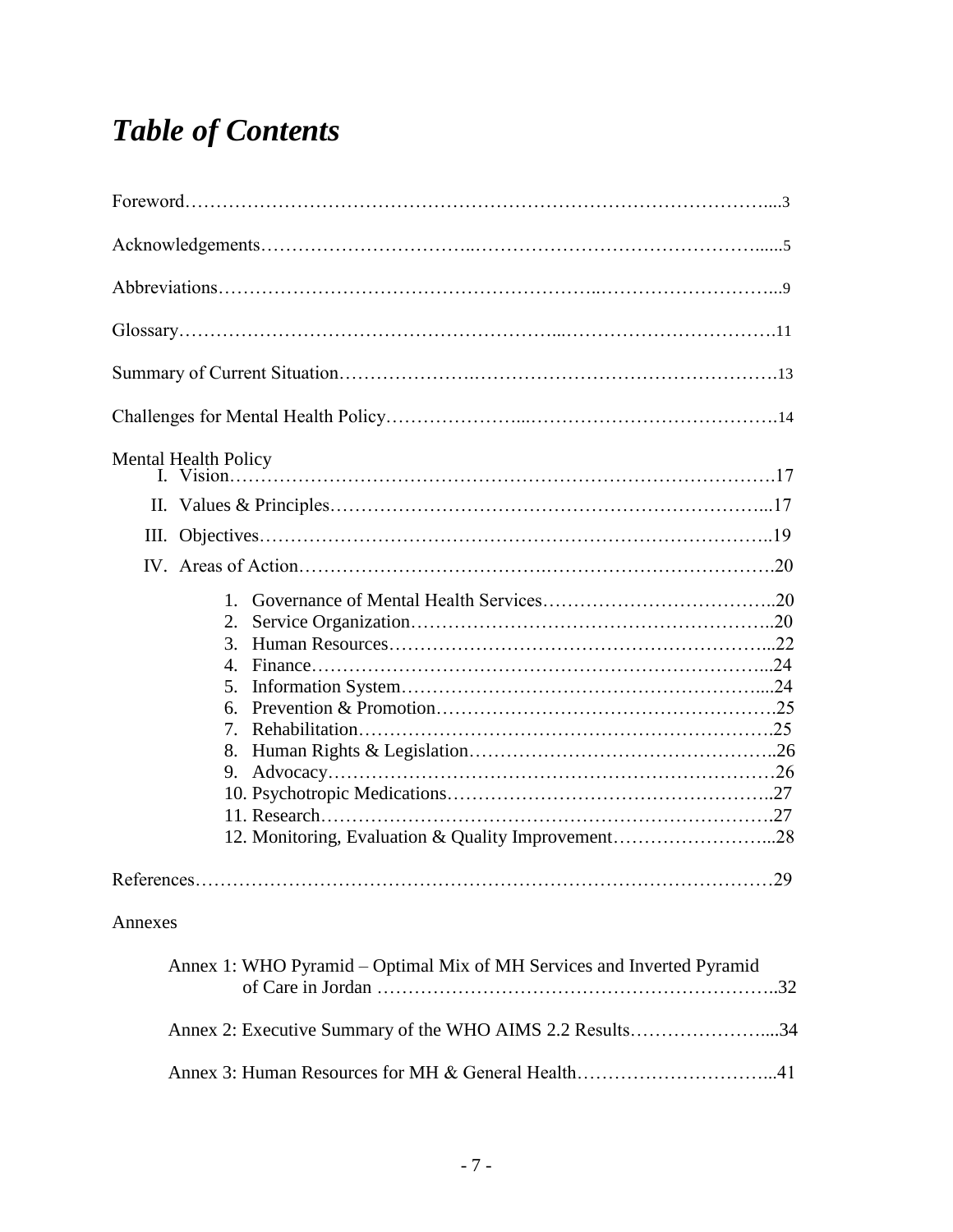| Annex 5: WHO List of Essential Medicines for Mental Health 45 |  |
|---------------------------------------------------------------|--|
|                                                               |  |
|                                                               |  |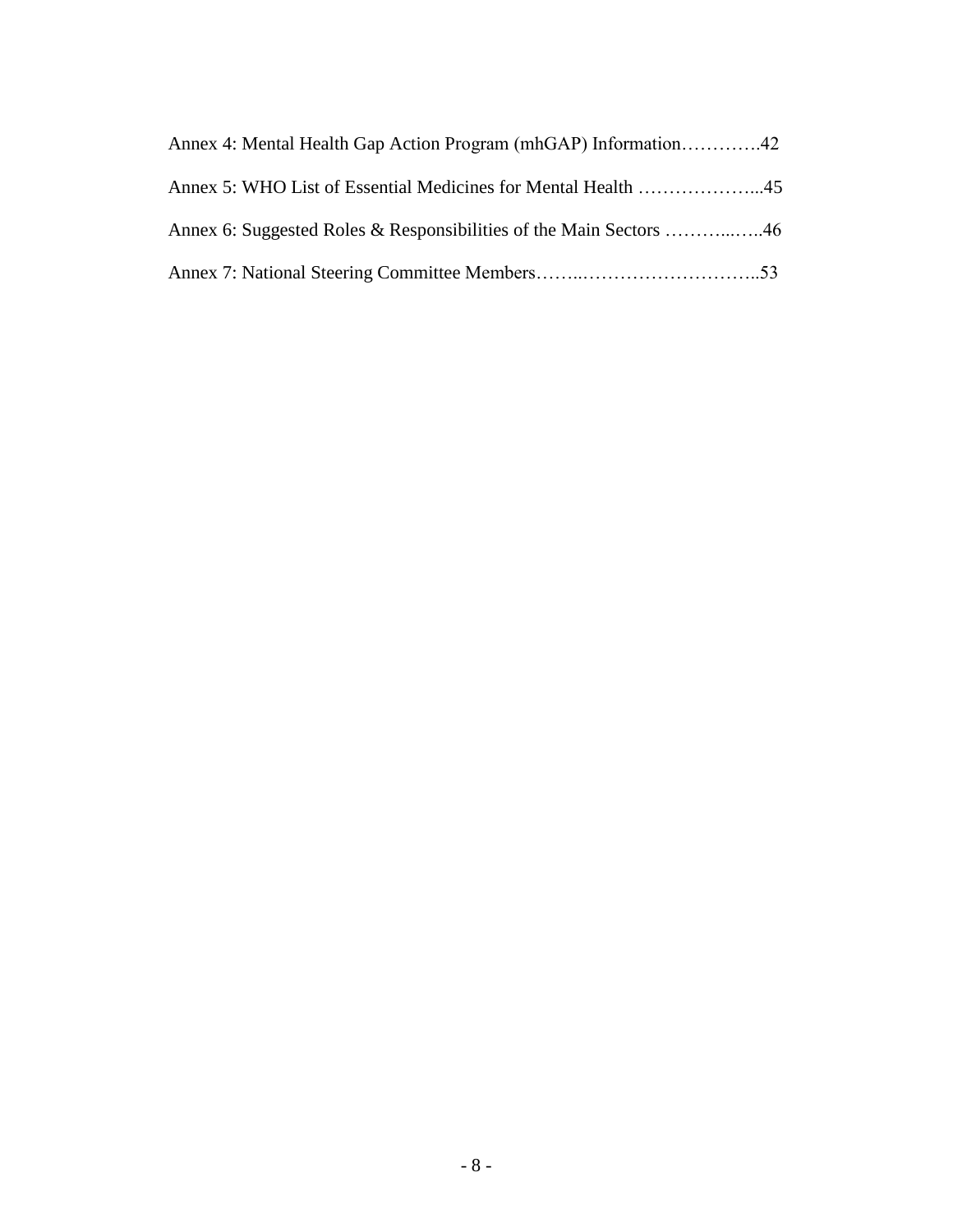# *Abbreviations*

| <b>AIMS 2.2</b> | Assessment Instrument for Mental Health Systems    |
|-----------------|----------------------------------------------------|
| <b>CBO</b>      | Community-based Organization                       |
| <b>CME</b>      | <b>Continuous Medical Education</b>                |
| <b>CMHCs</b>    | <b>Community Mental Health Centers</b>             |
| <b>CMHSs</b>    | <b>Community Mental Health Services</b>            |
| <b>EMRO</b>     | East Mediterranean Regional Office                 |
| <b>GAM</b>      | Greater Amman Municipality                         |
| <b>GP</b>       | <b>General Practitioner</b>                        |
| <b>IASC</b>     | <b>Inter-Agency Standing Committee</b>             |
| <b>JNC</b>      | <b>Jordanian Nursing Council</b>                   |
| <b>JPA</b>      | Jordanian Psychological Association                |
| JU              | Jordan University                                  |
| <b>JUST</b>     | Jordan University of Science and Technology        |
| <b>MDTs</b>     | <b>Multidisciplinary Teams</b>                     |
| MН              | <b>Mental Health</b>                               |
| mhGAP           | Mental Health Gap Action Program                   |
| mhGAP-IG        | mhGAP Intervention Guide                           |
| <b>MHPSS</b>    | Mental Health and Psychosocial Support             |
| MoE             | Ministry of Education                              |
| MoIA            | Ministry of Islamic Awqaf                          |
| MoH             | Ministry of Health                                 |
| <b>MoHE</b>     | Ministry of Higher Education                       |
| MoJ             | Ministry of Justice                                |
| MoL             | Ministry of Labor                                  |
| MoSD            | Ministry of Social Development                     |
| <b>NCCMS</b>    | National Centre for Crisis Management and Security |
| <b>NCMH</b>     | <b>National Centre for Mental Health</b>           |
| <b>NGO</b>      | Non-governmental Organization                      |
| <b>NSC</b>      | <b>National Steering Committee</b>                 |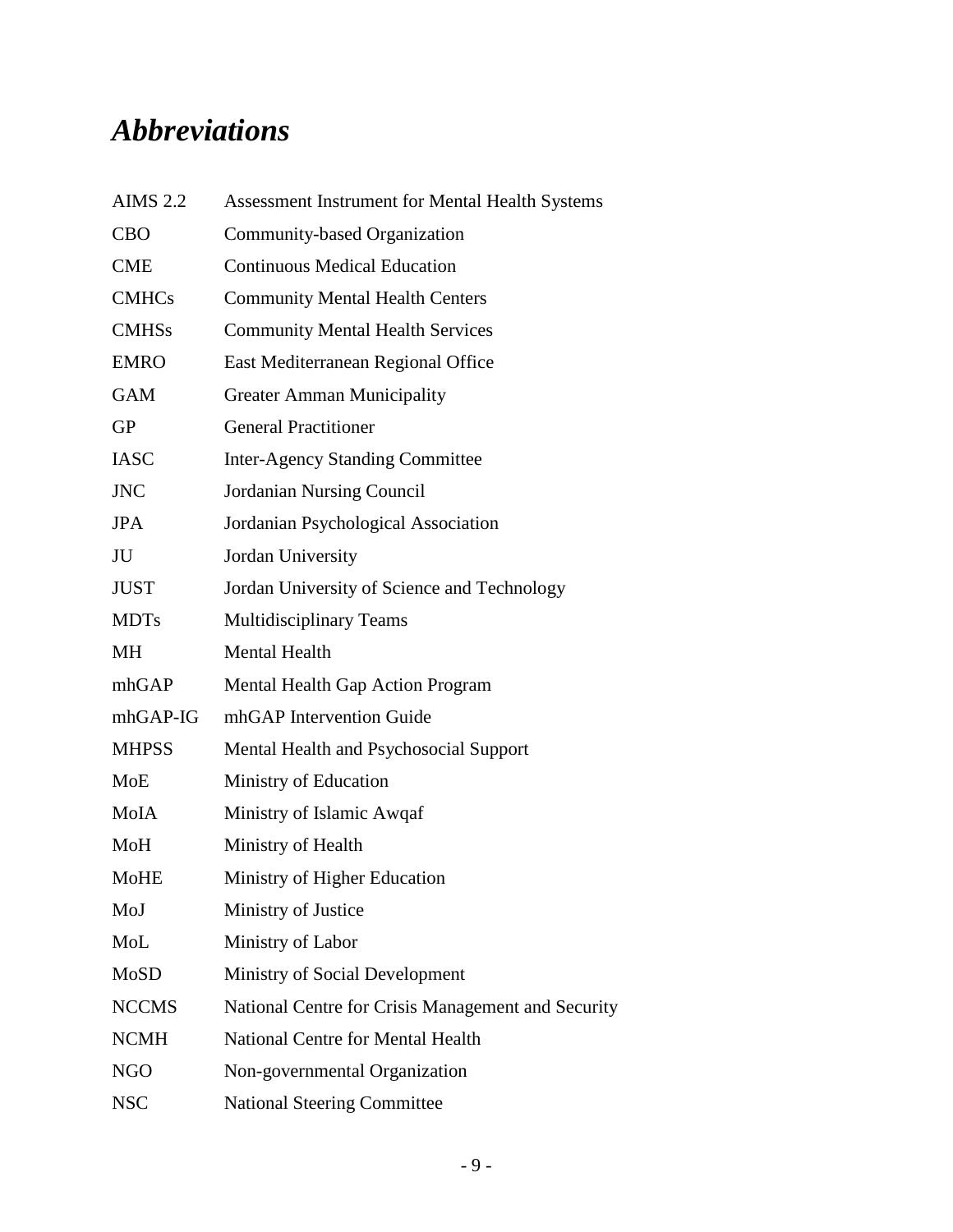| <b>PHC</b>   | Primary Health Care                    |
|--------------|----------------------------------------|
| PKU          | Phenylketonuria                        |
| <b>RMS</b>   | <b>Royal Medical Services</b>          |
| ToR          | Terms of Reference                     |
| <b>ToT</b>   | <b>Training of Trainers</b>            |
| <b>UN</b>    | <b>United Nations</b>                  |
| <b>UNRWA</b> | United Nations Relief and Works Agency |
| <b>WHO</b>   | World Health Organization              |
| WHO-HQ       | World Health Organization Headquarters |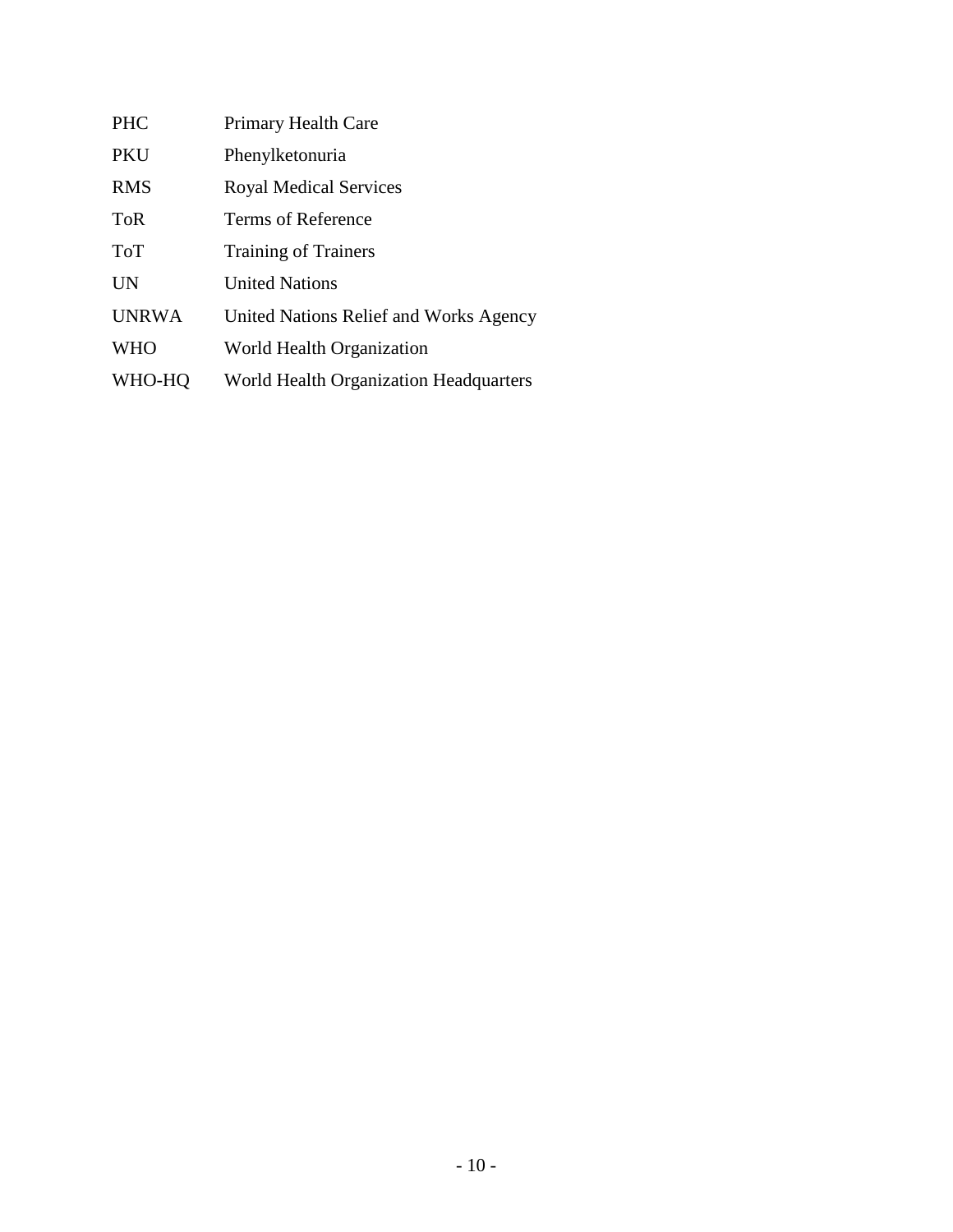# *Glossary*

**Mental Health:** a state of well-being where individuals are able to realize their potential, cope with normal life-stressors, live productively and contribute to their community.

**Mental Disorder:** a clinically classified set of symptoms or behaviors that lead to disruptions in the well-being of individuals and in their personal, social or occupational areas of life.

**Mental Health Policy:** an organized set of values, principles and objectives for improving mental health and reducing the burden of mental disorders in a population.

**Vision:** a desirable image for the future of the mental health system in a country or region.

**Value:** a social, cultural or economically-relevant concept that guides attitudes, judgments and courses of action in a mental health policy.

**Principle:** a fundamental truth on which rules of conduct are based.

**Mental Health Plan:** a detailed pre-formulated scheme for implementing strategic actions that favour the promotion of mental health, and the prevention and treatment of mental disorders.

**Mental Health Legislation:** a set of laws that codify and consolidate the fundamental principles, values and objectives of the mental health policy, and guarantee that the dignity of patients is preserved and their fundamental human rights are protected.

**Bio-psychosocial Approach:** a holistic model of care that incorporates biological, psychological and social therapeutic interventions by multidisciplinary workers.

**Multidisciplinary Team:** mental health workers from diverse academic backgrounds (psychiatry, nursing, psychology, occupational therapy, social work) providing comprehensive, team-based bio-psychosocial interventions.

**Deinstitutionalization Process:** shifting the provision of mental health care from psychiatric institutions to comprehensive community-based services.

**Community Mental Health Services:** mental health community-based services that are close to where people live, such as outpatient clinics, psychiatric units in general hospitals and rehabilitation centers.

**Community Mental Health Centers:** outpatient mental health clinics providing comprehensive bio-psychosocial care through multidisciplinary workers.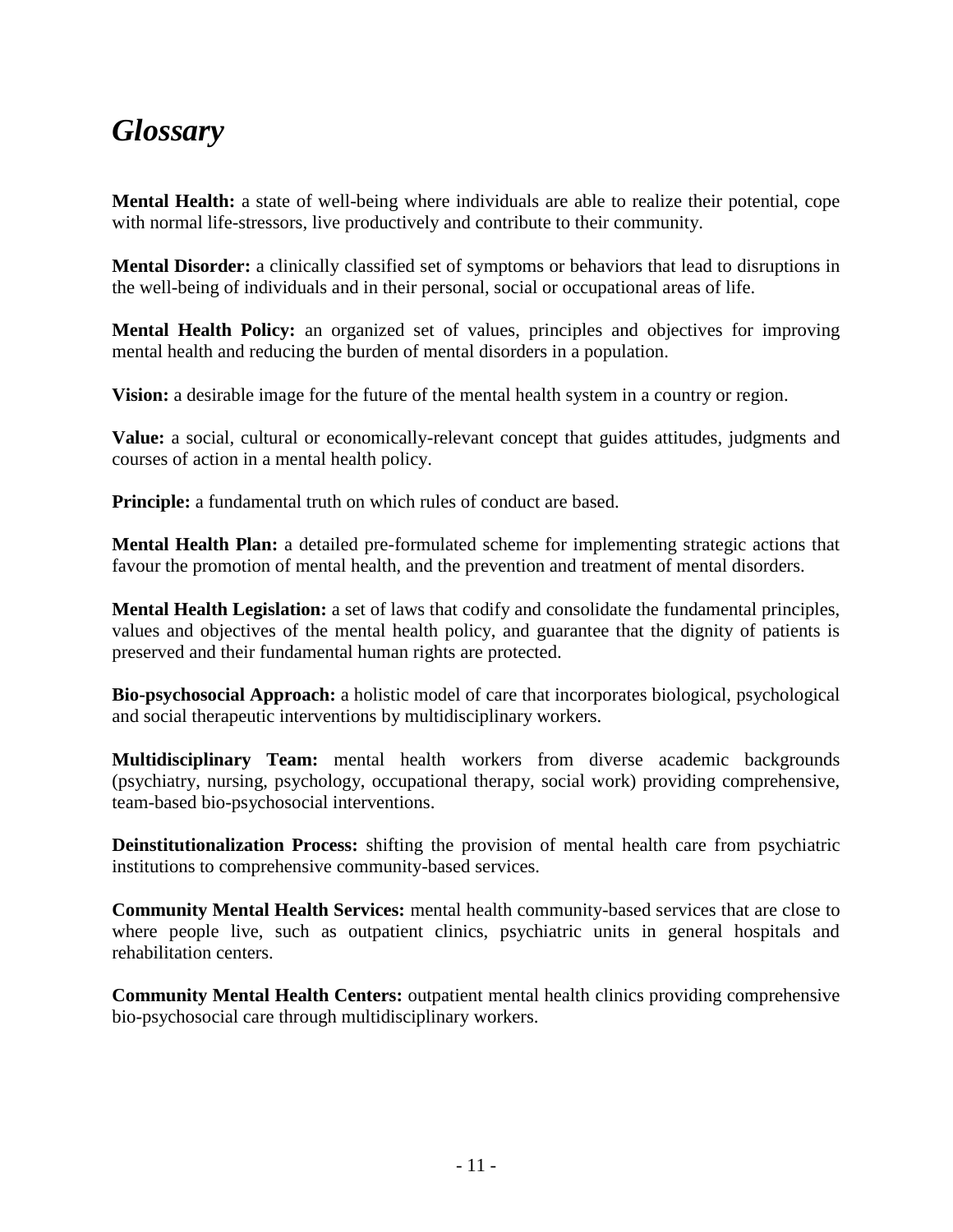**Primary Prevention:** strategies that intend to avoid the development of the onset of an illness.

Secondary Prevention: strategies that focus on early detection and aim to limit the effects of an illness after it manifests.

Tertiary Prevention: treatments that aim to reduce the negative impact of a determined illness by restoring function and reducing disease-related complications.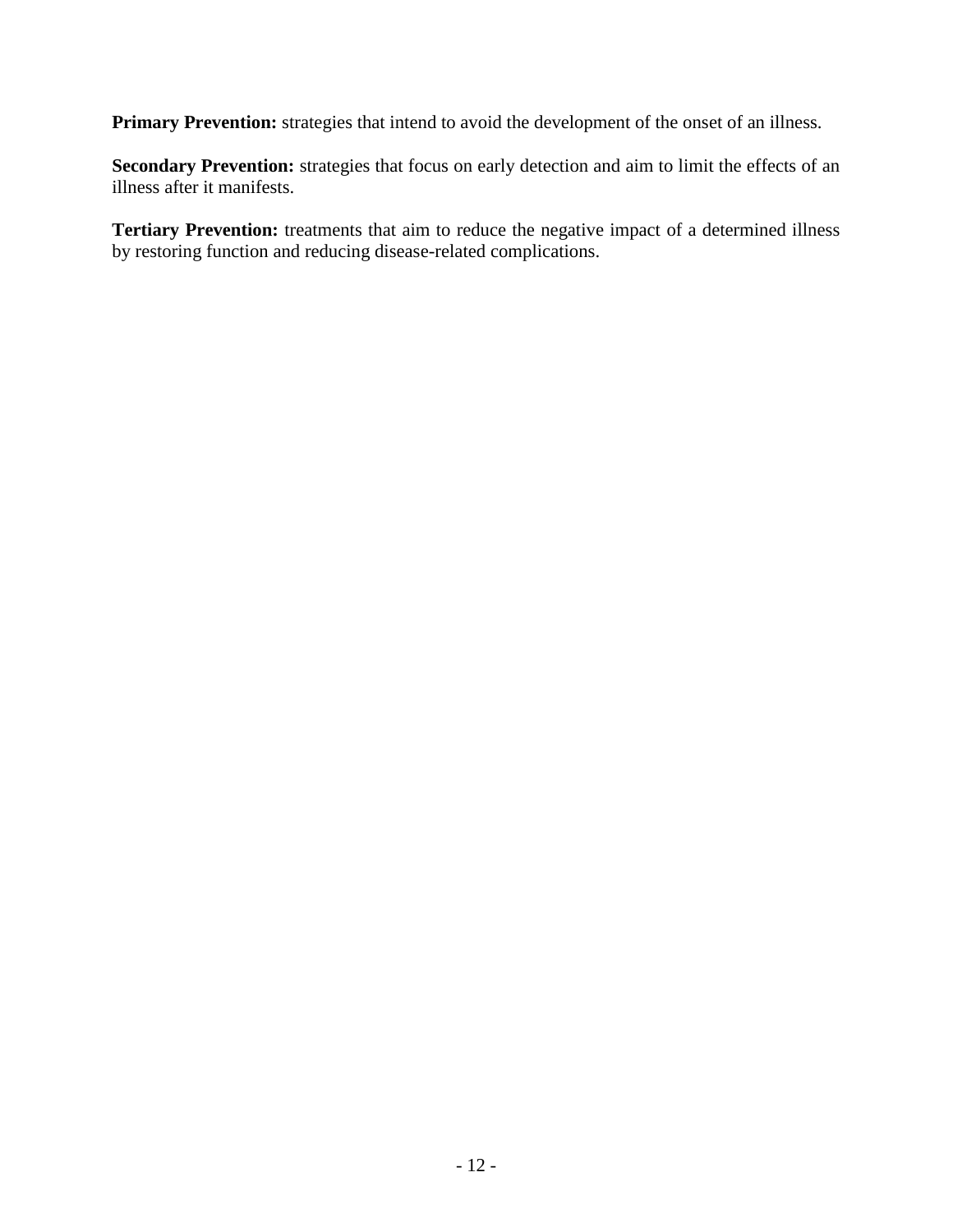# *Summary of Current Situation: Mental Health Services in Jordan*

Mental health (MH) services in Jordan are somewhat limited, relying mainly on expensive tertiary care in psychiatric hospitals instead of cost-effective primary health and communitybased care. All psychiatric beds in Jordan are in governmental or private psychiatric hospitals. Secondary level outpatient clinics are located in comprehensive primary health care facilities and general hospitals, yet are primarily biologically oriented. The primary health care (PHC) system is widely distributed, encompassing all governorates including peripheral areas; however, the MH component is not integrated within its services. When analyzing the organization of MH services in Jordan using the World Health Organization (WHO) pyramid on the optimal mix of mental health services (Annex 1), we find that the pyramid is inverted in Jordan. Shifting focus from tertiary care to primary and community MH care would increase availability, accessibility and quality of care, in addition to bringing MH services closer to where people live and work. Community services would allow the provision of treatments in a least restrictive manner, and help to decrease stigma and violations of human rights.

In particular, community mental health services (CMHSs) for adolescents and children are unavailable at any level of care, except for one outpatient clinic at Jordan University (JU) Hospital and two outpatient clinics at the Royal Medical Services for severe cases.

Jordan is one of the safest countries in a region characterized by instability and conflict. During the last decade, continuous waves of refugees and displaced peoples have flowed into Jordan adding burden to the health system, in particular the MH system as MH problems are enhanced by wars and conflict. This has concurrently attracted a large number of international NGOs and UN agencies to Jordan, intervening in different fields including the mental health and psychosocial field. Due to short-term funding, the programs implemented by these NGOs and agencies are not always sustainable in the long-term.

In 2007, a mental health and psychosocial support (MHPSS) coordination group was established in Jordan, following the recommendations of the Inter-Agency Standing Committee (IASC) Guidelines. The aim of this group is to promote the IASC Guidelines in Jordan, to coordinate efforts of local and international bodies working in the MH and psychosocial field, to fill gaps in the MH system, and to monitor interventions according to the IASC Guidelines standards. Until recently, the MHPSS coordination group has been co-chaired by a UN agency and an international NGO. Currently, the Ministry of Health is assuming leadership for this group.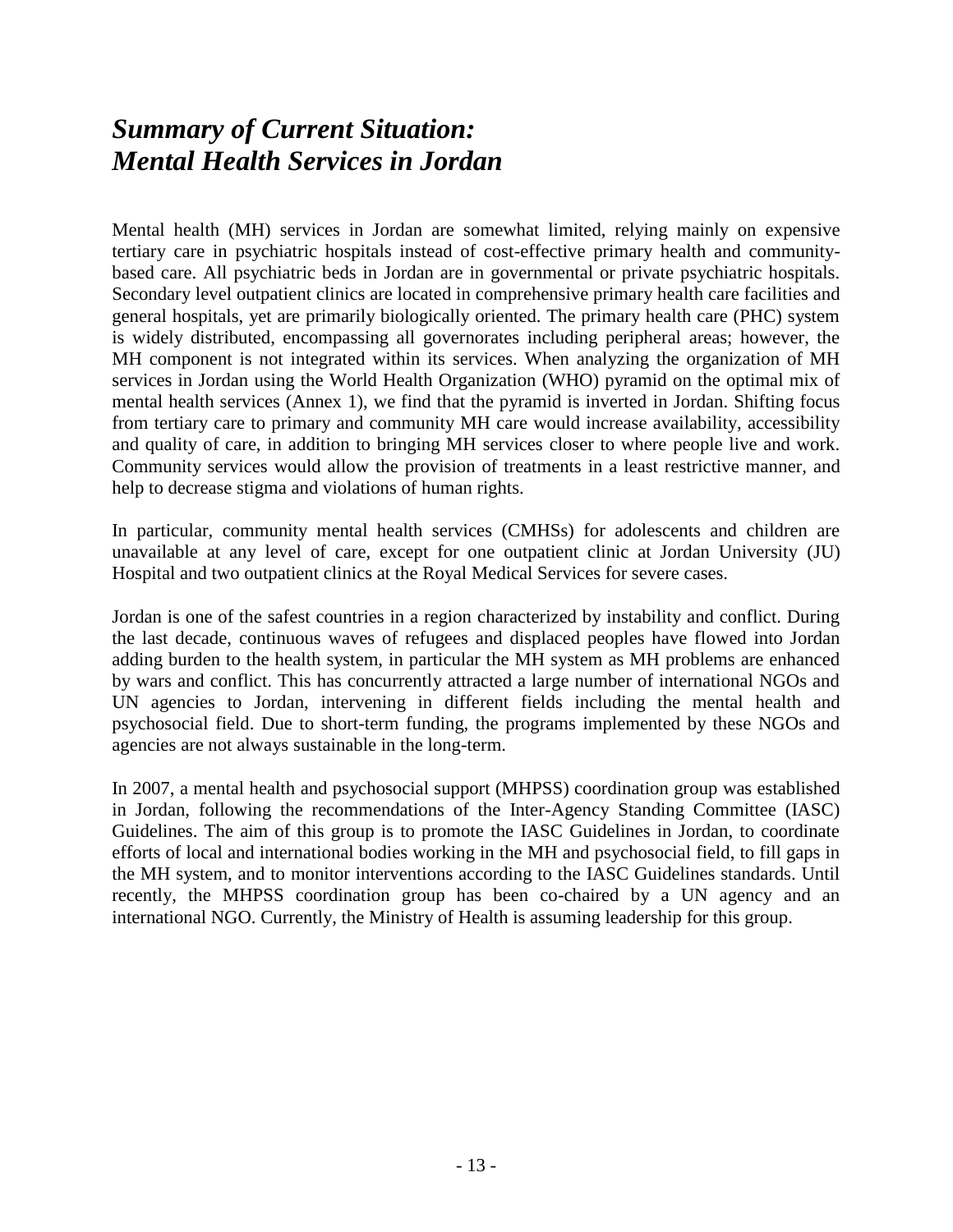# *Challenges for Mental Health Policy*

An analysis of available MH services and resources has been conducted through the implementation of the WHO Assessment Instrument for Mental Health Systems (AIMS-2) (Annex 2). The findings revealed a number of anticipated challenges relevant to policy development and implementation:

### *1. Multiple health providers*

Several main health providers are available in Jordan. In order for the National MH Policy to attain a public health impact, the consensus and contribution of all of the following health providers in the development of the policy is necessary:

- $\blacksquare$  Ministry of Health (MoH);
- Royal Medical Services (RMS);
- Private Sector:
- University Sector;
- United Nations Relief and Works Agency (UNRWA), which provides PHC services to Palestinian refugees;
- Other UN agencies and international and local NGOs.

### *2. Effective national governance for mental health*

A number of different entities for MH are available at the Ministry of Health: Head of Mental Health Specialty; Mental Health Unit within PHC Administration; National Centre for Mental Health (NCMH) under the Hospitals Administration. However, there is no coordinated, unified and leading entity responsible for holding a MH budget, policies and decision making, and accountability for the implementation of the MH reform.

### *3. Allocation of financial resources*

There is no specific and known budget dedicated for MH. It is fundamental to secure a budget dedicated to MH to achieve a sustainable and well-functioning MH system.

### *4. Attitudes towards mental illness*

Negative attitudes towards mental illness and service users pervade all sectors of society, including the professional and political levels. This has a broad negative impact on several aspects:

- Placing MH as a priority in the national public health agenda.
- Allocation of adequate financial and human resources for MH.
- Integration of MH services into the general health care system.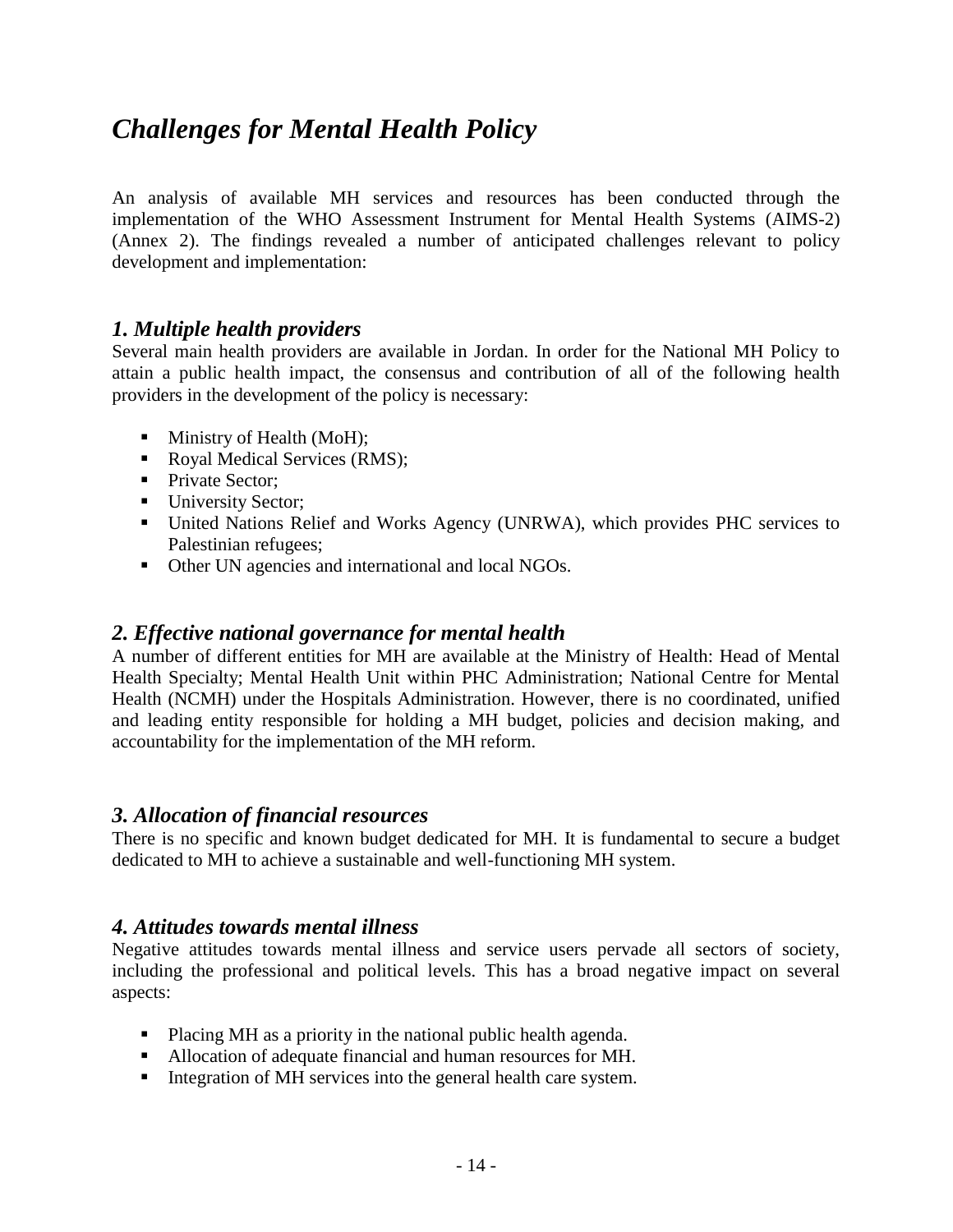Furthermore, the stigmatization of service users leads to much discrimination in various areas including work and education, thereby hindering the integration of service users (and sometimes their families) in the community. In addition, negative attitudes may deter or delay seeking treatments at MH services.

### *5. Consensus on a mental health model among mental health professionals*

There is a discrepancy between the models adopted among MH professionals in Jordan, with most still employing the traditional biological approach and few applying the more comprehensive bio-psychosocial approach introduced in some pilot clinics in Amman and Irbid.

The former model of care does not facilitate the establishment of multidisciplinary teams (MDTs) in MH services and predominantly focuses on the role of psychiatrists; while the latter evidence-based bio-psychosocial approach is necessary in order to provide a multidisciplinary management of mental illnesses that addresses their bio-psychosocial etiologies. This approach emphasizes a holistic and recovery-oriented model of care, ensures continuity of care, and includes the rehabilitation of service users in personal, social and occupational areas. This aids in preventing the unnecessary "chronicization" of service users, and facilitates their integration in the community. It also acknowledges and values the important role of families and caregivers.

A successful implementation of the multidisciplinary, bio-psychosocial approach requires the acknowledgment of equal value, importance and working conditions for all professionals including psychiatrists, psychologists, nurses, occupational therapists and social workers. This will promote the required mutual understanding, respect and team work among the different professionals for the optimal delivery of MH care. In addition, it will help to shift from the current hierarchical and biologically-oriented system to the comprehensive multidisciplinary system of service delivery.

### *6. Shortage of human resources in mental health*

The number of MH professionals in Jordan is very limited. Moreover, the ratio of human resources dedicated to MH and to general health is 1 to 50 professionals, reflecting the neglect of the MH field (Annex 3).

The shortage of human resources dedicated to MH at all levels of care and the shortage of specialists in the field represent some of the main challenges for a MH reform in Jordan. This extends to all MH professionals including psychiatrists, psychiatric nurses, psychologists, social workers and occupational therapists.

As such, there is a strong need for the recruitment, training and retainment of both new and current staff members, in addition to valuing the roles of nurses and psychosocial workers (psychologists, occupational therapists, social workers) by providing them with adequate working conditions, and accurate terms of reference that recognize them as specialists in their fields.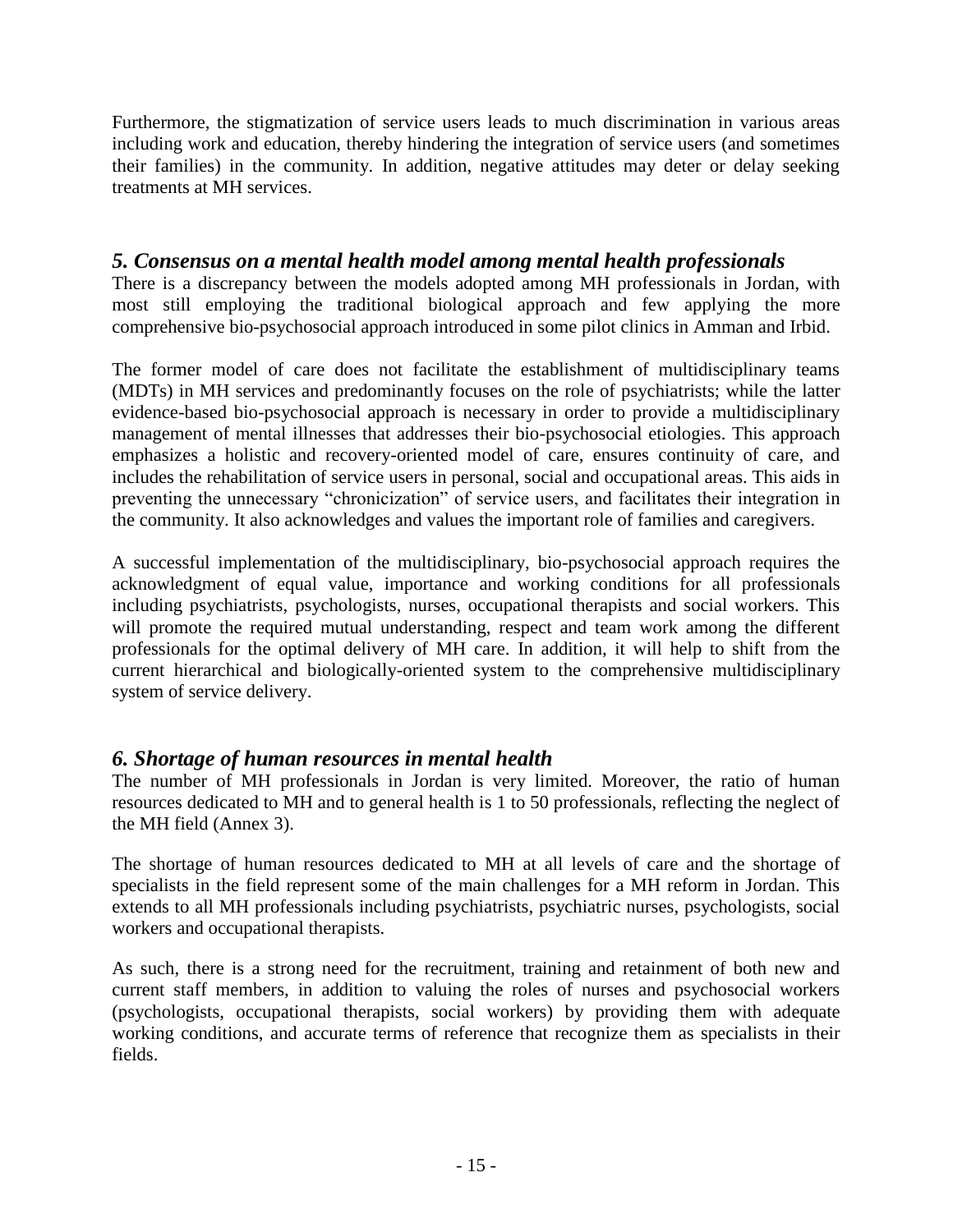### *7. Availability of mental health services*

The available outpatient MH services are geographically well-distributed across the country; nonetheless they are insufficient in quantity to meet the MH needs of the population. Inpatient services are currently only available in psychiatric hospitals and are all concentrated in Amman, where only 36% of the population lives. In addition, there are no community-based MH services for children and adolescents.

### *8. Availability of training opportunities*

Opportunities for the training and supervision of students from various academic backgrounds (medicine, nursing, occupational therapy, psychology and social work) are limited to psychiatric hospitals which do not apply the recovery and bio-psychosocial models, and do not attract students to MH as a field of specialization. In addition, training and supervision in the multidisciplinary, bio-psychosocial approach is not well established due to the limited number of existing community MH services.

### *9. Integration of the mental health component into PHC services*

Integrating the MH component into PHC services will initially add a considerable burden on PHC staff. This may lead to some resistance or a lack of commitment to the integration, thereby requiring increased support through recruitment, training and supervision of PHC staff and the provision of incentives.

### *10. Effective coordination within and among sectors*

In Jordan, there is a lack of coordination between the multiple health providers, the MH sector and other sectors (particularly the Ministry of Social Development- MoSD and the Ministry of Labor- MoL), and between the public MH system and local and international NGOs and agencies. This poses a challenge to the provision of comprehensive care for people with mental disorders and to the continuity of their care. Furthermore, the lack of coordination does not facilitate filling the gaps in MH services, but rather enhances the duplication of services and the establishment of services that are neither sustainable nor needs-based.

### *11. Absence of mental health legislation*

Currently, there is no MH legislation which supports and facilitates the implementation of the policy and plan.

### *12. Inconsistent supply of psychotropic medications at MH services*

Currently, a rational list of psychotropic medications is available at MH services, and not an essential list of medications. Moreover, medications at the secondary level of care are not consistently nor continuously available.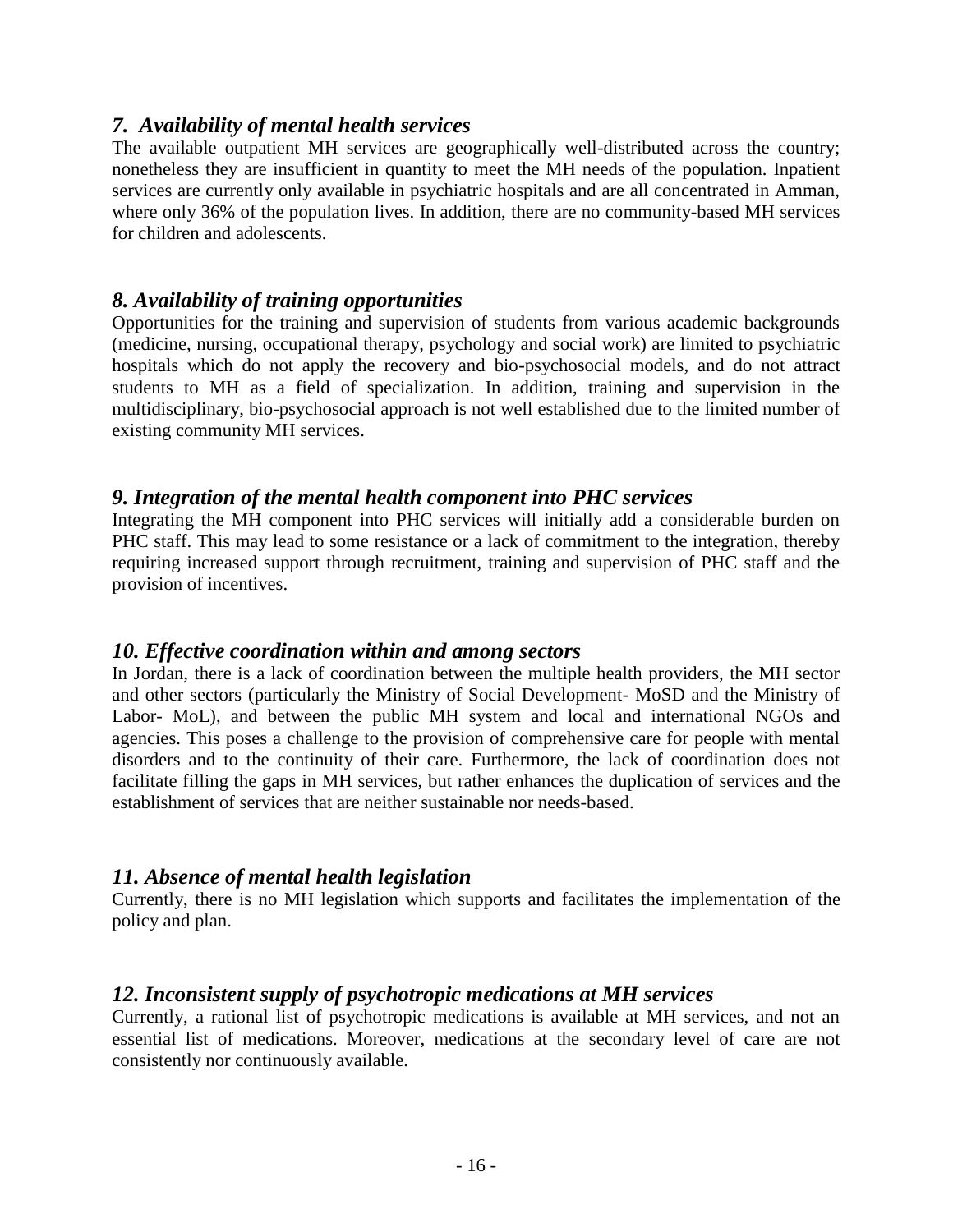# *(I) Vision*

The provision of quality community MH services that are equitable, cost-effective and accessible to all people in Jordan, and are implemented within the general health system at all levels of care. Services reflect the comprehensive bio-psychosocial approach through multidisciplinary interventions, with emphasis on human rights, participatory approach and cultural relevance.

| Values           | <b>Principles</b>                                                                                                                                                                                                                            |
|------------------|----------------------------------------------------------------------------------------------------------------------------------------------------------------------------------------------------------------------------------------------|
| 1. Equity        | $\triangleright$ People with mental disorders have the same fundamental civil<br>rights as all citizens, and should not be discriminated against on<br>the basis of their mental illness.                                                    |
|                  | $\triangleright$ People with mental disorders should receive the same quality<br>and standards of care as those with other illnesses.                                                                                                        |
|                  | $\triangleright$ The development of unique services that address the specific<br>needs of people with mental disorders may be required<br>depending on the nature of the mental disorder.                                                    |
| 2. Accessibility | $\triangleright$ Mental health services should be accessible to all people<br>regardless of gender, age, race, socioeconomic status,<br>geographical location, disability or other conditions.                                               |
|                  | $\triangleright$ Mental health services should be available and accessible in the<br>communities where people live, work and study.                                                                                                          |
| 3. Human Rights  | $\triangleright$ People with mental disorders are entitled to their full human<br>rights and freedoms, including the right to be treated with<br>respect and dignity, the right to healthcare, marriage,<br>employment, shelter and privacy. |
|                  | $\triangleright$ People with mental disorders have the right to be treated in the<br>least restrictive and least intrusive manner.                                                                                                           |
|                  | $\triangleright$ Mental health treatments should promote and protect the<br>autonomy, liberty and self-determination of people with mental<br>disorders.                                                                                     |
|                  | $\triangleright$ Due to their possible vulnerability to human rights violations,<br>people with mental disorders may require specific legal and<br>quasi-legal frameworks to ensure that their human rights are                              |

## *(II) Values and Principles*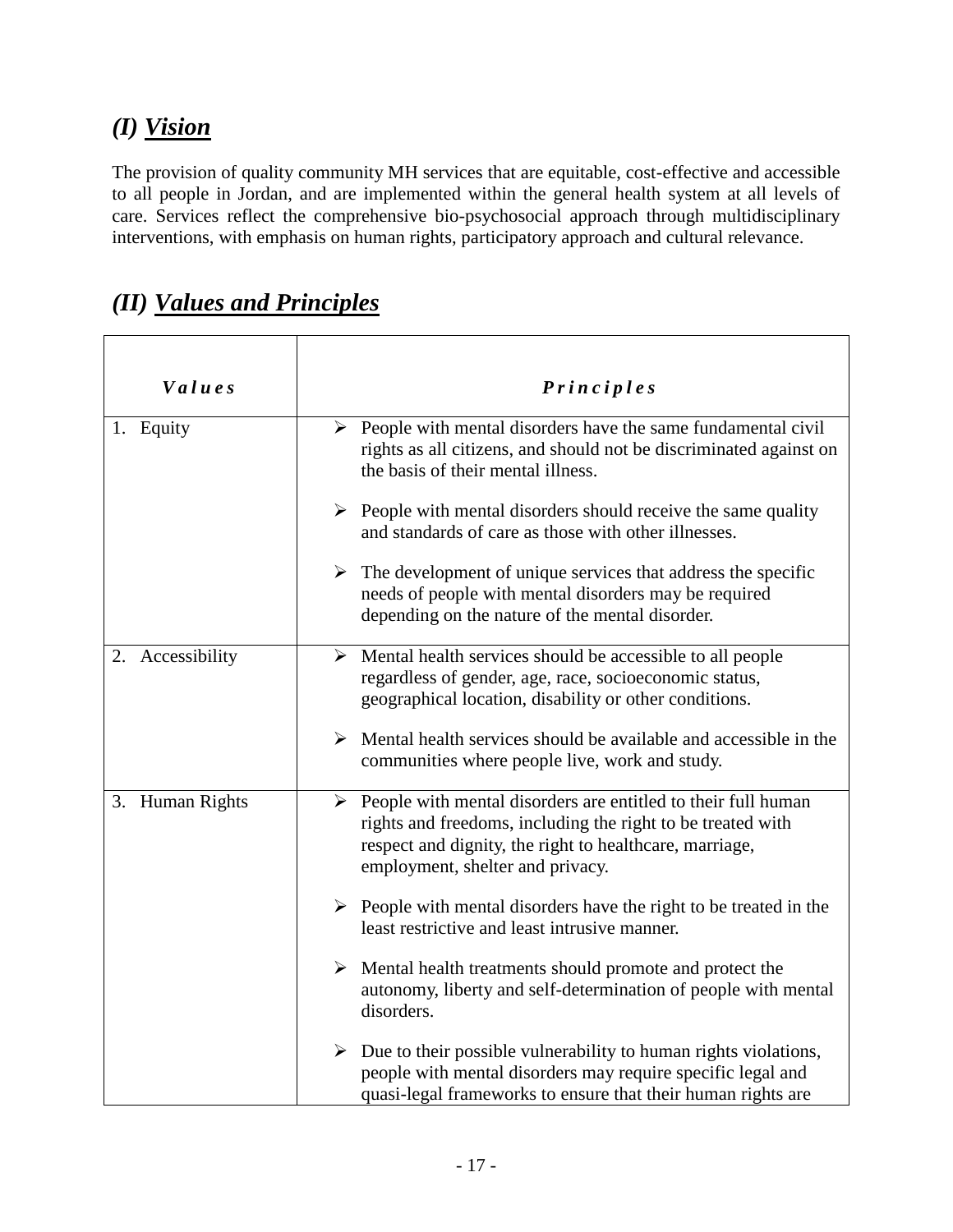|                                                                       | protected and promoted. They may also require affirmative<br>actions due to the widespread discrimination toward mental<br>illnesses.                                                                           |
|-----------------------------------------------------------------------|-----------------------------------------------------------------------------------------------------------------------------------------------------------------------------------------------------------------|
| 4. Holism                                                             | $\triangleright$ Human beings are unique and complex holistic beings, and<br>their health is determined by biological, psychosocial and<br>spiritual aspects.                                                   |
|                                                                       | $\triangleright$ This complexity cannot be addressed solely by biological<br>paradigms. A bio-psychosocial approach is required to respond<br>to health needs.                                                  |
|                                                                       | $\triangleright$ Mental health and psychosocial aspects across different life-<br>stages (from pre-pregnancy until elderly) should be considered.                                                               |
| <b>Quality Services</b><br>5.                                         | Mental health services should be implemented at the highest<br>➤<br>possible quality according to national and international<br>standards, and should function on a multidisciplinary basis.                    |
| 6. Cultural Relevance                                                 | $\triangleright$ The culture and context of people with mental disorders should<br>be considered in all aspects of care planning and delivery.                                                                  |
| Mental Health as<br>7.<br>Integral Aspect of<br><b>General Health</b> | > Mental health services should be mainstreamed and integrated<br>into the general health system at all levels of care and across the<br>lifespan.                                                              |
| 8. Participation<br>(Service users and<br>family)                     | $\triangleright$ It is essential that people with mental disorders and their<br>families are actively involved in decision making (planning,<br>intervention and evaluation) concerning mental health services. |
| Collaboration<br>9.<br>(Services,<br>Agencies)                        | Interagency collaboration is pivotal to the comprehensive<br>➤<br>delivery of MH services.                                                                                                                      |
|                                                                       | $\triangleright$ Mental health services provided within the health sector should<br>be complimented with other sectors and areas (such as social<br>services, justice, housing, family, employment).            |
|                                                                       | Inter and intra-sectoral collaboration is fundamental for the<br>➤<br>continuity of care.                                                                                                                       |
| 10. Evidence-Based                                                    | $\triangleright$ Decision making regarding mental health services and related<br>issues should be based on scientific research and evidence.                                                                    |
|                                                                       | Scientific evidence should be utilized to validate, evaluate and<br>➤<br>modify interventions, practices and services.                                                                                          |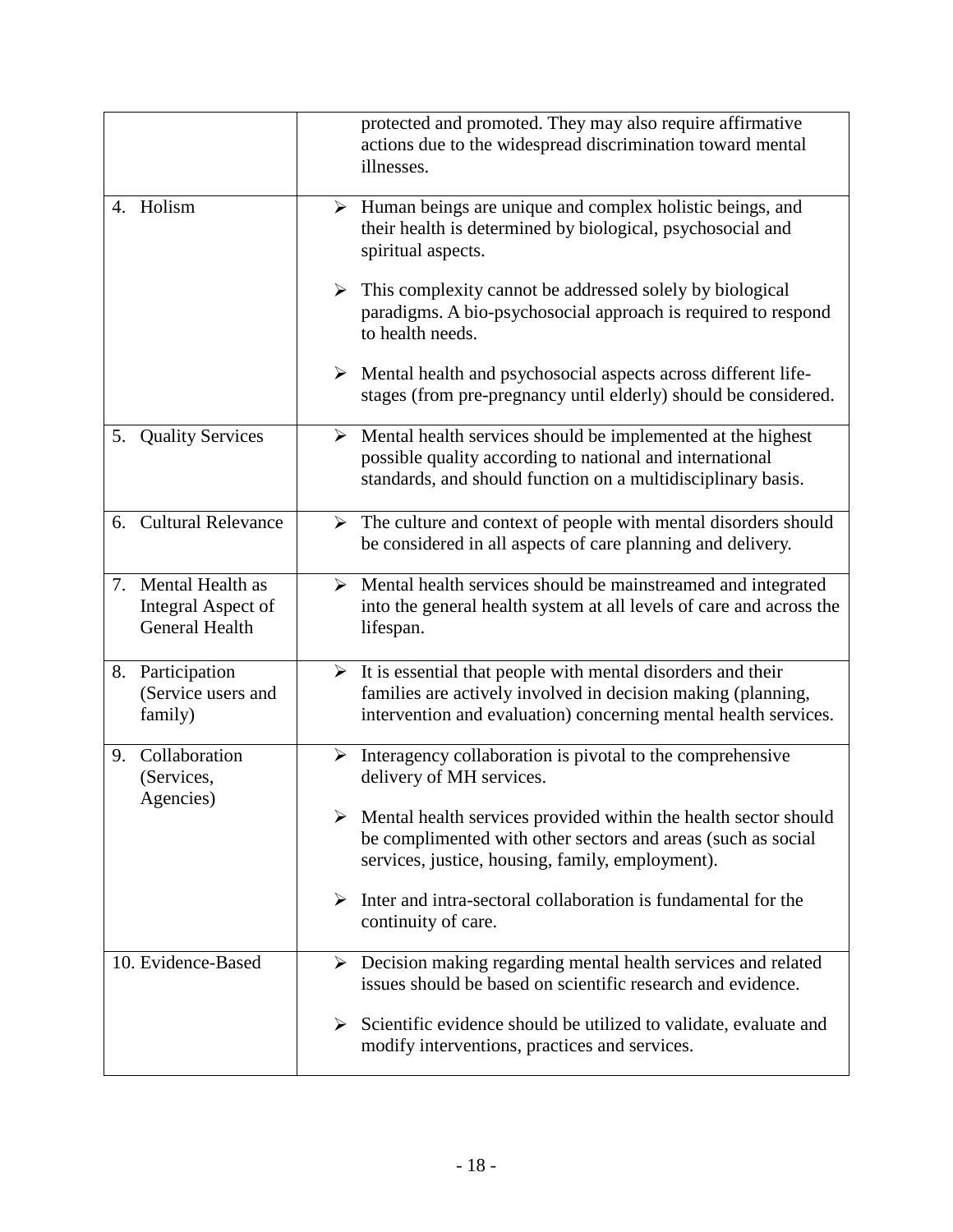### *(III) Objectives*

- 1. Reform the MH system by increasing emphasis on community-based care. This also includes integrating the MH component into PHC (Annex 1: WHO pyramid on optimal mix of MH services).
- 2. Support governmental leadership for the MH reform, and develop mechanisms of monitoring, evaluation and accountability.
- 3. Allocate adequate financial resources for the MH reform and MH services.
- 4. Develop human resources with a focus on recruiting, training and retaining MDTs.
- 5. Guarantee the continuity of a consistent supply and distribution of essential psychotropic medications.
- 6. Develop a pragmatic information system (national database) to support the continuity and quality of care, and to inform policy and decision making.
- 7. Develop quality child and adolescent MH services at the primary and secondary levels of care.
- 8. Establish interagency collaboration between identified national and international agencies and stakeholders.
- 9. Protect and promote the human rights of MH service users and their families.
- 10. Provide quality MH services which are close to where people live, work and study.
- 11. Enhance community MH literacy, with emphasis on changing negative perceptions toward MH issues.
- 12. Involve service users and their families in the planning, decision-making, and delivery of MH care.
- 13. Promote the mental health and psychosocial wellbeing of the Jordanian people.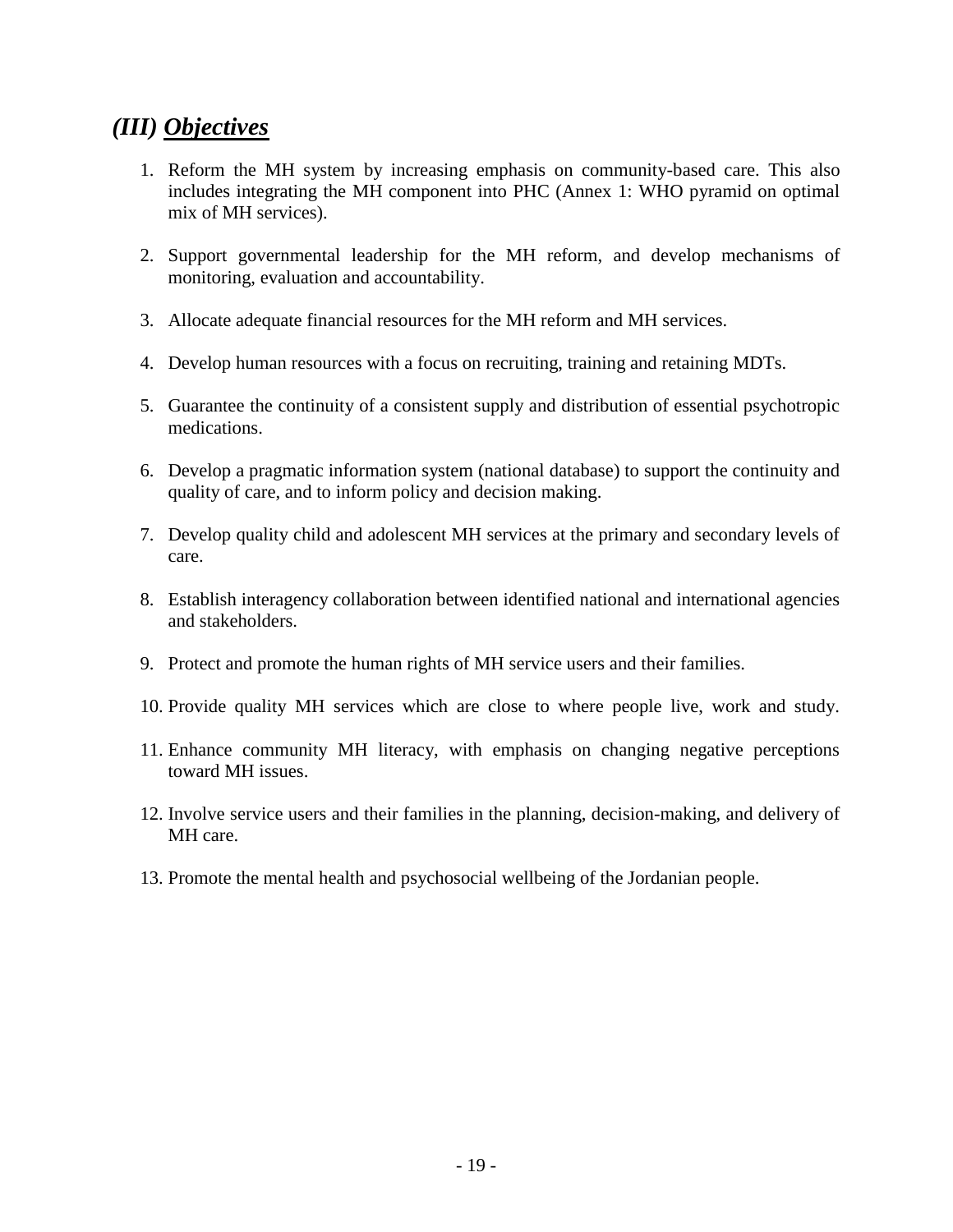## *(IV) Areas of Action*

### Governance of Mental Health Services

This policy strongly advocates for establishing national central governance for MH, through the mental health 'unit' within the PHC administration in the MoH, to strengthen leadership in MH and to create a framework for decision-making and accountability. The unit will be a policymaking and budget-holding entity. It will address the identified need for a leading national MH authority and for coordinating the multiple MH 'entities' within the MoH (Mental Health Head of Specialty, Mental Health Unit within PHC Administration, National Centre for Mental Health).

The unit will have a governing function and an executive function. A national technical committee for MH representing key stakeholders in MH will be established to advice the MH unit and to support its governing function. The Head of the PHC administration at the MoH will chair the national technical committee. Key stakeholders are the MoH, MoSD, MoE, universities and relevant professional associations and councils. The executive function will be carried out by administrative and supporting staff. The unit will be accountable to His Excellency the Minster of Health, to service users and their families, and to MH and psychosocial professionals.

The terms of reference (ToR) for the MH Unit will be as follows:

- 1. Provide direction for MH in Jordan; develop national MH policies and plans.
- 2. Develop MH legislation and establish mechanisms for protecting and promoting the human rights of service users.
- 3. Lead and coordinate the MH sector within MoH and oversee the up-scaling of MH services.
- 4. Promote and follow-up on the implementation of the national MH policy and action plan.
- 5. Service planning and management.
- 6. Convene MH professionals across the country and call for national committees for various purposes (such as consultations and program implementation).
- 7. Establish mechanisms for the assessment, monitoring and evaluation of MH services.
- 8. Establish mechanisms to include service users and their families in the decision-making process.
- 9. Promote liaison among various sectors to coordinate interagency MH and psychosocial services.

### **S e r v i c e O r g a n i z a t i o n**

This policy advocates for the inclusion of MH services in the health care plans of governmental, non-governmental and university sector insurance schemes. People who suffer from mental disorders will have free access to quality and effective MH services, regardless of the health care provider.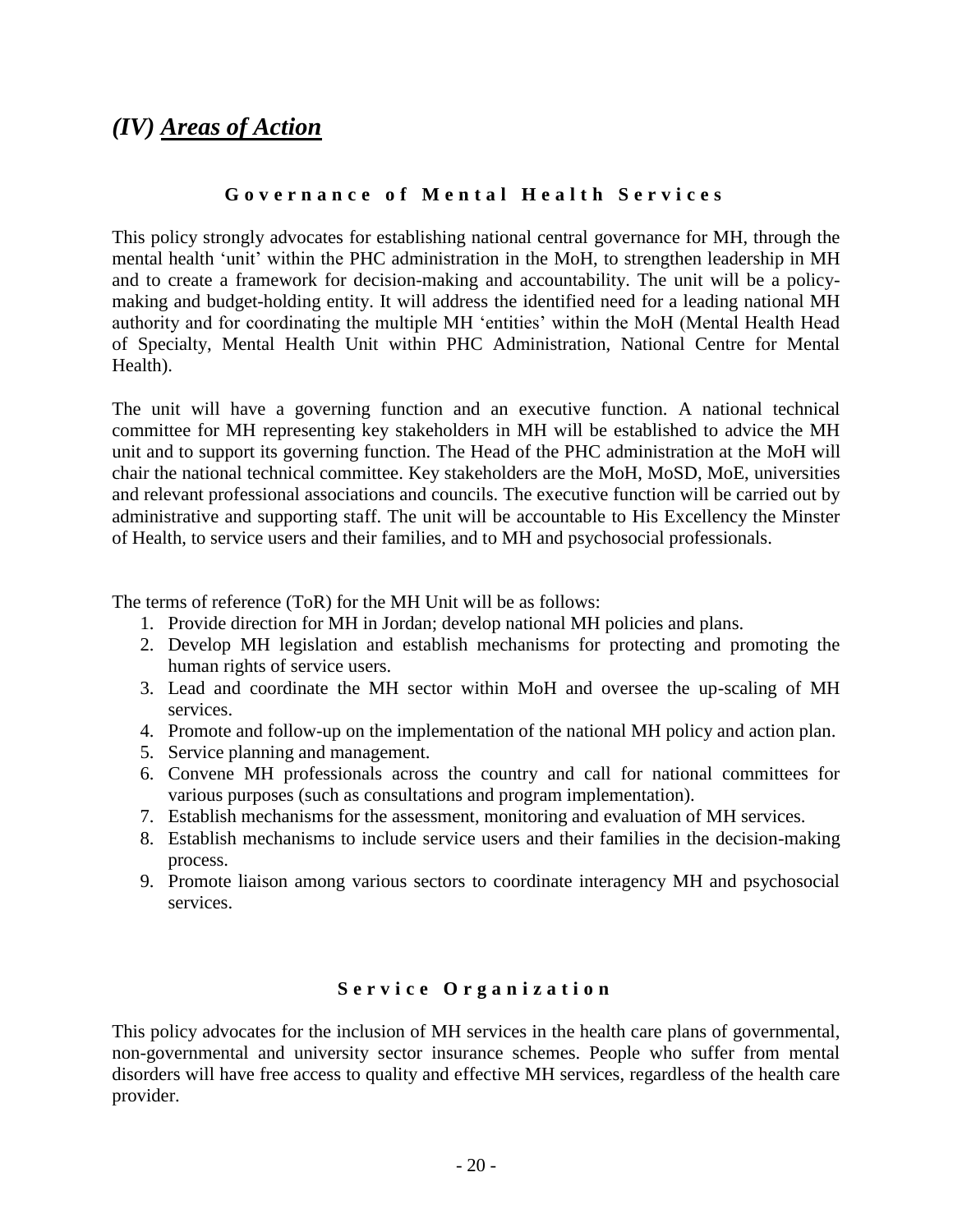The WHO pyramid on the optimal mix of MH services is inverted for services in Jordan (Annex 1). This policy recommends the gradual shifting of service organization towards the WHO pyramid structure.

This policy promotes the adoption of a multidisciplinary bio-psychosocial model at all levels of care. This model will first be implemented at the newly-established services in pilot clinics (inpatient and outpatient services in Amman and Irbid), after which it will be disseminated to all MH services in the country. All services will be provided according to the bio-psychosocial and recovery-oriented approaches, in addition to establishing a referral and back-referral system among all sectors and levels of care.

### Primary Health Care

This policy supports the integration of MH services into the PHC system according to the Mental Health Gap Action Program (mhGAP) launched by WHO-HQ in October 2008 (Annex 4), and introduced in Jordan in April 2010. At the PHC level, services will be provided to adults, children and adolescents. They will focus on early detection and diagnosis, basic psychosocial interventions, pharmacological treatment, referral, and follow-up. This will occur for eleven MH conditions included in the mhGAP, beginning with the conditions most relevant to Jordan which have been identified by the MoH to be: depression, unexplained somatic complaints and developmental disorders. MH care will be provided at PHC settings by specially trained family doctors, GPs and nurses. Supervision of these providers will be incorporated into the system.

### Secondary Health Care

### *Inpatient:*

At the secondary level of care, MH services will be delivered in every governorate in psychiatric inpatient units allocated within general hospitals for adult patients, and within general pediatric wards for adolescents and children. Inpatient units in general hospitals will be established by all health providers (MoH, RMS, universities, private sector) to address the MH needs of citizens throughout the Kingdom, starting with inpatient units in the University of Jordan (JU) teaching hospital in Amman, the University of Science and Technology (JUST) teaching hospital in Irbid (King Abdullah Hospital), and one MoH general hospital. Inpatient services will be limited to the short-term management of acute MH conditions, according to the bio-psychosocial model. As soon as the condition stabilizes, the patient will be discharged and back-referred to the community mental health centers (CMHCs).

All patients requiring inpatient care, regardless of which services they are referred to or the type of health insurance they have (governmental or non-governmental), will have free access to one of the four MH inpatient units closest to their homes (inpatient unit at the NCMH, JU Hospital, King Abdullah Hospital, and one MoH General Hospital). This can be negotiated and achieved through collaborative efforts of the MoH, the MoH Health Insurance Administration, university sector and the private sector, as the care provided in these four units is unavailable elsewhere in the MH system.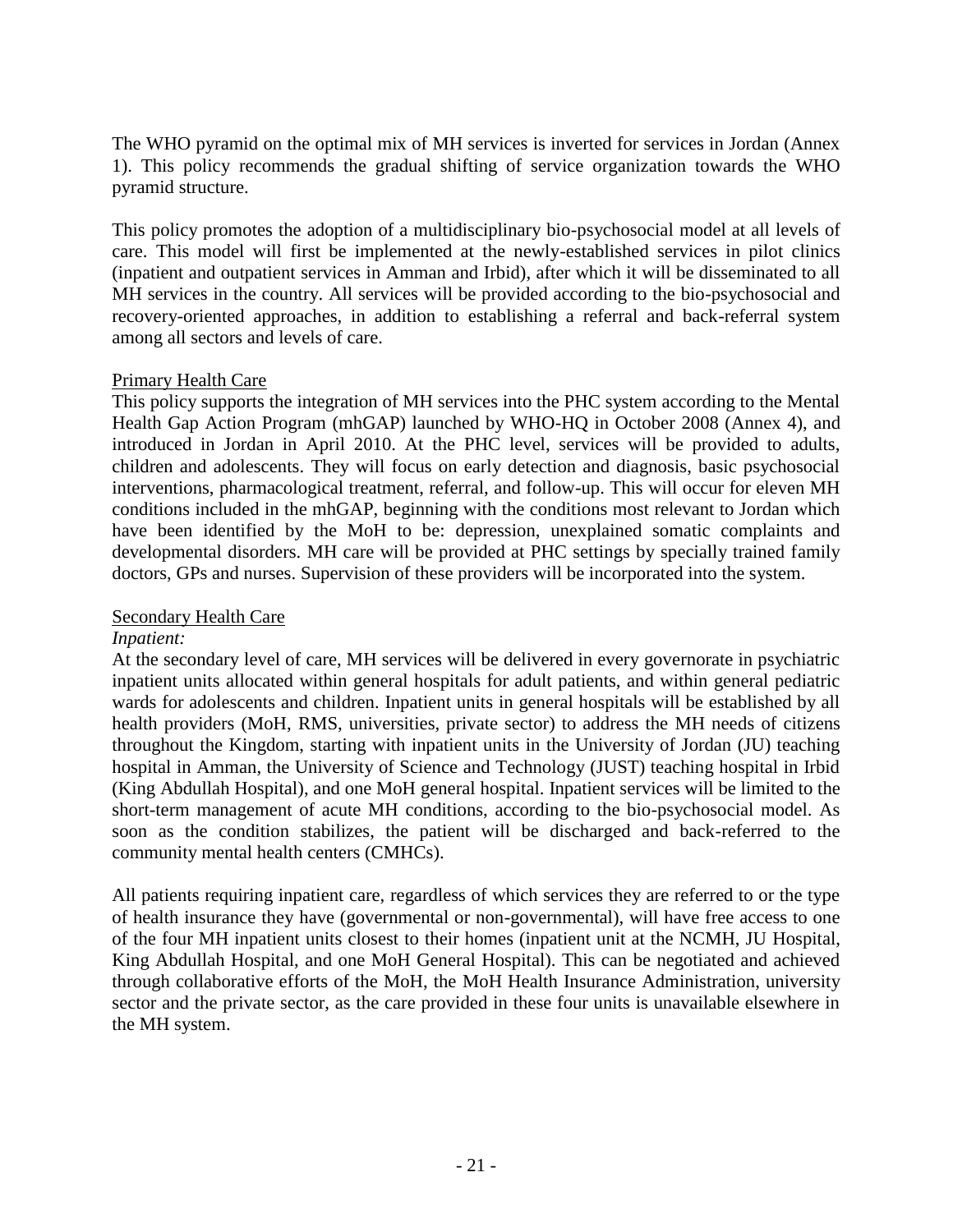### *Outpatient:*

Outpatient services will be delivered in outpatient clinics at general hospitals and CMHCs in the 12 governorates. A child and adolescent CMHC will be established to meet the country's needs for the referral of child and adolescent cases.

Community mental health centers are community-based, receiving referrals of potential users from all levels of care. They offer comprehensive multidisciplinary care according to the biopsychosocial model, and aim to rehabilitate and fully integrate users in their communities.

Community MH services invest in community resources and collaborate with community and religious leaders.

The efficiency of these centers can be increased by organizing a mobile team to manage emergencies that may occur after working hours, in order to decrease unnecessary hospitalization.

At these centers, continuity of care will be achieved through:

- Adoption of an efficient and effective filing system.
- Consistent assignment of specific psychiatrists to each center in order to avoid the current rotation of psychiatrists to various centers.
- A case management system that supports service users through the different levels of healthcare services, and links them to required services from other sectors (labor, housing, education, and social services).

### Tertiary Health Care

Stand alone psychiatric hospitals will be downsized through the establishment and shifting of services to inpatient wards in general hospitals. The staff of psychiatric hospitals will be trained and supervised accordingly. New admission to psychiatric hospitals will be stopped and an individual discharge plan for each patient will suggest alternative services including family care. In addition, ameliorative actions will be dedicated to upgrading and improving the quality of the acute and chronic wards of current psychiatric hospitals (NCMH and Al Karama hospital).

### **H u m a n R e s o u r c e s**

The MH workforce in Jordan is mainly composed of psychiatrists. Services rely heavily on psychiatrists in the private sector. Professionals of other disciplines (psychiatric nurses, psychologists, social workers and occupational therapists) are very few in numbers, are not considered as important or valuable as psychiatrists, and hence are not integrated in service delivery. Moreover, they receive inadequate working conditions and terms in most job contracts. Furthermore, the large presence of international NGOs and agencies offering more favorable working conditions lead to the recruitment of the most qualified and experienced psychosocial staff in this sector, rather than in the governmental public sector. Although the multidisciplinary approach has been introduced in the MH system through the three pilot CMHCs in Amman and Irbid, it has not yet been adopted and generalized in MH care delivery countrywide.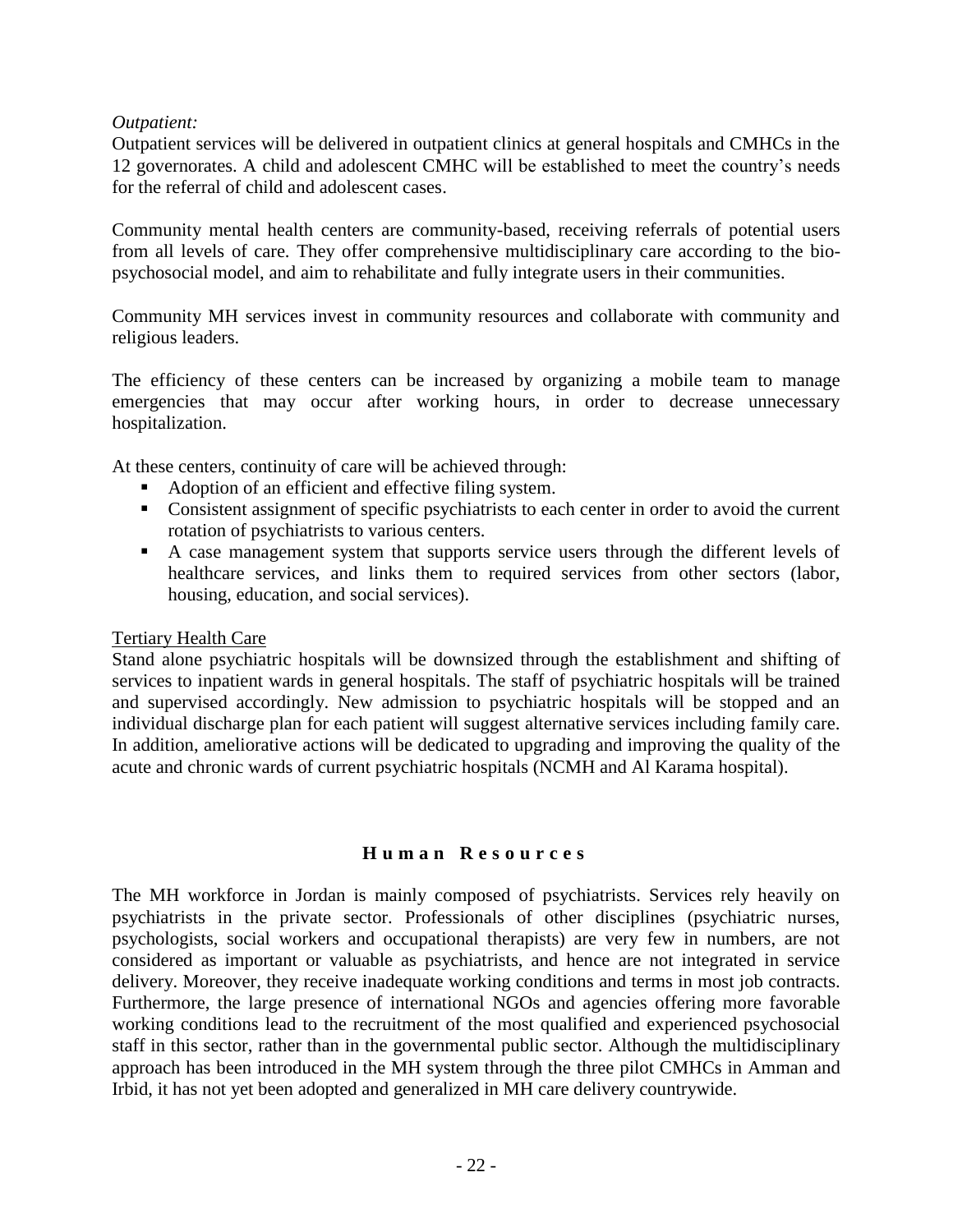### Recruitment and Retainment of MH Workers

This policy recommends the development and implementation of a recruitment plan for MH multidisciplinary workers (nurses, psychologists, social workers, and occupational therapists), in order to adequately staff CMHCs in all the 12 governorates and to support the deinstitutionalization process. Special emphasis will be placed on the recruitment of psychosocial staff with adequate job contracts, and of non-health workers (e.g. community workers) who can provide social services and support the integration of users into the community. A plan to retain staff in the MH field is advocated through the identification and allocation of incentives including job security, improved work conditions and opportunities for learning and self-development.

The preparation of MH workers, excluding psychiatrists, is limited to a bachelor degree education that includes the MH component within its curricula, however lacks adequate opportunities for clinical training and supervision. Since the MH reform involves the redirection of services and human resources from psychiatric hospitals to CMHCs, human resource development will focus on retraining staff to shift tasks accordingly, and to provide them with the necessary tools to carry out their modified roles according to the newly-reformed MH care models. In addition, emphasis will be placed on promoting licensing procedures for MH professionals.

This policy recommends the utilization of the mhGAP Intervention Guidelines (mhGAP-IG) as one component of the pre-service and in-service training for staff.

### Pre-service training

This policy advocates for the revision of academic curricula in all MH related areas. The curricula will be based in scientific evidence and will focus on community-based multidisciplinary care, case management and recovery models, the provision of MH services in PHC, and the management of acute cases in inpatient units within general hospitals. This will prepare MH workers for the newly reformed services. Relevant and adequate clinical training in multidisciplinary-based services will also be required. A rapid spread of the multidisciplinary approach within MH services will allow the provision of proper clinical training opportunities for all learners. This policy recommends the establishment of graduate programs in all MH related disciplines which will also include the mhGAP-IG, and calls for universities to include these recommendations in their strategies in order to build MH capacity in the country and to respond to the MH needs of the community.

### In-service training and supervision

### *Secondary care*

Continuous learning will occur within MH services. The multidisciplinary approach will develop the competencies required to deliver comprehensive care to service users. To serve this purpose, a national, multidisciplinary, clinical training and supervision team will be established. It will set national standards and schemes for effective training, in addition to a monitoring and evaluation mechanism to ensure an appropriate level of acquired knowledge, competence, skills, and staff certification.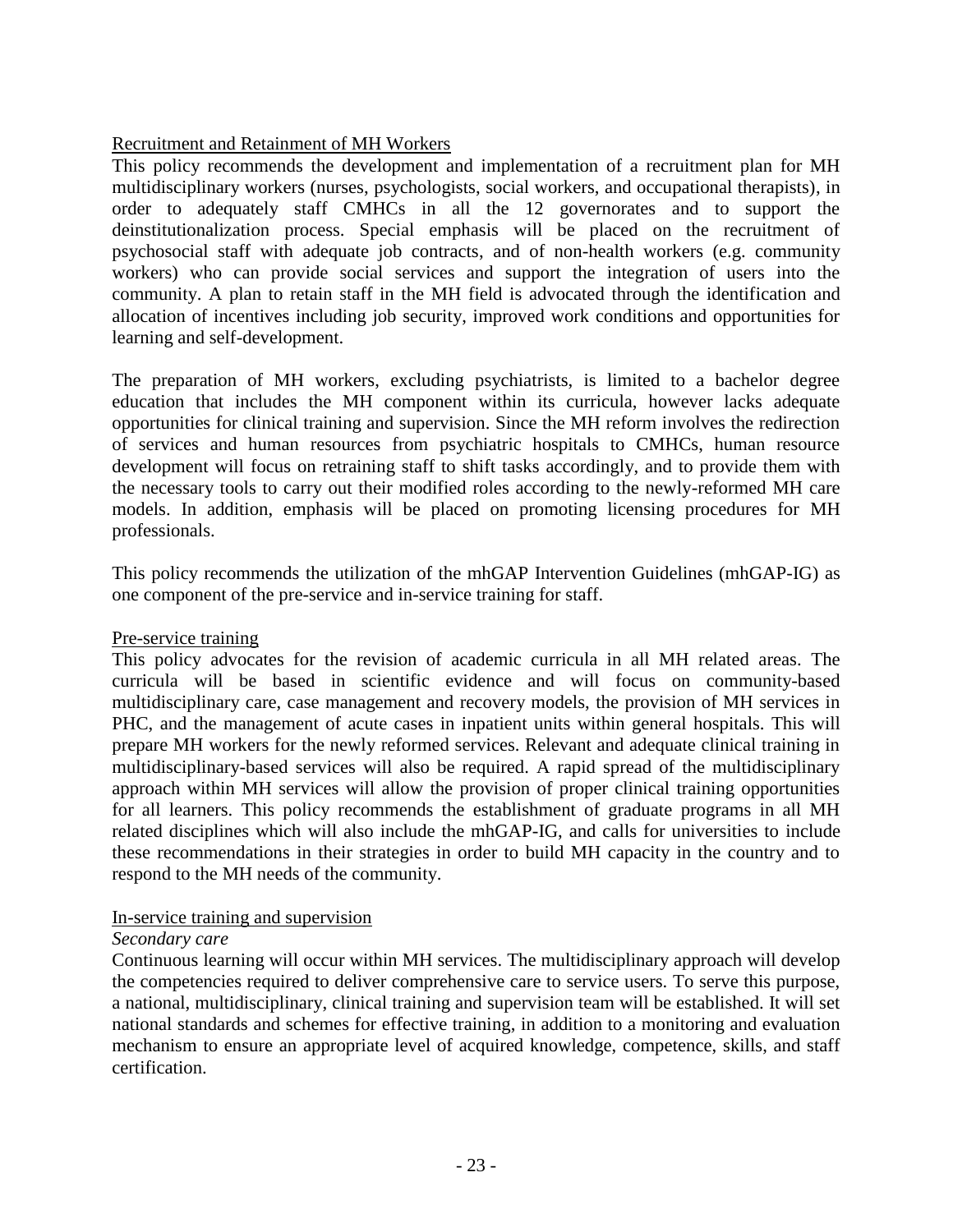#### *Primary care*

Human resource development in PHC will focus on the following: first, an initial on-the-job training for family doctors, GPs, and nurses according to the mhGAP identified areas. Second, monthly on-the-job supervision provided by CMHC staff. Moreover, this policy advocates for the inclusion of MH rotations during internship training in PHC centers for doctors and nurses. It also supports the preparation of family doctors, GPs and nurses as trainers for other PHC staff on the mhGAP-IG through Training of Trainers (ToT) programs.

#### **F i n a n c e**

The implementation of this policy and associated action plan, and the provision of MH services require adequate, planned and foreseeable financial schemes. This policy calls for the allocation of a dedicated budget for the MH sector for the successful implementation of this policy and action plan. The proposed MH unit in the MoH will be responsible and accountable for this budget. It will support the implementation of the action plan and in general, the shift from hospital-based care to CMHCs (both inpatient and outpatient).

This policy calls all health providers in Jordan (MoH, RMS, university sector, private sector, UNRWA) to commit to dedicating a MH budget and allocating additional resources for MH in order to ensure the appropriate and complete implementation of the MH reform, which will include providing accessible quality MH services, MH insurance schemes and psychotropic medications across the country. The MoH will maintain the central coordinating role and will create, amend and modify all financial policies and procedures regarding the MH budget. It will also allocate and distribute funds and services across the country.

### **I n f o r m a t i o n S y s t e m**

A MH information system is an essential element in the provision of care. It is important for documentation and record keeping, and may be used as an information resource. An efficient information system facilitates the storage and retrieval of essential information, and the measurement of MH indicators which will inform future policy development and service planning.

This policy calls for the development and adoption of a unified national patient record, as well as a joint classification system. The national patient record will be developed according to the newly adopted multidisciplinary perspective. It will be the source of information for a national electronic database, which needs to be developed and linked to the national general health database. Confidentiality of service user information will be promoted to the highest possible level.

This information system requires suitable infrastructure. Therefore, each CMHC at the primary and secondary levels of care will be provided with a computer and internet connection in order to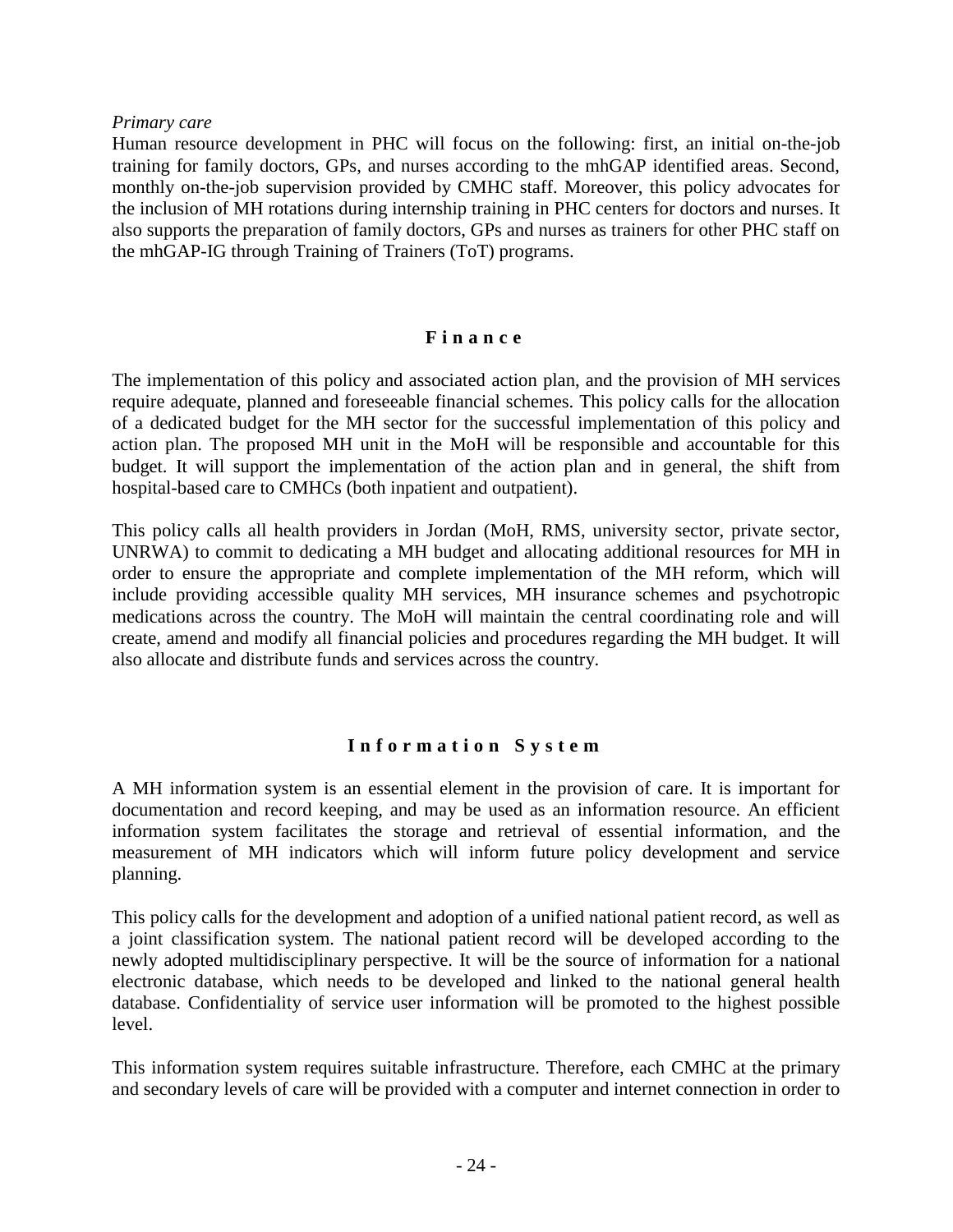facilitate the establishment of the information database, the dissemination of information, and communication among professionals regarding MH care plans.

### **P r e v e n t i o n & P r o m o t i o n**

High prevalence rates of specific MH disorders such as depression and developmental disorders are estimated in Jordan. The burden of these conditions, which are often preventable, entails significant emotional, social and economic consequences. Therefore, this policy urges the MoH and its health sector partners (RMS, Universities, private sector and UNRWA) to place depression and developmental disorders as a priority in psychosocial and MH prevention programs.

Prevention programs will target at-risk populations and they will be implemented mainly at the PHC level, including maternal and child health services. Depression will be tackled through secondary prevention evidence-based programs on early detection. Special attention will be dedicated to depression in women, with emphasis on post-partum depression.

Concerning developmental disorders in children, special emphasis will be placed on primary prevention, providing quality prenatal care, preventing obstetric injuries or harm of any kind, educating parents about child behaviors, medications, and home and work-related issues that may jeopardize the wellbeing and bonding between mothers and infants.

Moreover, resources and budgets will be allocated for the development of nutritional programs to enhance the wellness of fetuses and mothers during and after pregnancy, and provide the essential nutritional supplements required by pregnant and lactating mothers (as identified by relevant literature and experts in the field).

Furthermore, this policy recommends screening for Down Syndrome, Phenylketoneurea, Hypothyroidism and other possible congenital conditions (e.g. metabolic errors), and providing health insurance for mothers and affected newborns.

In addition, this policy specifically advocates for the creation of MH programs that promote the mental health and psychosocial wellbeing of children and adolescents, and identifies at-risk children and adolescents through the education of teachers and families, and the establishment of parent-teacher associations. The programs will focus on life skills and will be tailored to children and adolescents needs.

### **R e h a b i l i t a t i o n**

Rehabilitation services will be delivered as part of the comprehensive MH services at all levels of care. This policy recommends the mapping of community resources not limited to MH services (e.g. community-based organizations, local associations, sport organizations, libraries,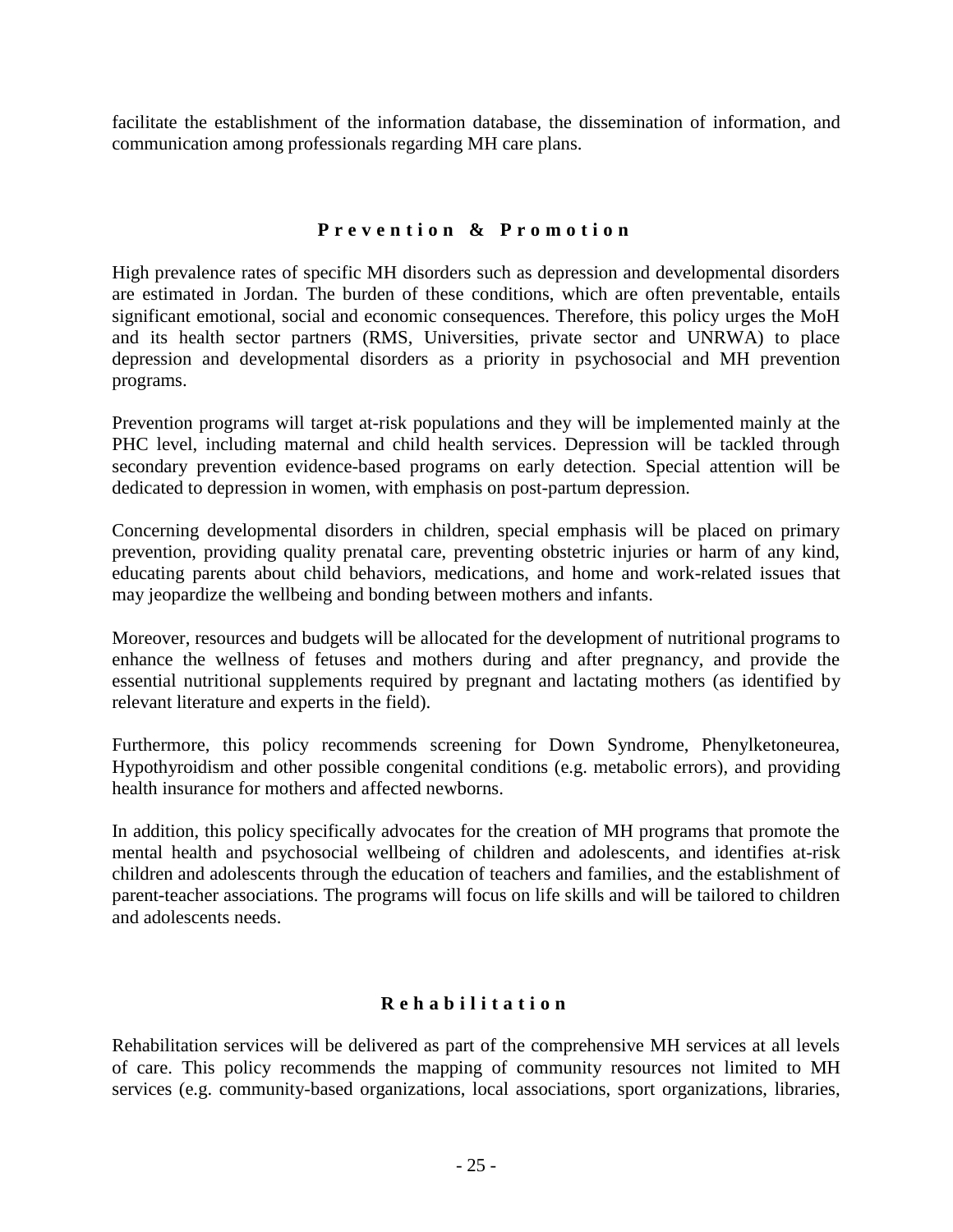etc.). This can empower service users and support their integration into the community. The findings of the mapping will be disseminated, and efforts will be dedicated to making these resources available and accessible to users within and outside the MH care system. Initially, the MDTs at the CMHCs will facilitate the introduction of service users to these community resources. The MoH is encouraged to subcontract specific community services according to the identified needs of service users.

Furthermore, this policy advocates for the establishment of a national NGO to support the rehabilitation and integration of MH service users into the community.

### **H u m a n R i g h t s a n d L e g i s l a t i o n**

There is an absence of MH legislation in Jordan. Three articles on MH are included in the general health law, but are limited and unspecific. This policy recommends developing MH legislation that will ensure that all MH services uphold and promote the human rights of service users, their families and service providers. The legislation will also promote respect for confidentiality and the humanitarian and dignified treatment of service users. It will support an enhanced quality of services and will facilitate accessibility to these services.

Mechanisms of systematic monitoring and evaluation will be established to ensure adherence to human rights principles, to detect any violations, and to identify any weaknesses in these processes (for example by adapting the WHO checklist for monitoring psychiatric facilities; establishing a national/sub-national interdisciplinary monitoring committee to conduct random visits to monitor different MH services). This multidisciplinary human rights committee will also provide technical assistance to the National Centre for Human Rights on the specific issue of human rights and MH.

This policy advocates for the development of human resources to serve all processes in human rights protection and promotion, and to build further capacity on the Jordanian participants who are completing the International Diploma on Mental Health and Human Rights.

Furthermore, this policy recommends coordination with the Higher Council for the Affairs of Persons with Disabilities, the National Center for Human Rights and local human rights NGOs (e.g. Mizan Group), in order to further the Jordanian ratification of the UN Convention on the Rights of People with Disabilities.

### **A d v o c a c y**

This policy recommends providing support and empowerment to the newly established association for service users: 'Our Step' Association for Psychosocial Support. This association will serve as a support group for users. It will provide opportunities for service users to identify their own needs, connect with their communities, advocate for their rights to work, vote, and live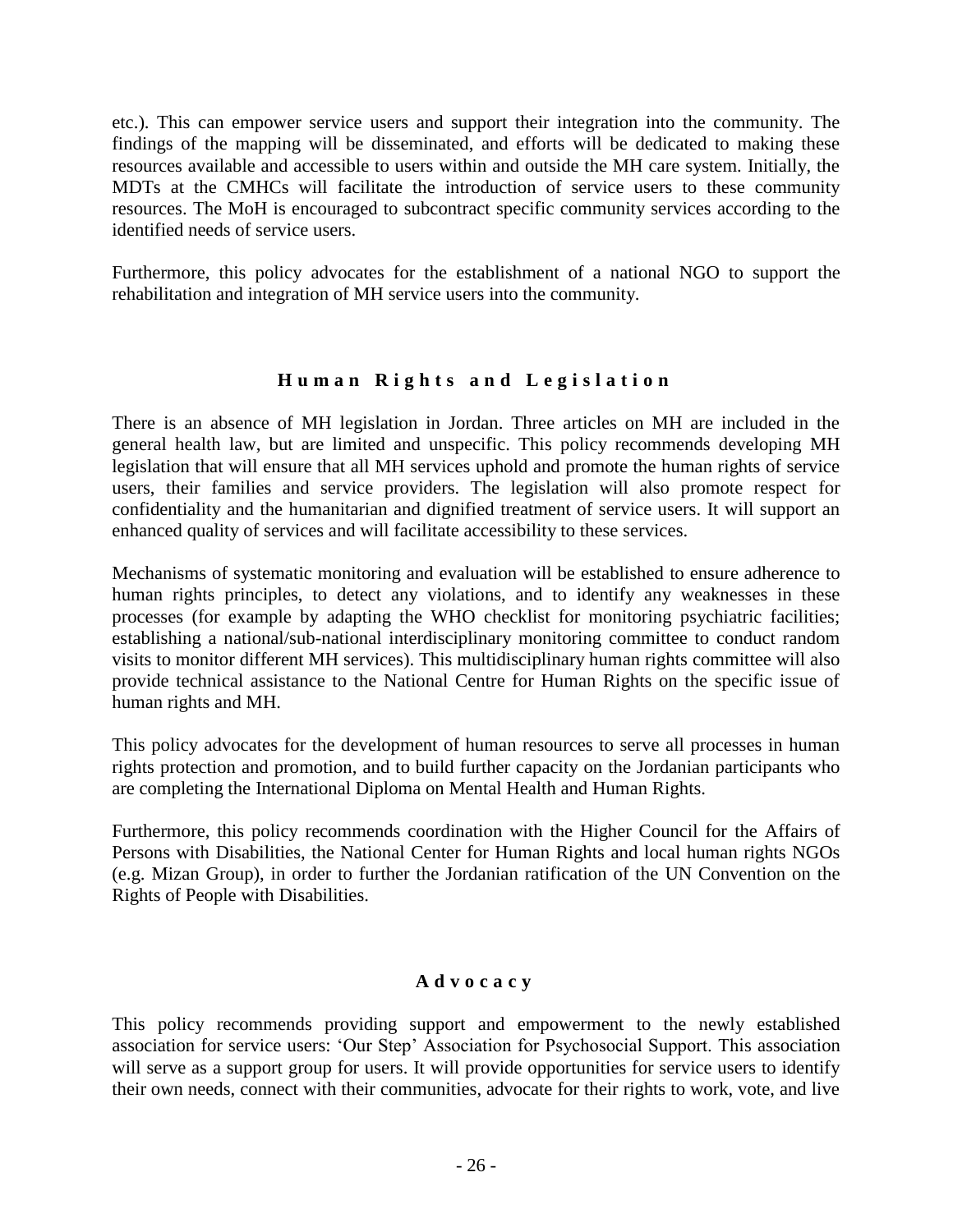with dignity, and to combat the stigma associated with mental problems. Furthermore, this policy advocates for the support of the Greater Amman Municipality (GAM) by providing a permanent venue for the association.

Awareness on MH, mental disorders and psychosocial aspects is low in the civil society and also among professionals and policy makers. As such, stigmatization and prejudice are associated with people who suffer from mental disorders and their families. Consequently, they are subjected to discrimination, isolation, neglect and their abilities are often extremely underestimated.

This policy recommends combating the stigma attached to MH problems through increasing awareness among the general population and health practitioners, and increasing the awareness of service users regarding their potential, abilities and rights. Awareness campaigns will focus on MH and psychosocial wellbeing, the nature of mental illnesses, the association between physical and mental health, and on the unjustified negative attitudes and discrimination towards people with mental problems in various areas (e.g. family, work, education, community).

### **P s y c h o t r o p i c M e d i c a t i o n s**

Psychotropic medications are usually an essential component in the treatment of people with mental illnesses. Effective medications alleviate symptoms and restore the ability to function and lead productive lives. This policy emphasizes the necessity of adopting an essential list of psychotropic medicines, giving priority to locally produced medicines in order to ensure a continuous, consistent and affordable supply. Essential psychotropic medicines need to be continuously and consistently available at all the facilities providing MH services, including PHC centers and peripheral areas.

Psychiatrists in MH services, and family doctors and GPs in PHC settings will be trained and supervised to manage the prescription and monitoring of psychotropic medications. Protocols for correct prescriptions, safe administration and the monitoring of therapeutic effects and side effects will be developed.

### **R e s e a r c h**

In Jordan, there is a dearth of research in MH, starting with epidemiological studies and extending to the evaluation of MH service accessibility and quality (including service user and family satisfaction), as well as the treatment gap for MH. This policy calls for the identification of priority areas in MH that require further research and that will be critical in informing future policy making.

This policy advocates for placing MH and related identified areas in the national research agenda and for building local capacity in mental health research.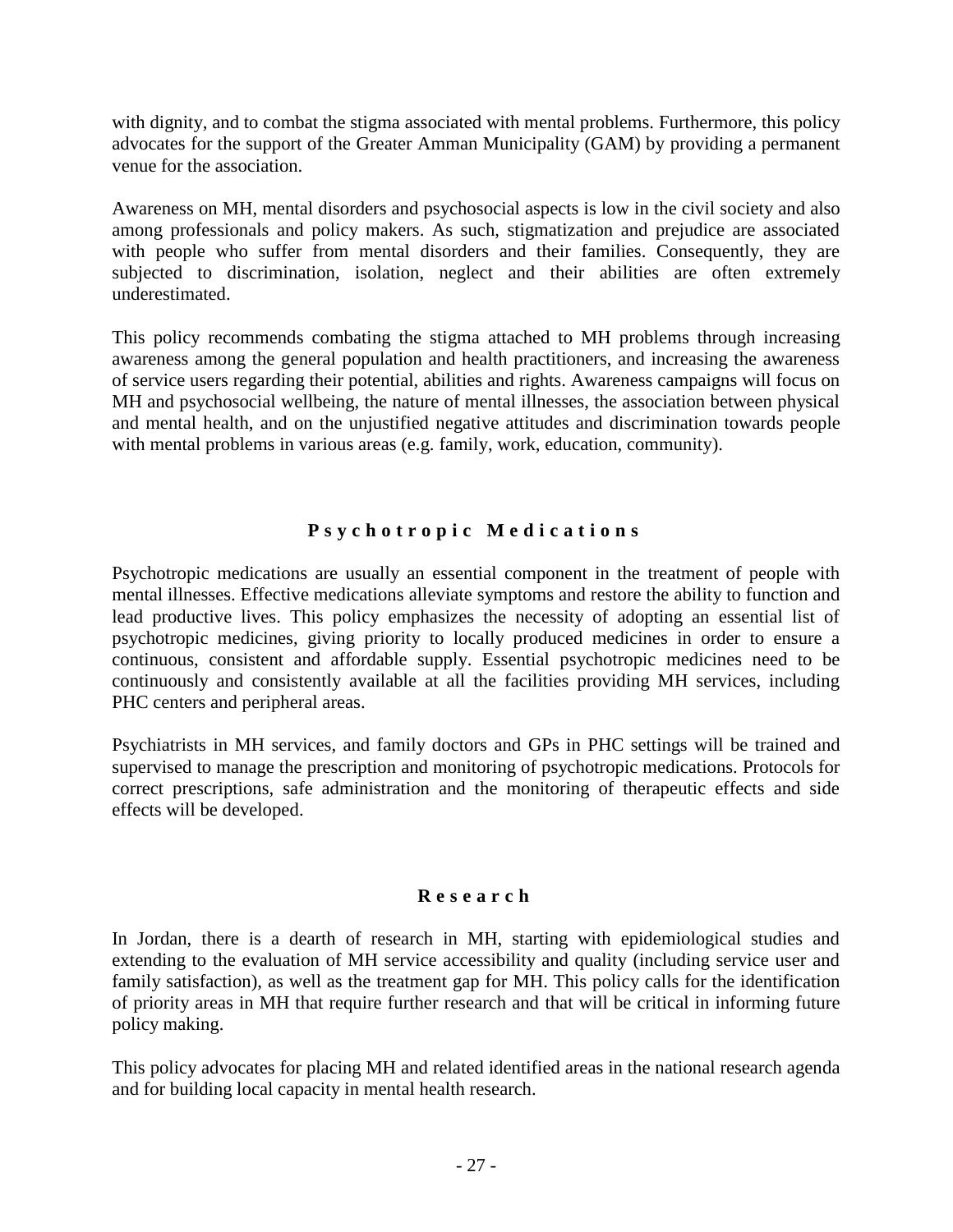### Monitoring, Evaluation & Quality Improvement

This policy recommends the systematic monitoring and evaluation of all MH services. To serve this purpose, a comprehensive set of indicators (processes, performance, and clinical outcomes) will be developed. This policy acknowledges that MH service quality needs to be improved, especially in psychiatric hospitals. Quality improvement processes will include the development and implementation of standards of care; the development and adaptation of standards of practice by each national professional body; and the development and implementation of clinical protocols.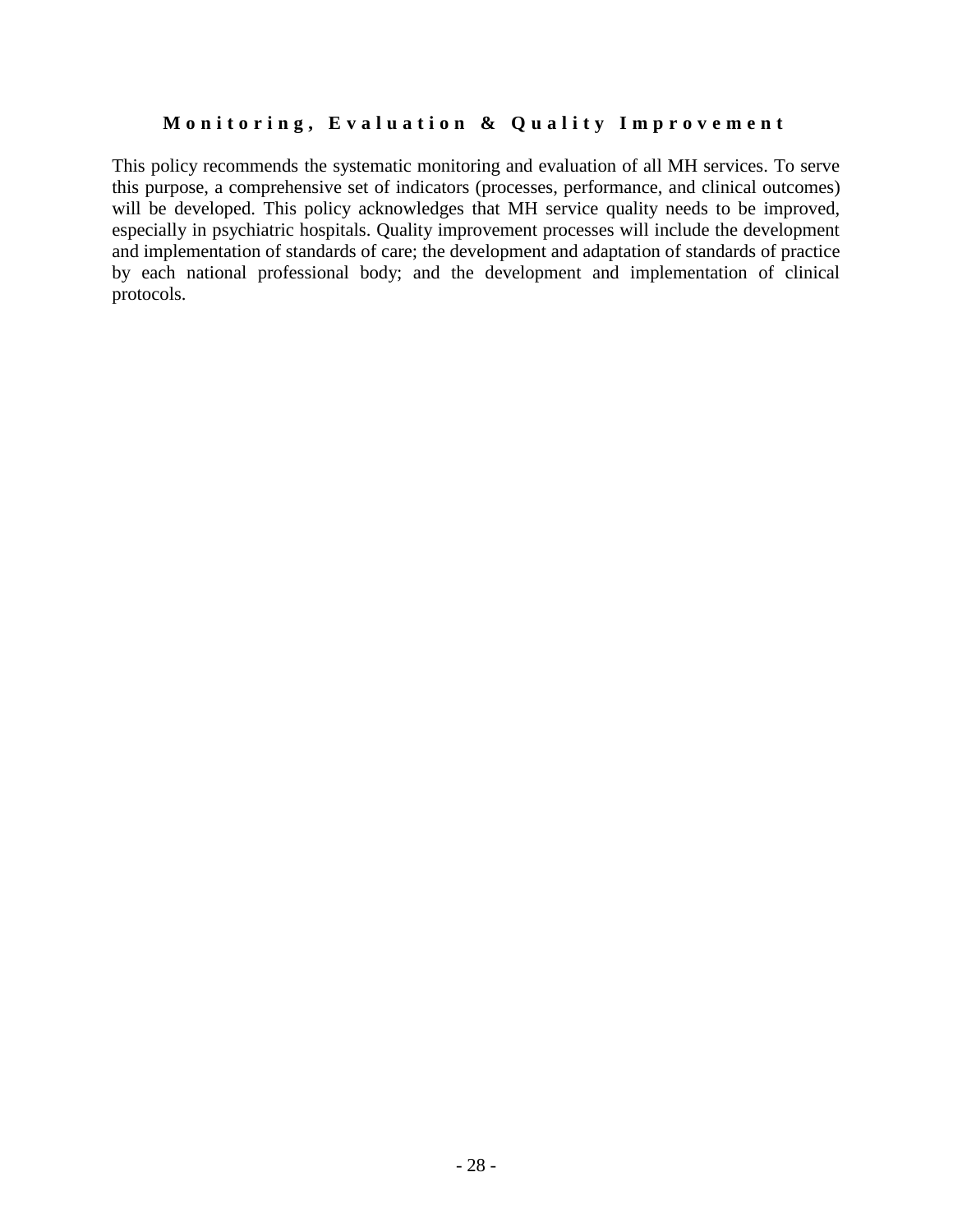# *References*

- 1. Chisholm D, Lund C, Saxena S. Cost of scaling up mental health care in low- and middleincome countries. *British Journal of Psychiatry,* 2007, 191: 528-535
- 2. Daradkeh TK, Alawan A, Al Ma'aitah R, Otoom SA. Psychiatric morbidity and its sociodemographic correlates among women in Irbid, Jordan. *East Mediterranean Health Journal,* 2006; 12 Suppl 2:S107-17
- 3. Funk M et al. A framework for mental health policy, legislation and service development: addressing needs and improving services. *Harvard Health Policy Review,* 2005, 6: 57-69
- 4. Funk M, Saraceno B, Drew N. Global perspective on mental health policy and service development issues: the World Health Organization angle. In: Knapp M, McDaid D, Mossialos E, Thornicroft G, eds. *Mental health policy and practice across Europe.* Open University Press/ McGraw Hill, 2007: 426-440
- 5. Funk M et al. Advocacy for mental health: roles for consumer and family organization and government. *Health Promotion International,* 2006, 21: 70-75
- 6. Funk M, Saraceno B, Drew N et al. Mental Health policy and plans: promoting an optimal mix of services in developing countries. *International Journal of Mental Health,* 2004, 33: 4-16
- 7. *National Team Report on Evaluation of Psychiatry Services and Psychiatric Patients.*  Higher Council for Science and Technology, Amman, 2008
- 8. *National Report on Evaluation of Mental Health Services in Jordan.* Higher Council for Science and Technology, Amman, 2010
- 9. *IASC Guidelines for Mental Health and Psychosocial Support in Emergency Setting.*  Geneva, Inter-Agency Standing Committee, 2007
- 10. Knapp M et al. Economic barriers to better mental health practice and policy. *Health Policy and Planning,* 2006, 21 (3): 157-170
- 11. Kohn R, Saxena S, Levav I et al. The treatment gap in mental health care. *Bulletin of the World Health Organization,* 2004, 82: 858-66
- 12. Lancet Global Mental Health Group. Scale up services for mental disorders: a call for action. *Lancet,* 2007, published online September 4.
- 13. Mhaidat NM, Alzoubi KH, Al-Sweedan S et al. Prevalence of depression among cancer patients in Jordan: a national survey. *Support Care Cancer,* 2009, 17(11): 1403-7
- 14. Murthy R S, Lakshminarayana R. Mental Health consequences of war: a brief review of research findings. *World Psychiatry,* 2006, 5: 25-30
- 15. Patel V, Araya R, Chatterjee S et al. Treatment and prevention of mental health disorders in low-income and middle-income countries. *Lancet,* 2007, 370: 991-1005
- 16. Patel V, Kleinman A. Poverty and common mental disorders in developing countries. *Bulletin of the World Health Organization,* 2006, 609-15
- 17. Prince M, Patel V, Rahman A et al. No Health without mental health a slogan with substance. *Lancet,* 2007, 370: 859-877
- 18. Prior L. Community versus hospital care: the crisis in psychiatric provision. *Social Science and Medicine*, 1991, 32: 483-9
- 19. Saraceno B, van Ommeren M, Batniji R et al. Barriers to improving mental health services in low and middle income countries. *Lancet,* 2007, 370: 1164-1174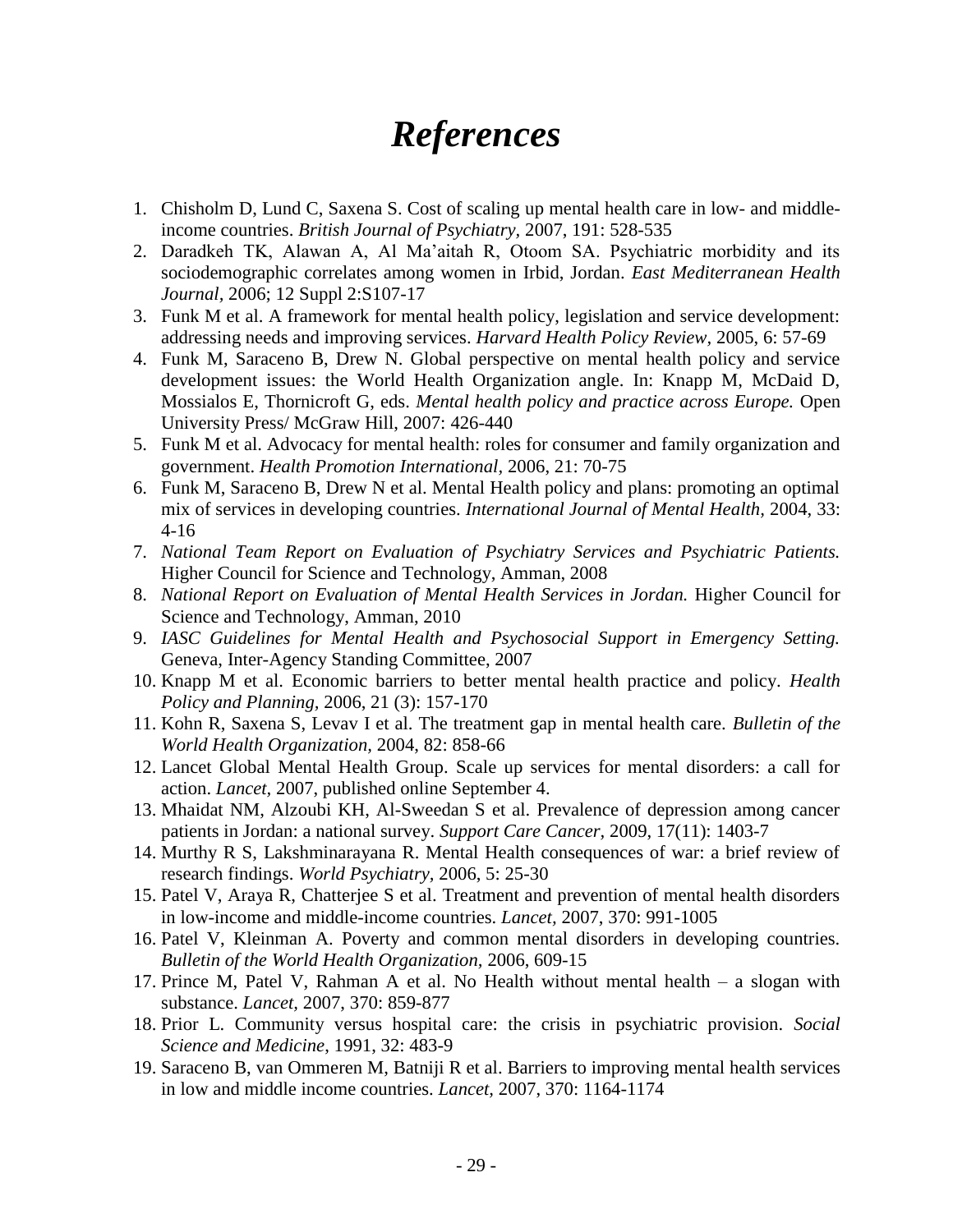- 20. Saraceno B, Freeman M, Funk M. Public Mental Health. In: *Oxford Textbook of Public Health, 5th Edition,* ( c ) Oxford University Press, 2009, Section 9: 1081-1100
- 21. Saxena S et al. Resources for mental health: scarcity, inequity and inefficiency. *The Lancet,* 2007, 370: 878-889
- 22. Saxena S, Thornicroft G, Knapp M et al. Resource for mental health: scarcity, inequity, and inefficiency. *Lancet,* 2007, 370: 878-89
- 23. Ventevogel P. Mental Health and Psychosocial Support for Displaced Iraqis in Jordan. A Brief Assessment of Needs and Services. *Report of mission.* Amman, World Health Organization, 2008.
- 24. *Epilepsy in the WHO Eastern Mediterranean Region. Bridging the gap.* 2010, World Health Organization, Regional Officer for the Eastern Mediterranean
- 25. *WHO AIMS Report on Mental Health System in Jordan.* Amman, World Health Organization, Draft 2010
- 26. *Improving Health System and Services for Mental Health (mental health policy and service planning package).* Geneva, World Health Organization, 2009
- 27. *Pharmacological treatment of mental disorders in primary health care.* Geneva, World Health Organization, 2009.
- 28. *Integrating mental health into primary care.* Geneva, World Health Organization, World Organization of Family Doctors, 2008
- 29. *mhGAP Mental Health Gap Action Program: Scaling up care for mental, neurological, and substance use disorders.* Geneva, World Health Organization, 2008
- 30. *WHO AIMS 2.2 general information.* World Health Organization, (http://www.who.int/*mental*[\\_health/evidence/WHO-AIMS/en/](http://www.who.int/mental_health/evidence/WHO-AIMS/en/) accessed 11 April 2008)
- 31. *Monitoring and evaluation of mental health policy and plans (mental health policy and service planning package).* Geneva, World Health Organization, 2007
- 32. *Disease Control Priorities related to Mental, Neurological and Substance Abuse Disorders.* Geneva, World Health Organization, 2006
- 33. *Dollars, DALYs and Decisions: Economic Aspects of the Mental Health System.* Geneva, World Health Organization, 2006
- 34. *Economic Aspects of the Mental Health System: Key Messages to Health Planners and Policy Makers.* Geneva, World Health Organization, 2006
- 35. *Mental health in the Eastern Mediterranean Region (reaching the unreached).* 2006, World Health Organization, Regional Officer for the Eastern Mediterranean
- 36. *Advocacy (mental health policy and service planning package).* Update version. Geneva, World Health Organization, 2005
- 37. *Atlas: Child and Adolescent Mental Health Resources,* Geneva, World Health Organization 2005
- 38. *Atlas Project: Mental Health resources in the world.* Geneva, World Health Organization, 2005
- 39. *Child and adolescent mental health (mental health policy and service planning package).*  Update version. Geneva, World Health Organization, 2005
- 40. *Financing (mental health policy and service planning package).* Update version. Geneva, World Health Organization, 2005
- 41. *Human resources and training (mental health policy and service planning package).*  Update version. Geneva, World Health Organization, 2005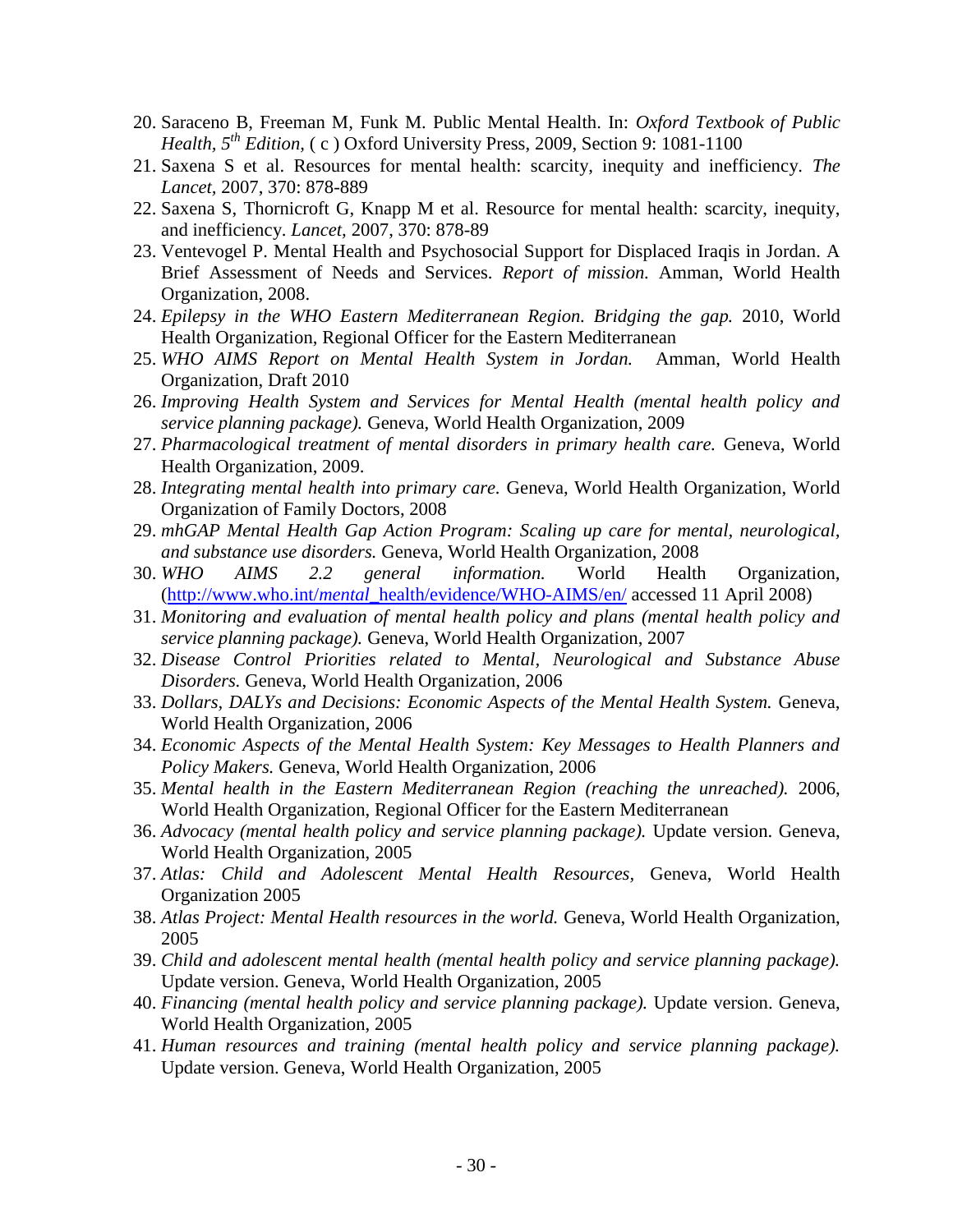- 42. *Information systems (mental health policy and service planning package).* Update version. Geneva, World Health Organization, 2005
- 43. *Legislation and human rights* (*mental health policy and service planning package).*  Update version. Geneva, World Health Organization, 2005
- 44. *Mental health policy, plans and programmes (mental health policy and service planning package).* Update version. Geneva, World Health Organization, 2005
- 45. *Organization of services for mental health (mental health policy and service planning package).* Update version. Geneva, World Health Organization, 2005
- 46. *Promoting Mental Health. Concept, emerging evidence, practice.* Geneva, World Health Organization, 2005
- 47. *Psychotropic medicines (mental health policy and service planning package).* Update version. Geneva, World Health Organization, 2005
- 48. *WHO AIMS 2.*2. World Health Organization, 2005
- 49. *WHO resource book on mental health, human rights and legislation.* Geneva, World Health Organization, 2005
- 50. *Prevention of mental disorders.* Geneva, World Health Organization, 2004
- 51. *Mental Health Policy Project (Policy and Service Guidance Package). Executive Summary.* Geneva, World Health Organization, 2001
- 52. *Mental Health Policy Project (Policy and Service Guidance Package). Executive Summary.* Geneva, World Health Organization, 2001
- 53. *World Health Report 2001. Mental Health: New Understanding, New Hope.* Geneva, World Health Organization, 2001
- 54. *Primary prevention of mental, neurological and psychosocial disorders.* Geneva, World Health Organization, 1998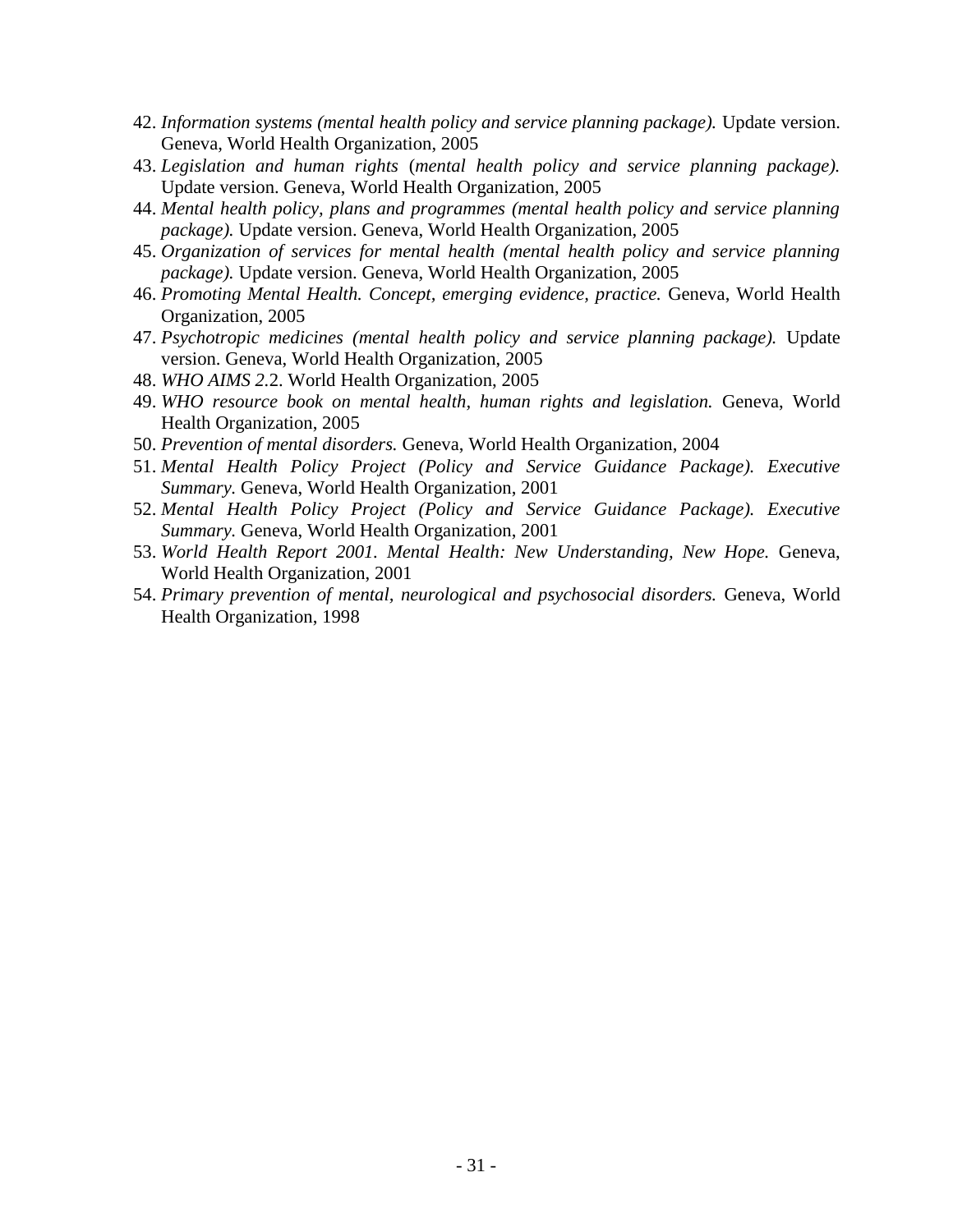# *Annexes*

**Annex 1** *WHO Pyramid on Optimal Mix of MH Services*

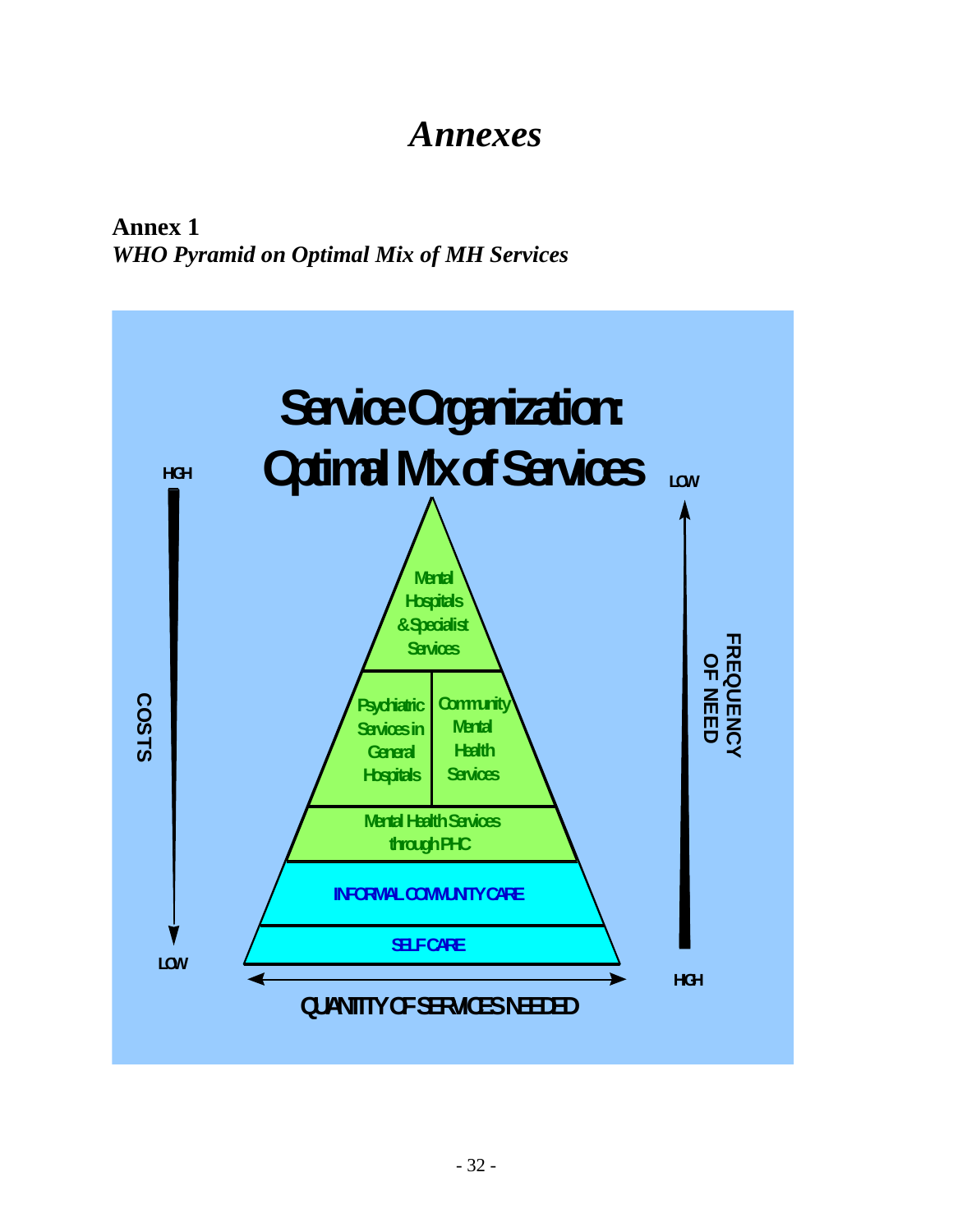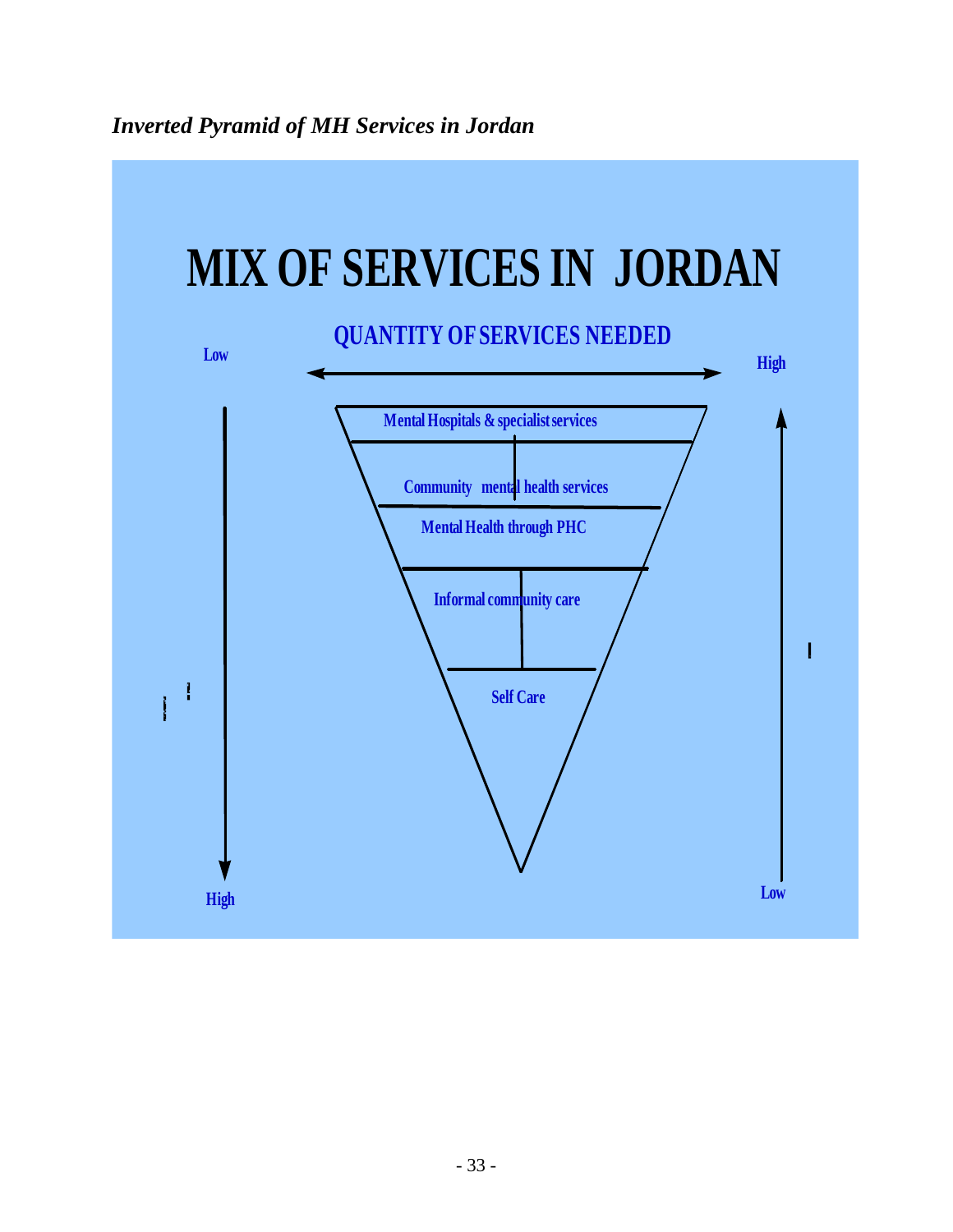### **Annex 2** *WHO Assessment Instrument for Mental Health Systems (AIMS 2.2) Results*

### **WHO-AIMS COUNTRY REPORT FOR JORDAN**

### **Introduction**

The Hashemite Kingdom of Jordan is located in the center of the Middle East with an approximate geographical area of 89,000 square kilometers and a population of 5.6 million (2006 Census), currently estimated at 6 million. According to World Bank 2009 criteria, Jordan is categorized as a lower-middle income country. Thirty-seven percent of the population is under 15 years of age, while 5% is above the age of 60. The country's official language is Arabic and the main ethnic group is "Arab". More than 95% of the population is Muslim and less than 5% is Christian. Approximately 78% of the population resides in urban areas (World Bank, 2010). Life and healthy life expectancy at birth is 71.6 and 60 years for males and 74.4 and 64 years for females, respectively. Approximately 5.1% and 13.7% of males and females, respectively, are illiterate.

In 2006, the health budget was calculated at 6.1% of Jordan's gross domestic product (GDP). Today, the total health expenditure is 9.8% of the GDP. The per capita total expenditure on health is \$178.5 USD. The per capita government expenditure on mental health is unknown.



Multiple main health care providers compose the health system in Jordan and individuals may seek care with any number of them. Approximately 60% of the general population is served by public facilities administrated by the Ministry of Health, and The Royal Medical Services serve 40% of the general population. Fifty percent of the population are served by the private sector, 5% are served by the University sector and the Palestinian refugees by the United Nationals Relief and Works Agency (UNRWA).

Source: <http://www.memnav.com/w/maps/jordan/>

There are an estimated 197 hospital beds per 100,000 population across facilities administered by the Ministry of Health, Royal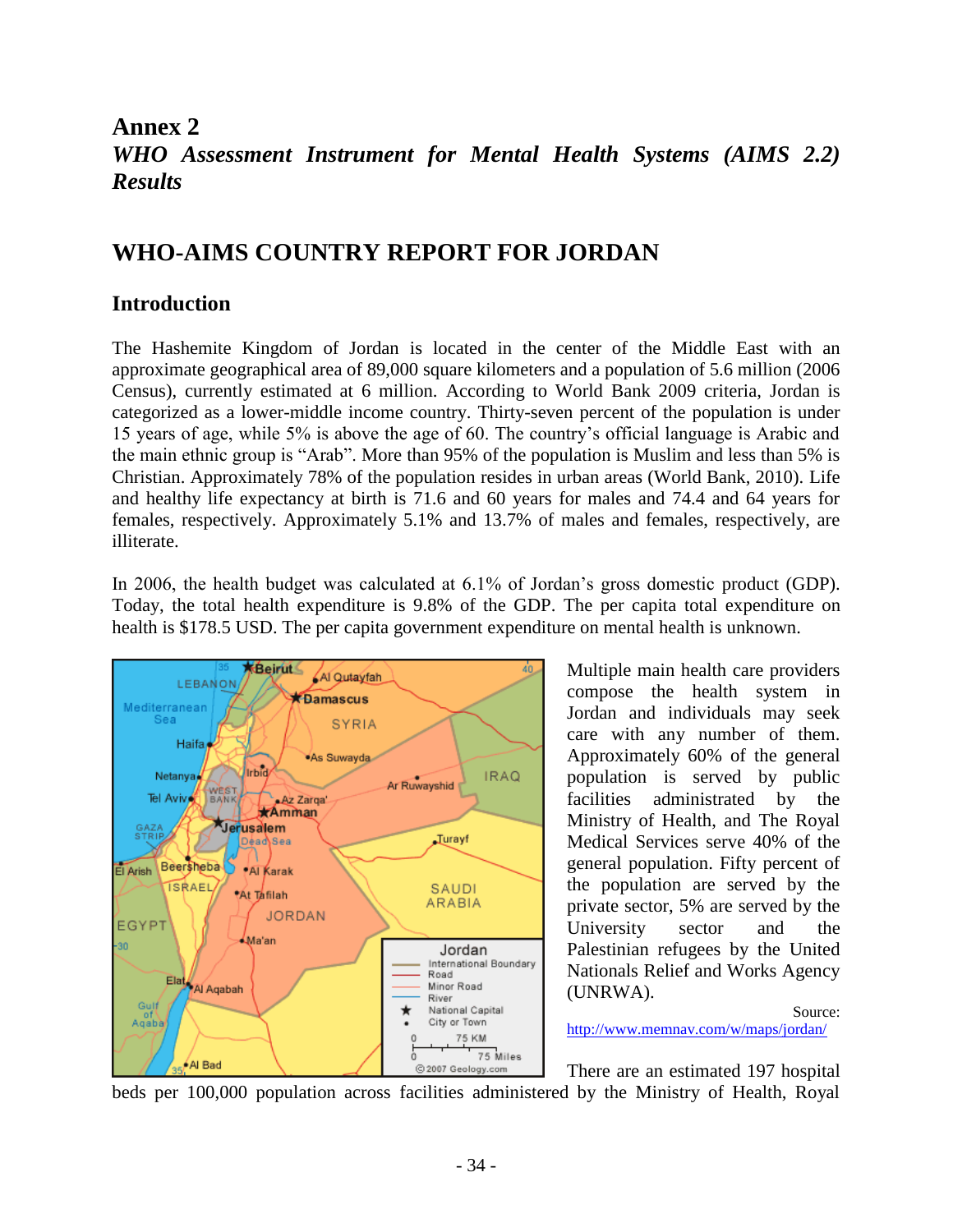Medical Services, University Hospitals and private hospitals. The total number of human resources at all facilities is unknown. However there are an estimated 24.5 physicians per 10,000 population employed by the public sector.

Data on primary care facilities are available for the public sector only. For primary care services administered by the Ministry of Health, there are 370 primary health centers, 58 comprehensive health centers and 243 peripheral health centers. There are 131 physician-based secondary (i.e. specialized) health care clinics and 677 physician-based primary health care clinics.

Despite the decentralization policy of the Ministry of Health, health resources remain centralized. According to the 2006 census, 70% of physicians are based in the Governorate of Amman, while only 36% of the population resides in the capital.

In Jordan, the mental health system is hospital-based. For the past two years, efforts have been directed towards shifting attention and resources to the community. Despite impressive achievements, overall mental health resources remain scarce and centralized.

This study was initiated by Dr. Nabhan Abu Sleih, Mental Health Advisor at the Ministry of Health and supported by Dr. Anita Marini, WHO Jordan Emergency Public Health Officer for Mental Health. Technical support was provided by WHO Mental Health Evidence and Research Team in Geneva, Dr Jodi Morris.

The preparation of this study would not have been possible without the collaboration of the Ministry of Health. We are grateful for the support to Ms Amy Marie Daniels. The study was funded by WHO.

The development of this study has also benefited from the collaboration with the main mental health stakeholders in Jordan (the Royal Medical Services, the Ministry of Social Development, the Ministry of Education, the Ministry of Higher Education, the Universities, the Professional Associations and the Private Sector).

Data was collected in 2010 and is based on the years 2009-2010.

### **Executive Summary**

The World Health Organization Assessment Instrument for Mental Health Systems (WHO-AIMS) was used to collect information on the mental health system in Jordan. The goal of collecting this information is to improve the mental health system and to provide a baseline for monitoring the change. This will enable Jordan to develop information-based mental health plans with clear baseline information and targets. It will also be useful to monitor progress in implementing reform policies, providing community services and involving users, families and other stakeholders in mental health promotion, prevention, care and rehabilitation.

In Jordan, there is no mental health legislation. However, three articles pertaining to mental health are included in the country's General Health Act.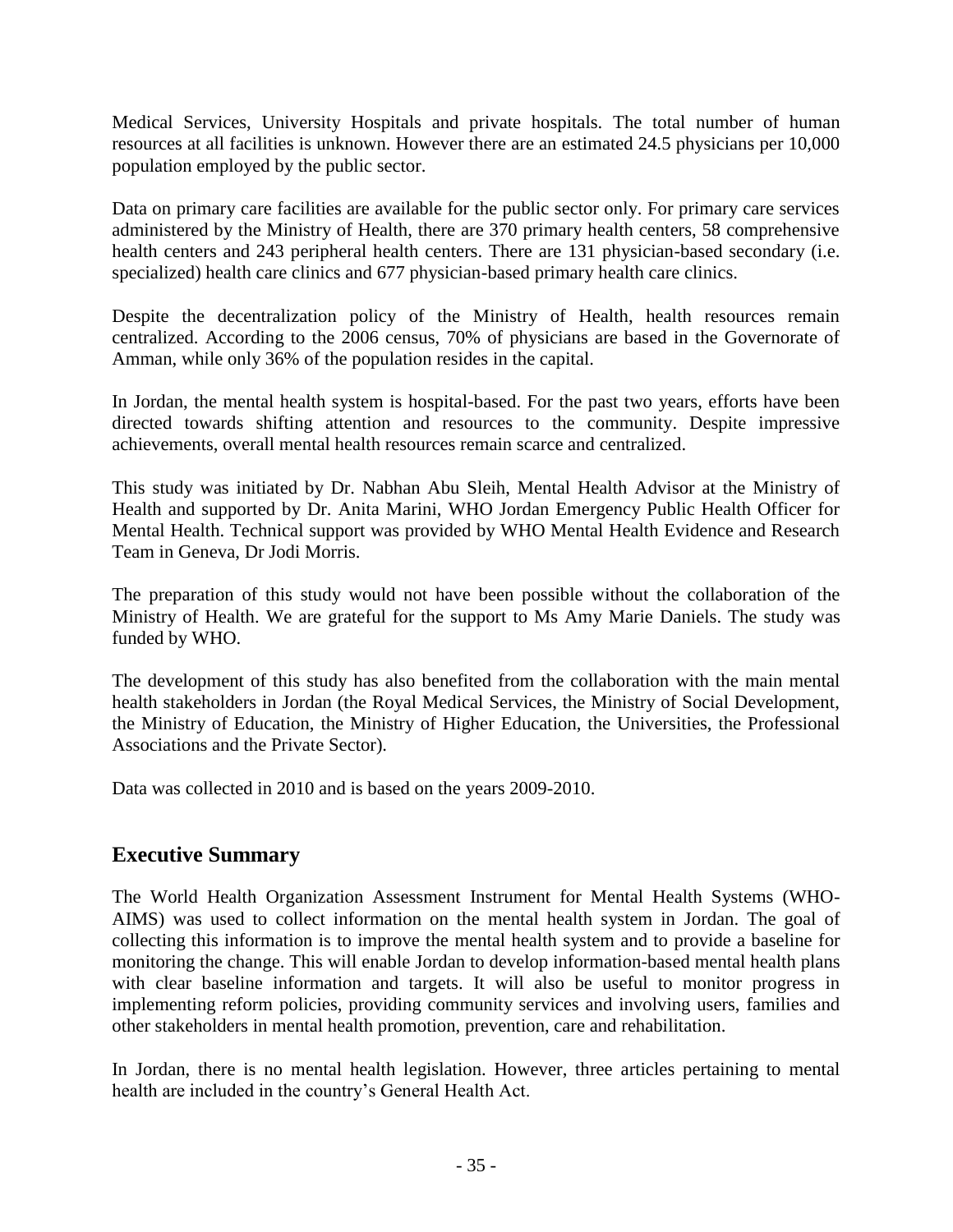Until recently, there was no Mental Health Policy in Jordan. A plan for service development was drafted in 1988 and included the following three areas: 1) the establishment of psychiatric outpatient clinics throughout the country, 2) mental health and psychiatry training for doctors, nurses and mental health workers and 3) the extension of mental health care to prisons. At present, the first and third areas have not been fully implemented and some efforts were dedicated to the second area only over the last two years.

In 2008 a National Steering Committee was established to develop a national policy and twoyear action plan for mental health. Both documents are awaiting approval and endorsement by the Ministry of Health and they will be launched in January 2011.

The standards of mental health services may be evaluated through several means, including human rights monitoring. In Jordan, the National Centre for Human Rights and a few other nongovernmental organizations (NGOs) carry out programs related to the monitoring of human rights in a number of contexts. Nonetheless, human rights standards have only been assessed in some mental health facilities and only a small fraction of mental health workers receive human rights training. No mental health facilities in Jordan receive regular annual human rights inspections and no mental health staff working in inpatient facilities have received any training on the human rights protection of patients in the last two years.

Within the Ministry of Health, the main authorities are the Mental Health Advisor and the Director of the National Centre for Mental Health: the largest governmental psychiatric hospital, which includes the National Center for Addiction and outpatient clinics. Although mental health services are organized in terms of service areas, the structure is very centralized.

In addition to mental health services provided under the Ministry of Health, universities and the private sector, there are also military services (Royal Medical Services). These services, previously accessible only to military employees, now serve approximately 40% of the population.

There are 64 mental health outpatient facilities in Jordan. Ministry of Health facilities  $(n=37)$ provide services to an estimated 2,187 users per 100,000 population. There are 8.27 beds per 100,000 population in Jordan's mental hospitals, which serve 45 patients per 100,000 population and have an occupancy rate of 97%. The most commonly assigned diagnosis at both outpatient facilities and mental hospitals is schizophrenia.

There is a lack of mental health training for primary health care workers and interactions between the primary care and mental health systems are rare. In 2010 Jordan was selected as one of the six countries for the pilot implementation of the mhGAP: a WHO global program which aims to reduce the mental health treatment gap between what is needed and what is available, integrating the mental health component into the PHC. While there are a large number of international NGOs and UN agencies providing psychosocial services, there are only a few local organizations providing these services and training for mental health staff on psychosocial interventions is rarely provided.

Exact numbers of human resources for mental health are unknown for both the public and private sectors. However, estimates based on existing data reveal that the numbers of mental health professionals per capita are relatively low; there are an estimated 1.09 psychiatrists, 0.54 other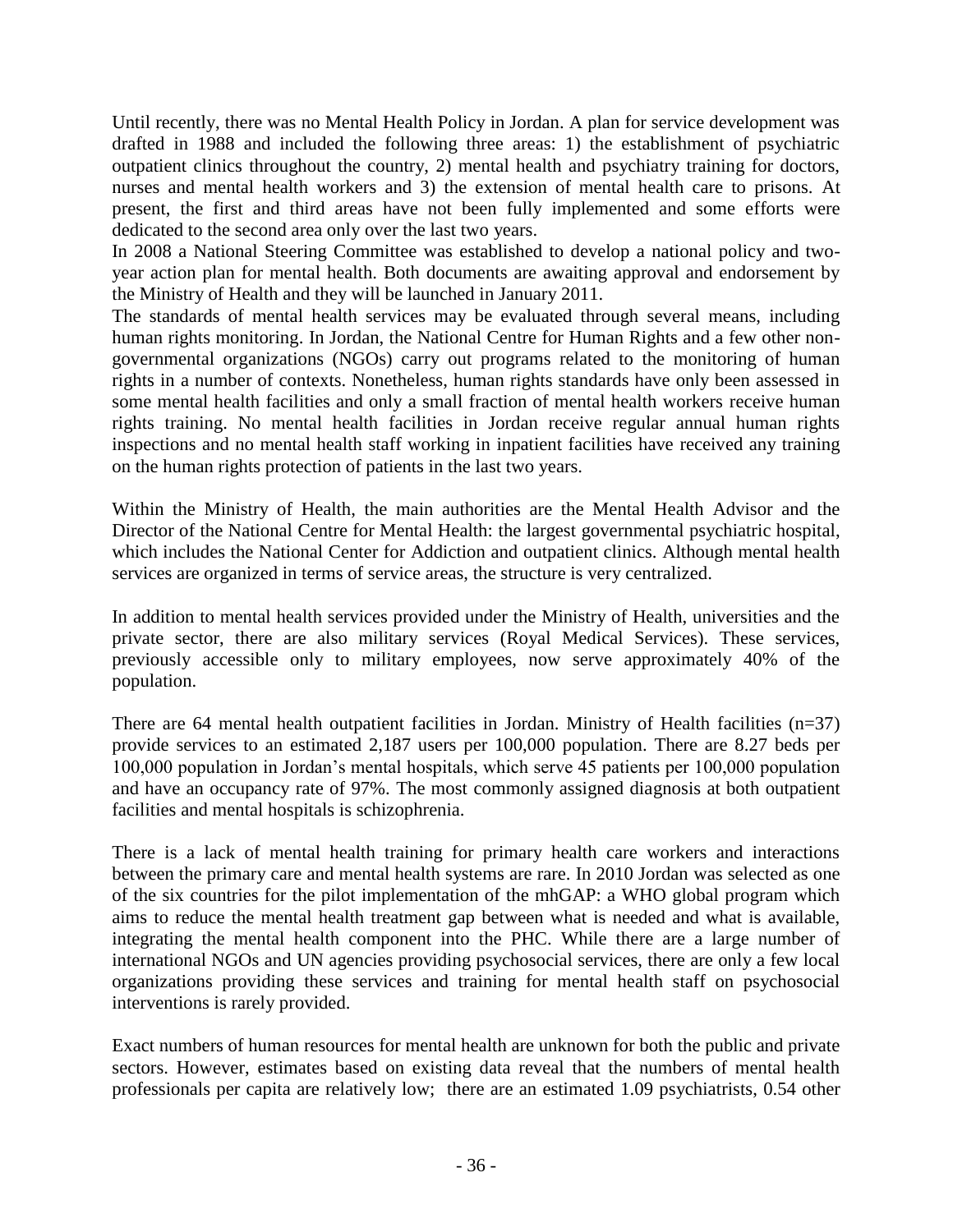medical doctors (not specialized in psychiatry), 3.95 nurses (both associated and registered nurses, not specialized in mental health), 0.27 psychologists, 0.3 social workers, and 0.09 occupational therapists per 100,000 population. Additionally, human resources are unevenly distributed, as a large proportion of mental health professionals work in mental hospitals near the capital city, where only 36% of the population live.

There are no mental health family associations in Jordan. The first user association (Our Step) has just been established. In addition, public education and awareness campaigns are rare. There are no coordinating bodies overseeing any mental health awareness campaigns and there is a lack of collaboration between the mental health and other relevant sectors.

Epidemiological studies for both clinical and community samples are not frequently conducted, although there have been 25 studies on mental health topics in Jordan published and indexed in PubMed in the last 5 years.

### **Strengths & Weaknesses of the Mental Health System in Jordan**

### **Summary**

Use of the WHO-AIMS permits a comprehensive assessment of the mental health system of Jordan and elucidates both the strengths and weaknesses of the present system.

There is no a national authority for mental health in Jordan, that has a governing role, is policy making and budget holding (Domain 1). While no formal mental health policy has ever existed, a plan was drafted in 1988 that prioritizes the improvement of community mental health services, mental health service provision in primary care and the advocacy and promotion of mental health. Nonetheless, clear weaknesses of the mental health system include a lack of definitive policy and legislation to protect the rights of individuals living with mental illness and to promote equity in access to care and treatment of such populations.

An inventory of mental health services (Domain 2) in Jordan shows that most facilities are outpatient clinics and that most of the care is provided in the community, although it is mainly biological care (provision of medicines). For each mental hospital in the country, there are 16 outpatient facilities that serve individuals with mental illness. Nonetheless, the number of mental health hospital beds has increased in the last five years, which suggests that efforts to push mental health services into the community have not been wholly successful. Furthermore, over 50% of individuals treated in mental hospitals stay for more than 10 years, suggesting that programs to integrate individuals with severe and persistent mental illness into the community are inadequate. While a majority of individuals treated at mental health facilities are able to access psychotropic medicines on a continuous basis, there is next to no provision of psychosocial interventions for these populations. There is also evidence to suggest that disparities in the quality of care both within government mental health facilities and comparing public with private facilities exist. Lastly, mental health facilities and services and training dedicated specifically for children and adolescents is lacking.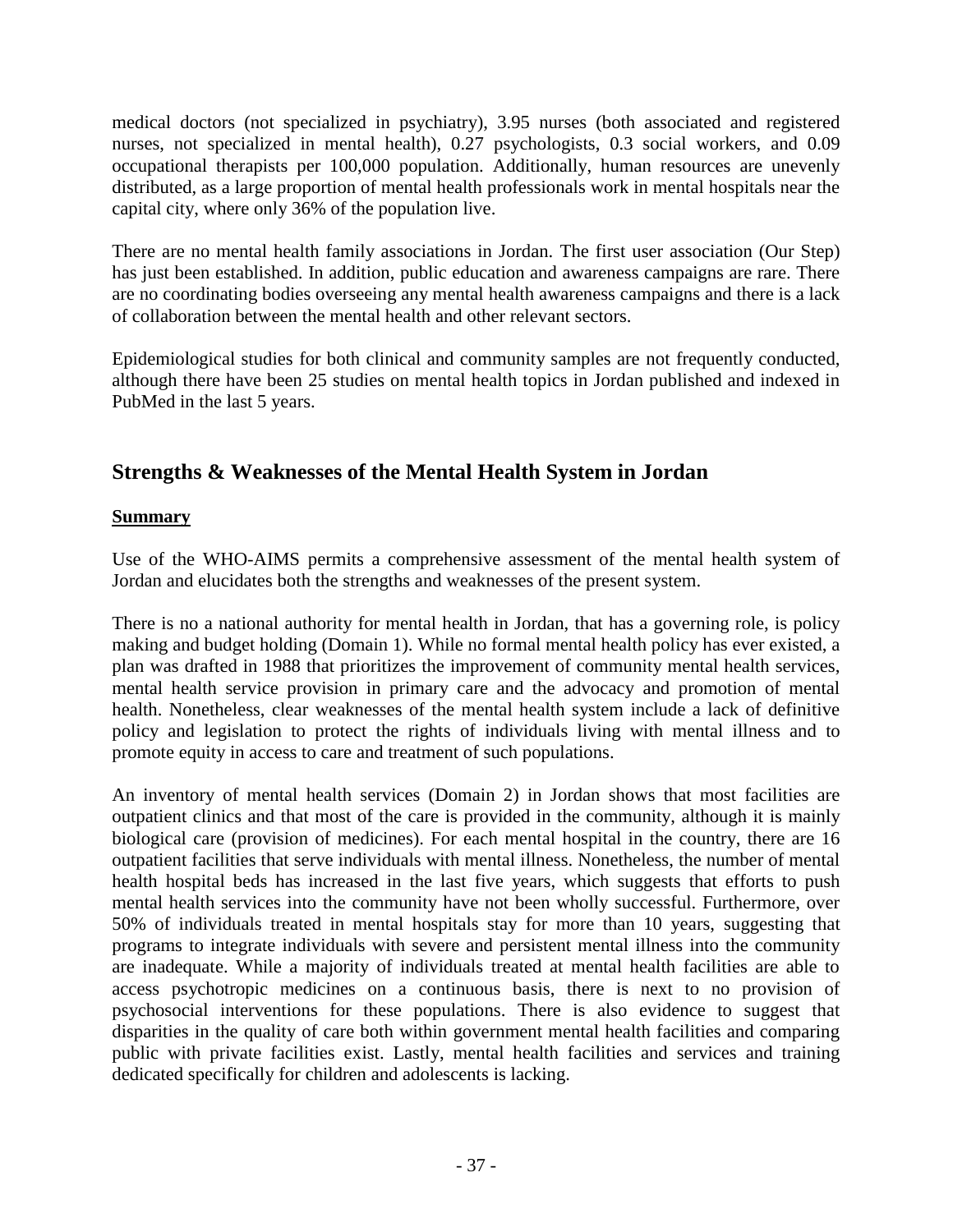An assessment of mental health in primary care (Domain 3) suggests that there is great potential to improve the integration of mental health services with primary care. The primary care system in Jordan is highly developed and organized, supporting the efficient integration of mental health interventions in primary care. Nonetheless, there is virtually no interaction between the primary care system and mental health professionals and primary care professionals receive little initial and refresher training on mental health topics.

Data on the number of human resources for mental health in Jordan (Domain 4) indicate that there is a considerable variety of professionals (e.g. psychiatrists, psychologists, nurses) providing mental health services in Jordan and that they are distributed throughout mental health inpatient and outpatient facilities, although there is a higher concentration of nurses in inpatient facilities. Furthermore, a very small percentage of trained psychiatrists ever emigrate to other countries within 5 years of training. While a majority of mental health professionals receive refresher training on the appropriate use of psychotropic medications, there is very little refresher training on psychosocial interventions or on child and adolescent mental health issues. Lastly, there are a plethora of NGOs providing psychosocial services. However there is only one user organization and no family organizations for mental health in the country.

Findings from Domain 5 show that Jordan's mental health system collaborates with a number of agencies or institutions to provide public education and awareness campaigns that support a variety of population groups (e.g. children, women) and target a wide range of professionals' (e.g. teachers, social service staff). Despite these efforts, formal collaboration in the form of laws, administration or programs with other sectors is lacking. Fortunately, there is a mechanism for individuals to obtain social welfare benefits due to a mental disorder. However less than 5% of individuals who receive such benefits qualify due to their mental illness, suggesting that processes to enhance the enrolment of individuals with severe mental illness in such social service programs could be improved.

Findings from the assessment of mental health monitoring and research (Domain 6) illustrate that all mental hospitals and a larger majority of outpatient mental health facilities in Jordan are collecting and transmitting essential mental health data.

### **Comparisons with other Eastern Mediterranean countries**

The 2009 WHO publication, "Mental health systems in selected low- and middle-income countries: a WHO-AIMS cross-national analysis" provided a summary of the mental health systems of developing countries and made a number of comparisons across income levels and WHO regions (WHO, 2009). The following Eastern Mediterranean (EMRO) countries and territories were included in the report: Afghanistan, Egypt, Iraq, Iran, Morocco, Tunisia, West Bank and the Gaza Strip.

The following are some of the key differences between components of the mental health system in Jordan and those of the other EMRO countries assessed:

 $\triangleright$  The average estimated number of mental health professionals per 100,000 population in EMRO is slightly less than the total in Jordan (5.1 vs. 6.2).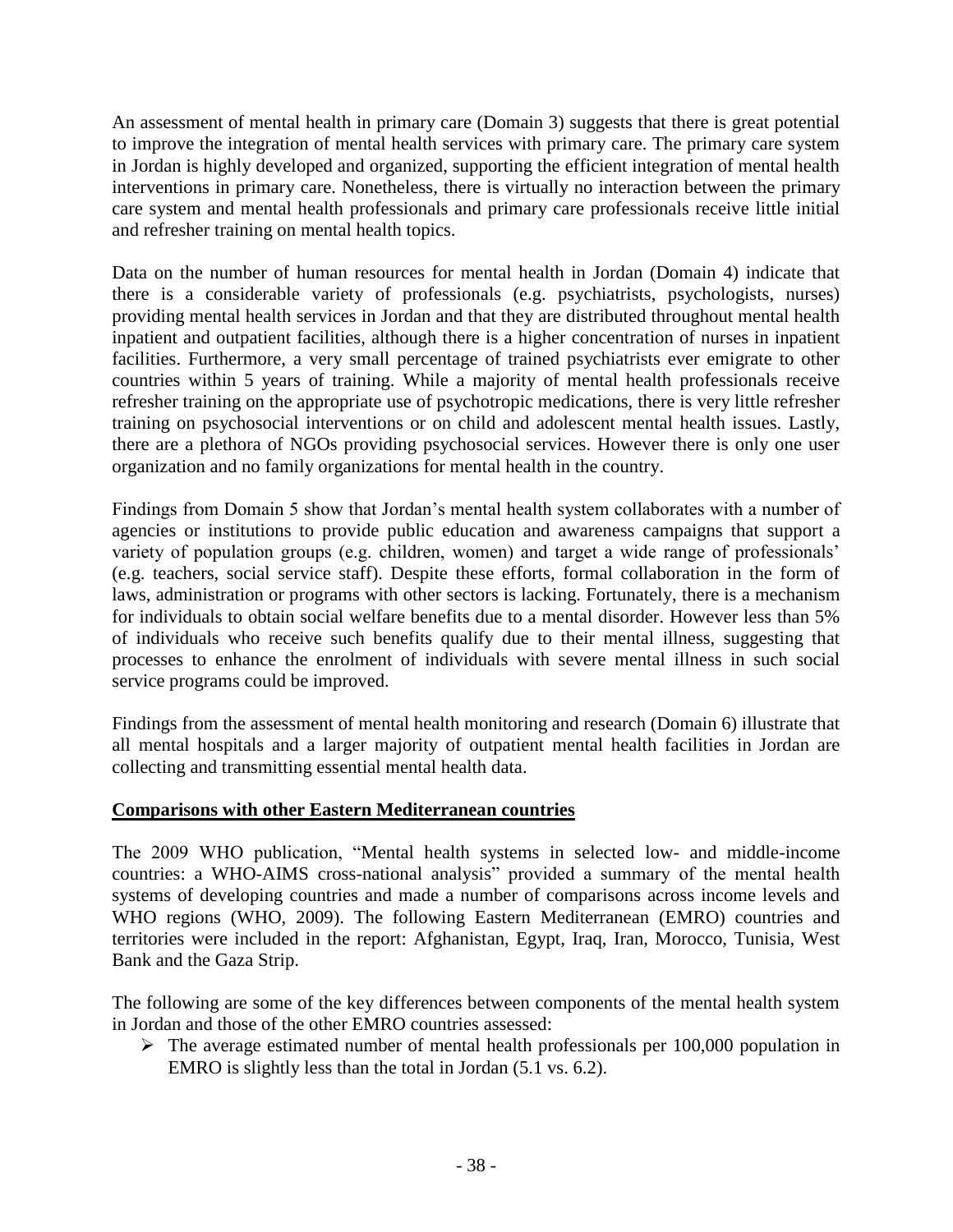- $\triangleright$  Jordan is comparable to other EMRO countries in the percentage of undergraduate training devoted to mental health for doctors and nurses.
- Compared with other EMRO countries, a higher proportion of nurses and a lower proportion of doctors in Jordan receive refresher training in mental health.
- Compared with other EMRO countries, a larger proportion of psychiatrists in Jordan work in public mental health facilities.
- $\triangleright$  A considerably larger number of nurses per capita gradated in the last year compared with the other EMRO country average.
- $\triangleright$  The proportion of mental health professionals receiving refresher training across a number of topics in Jordan is comparable to EMRO averages. However there is considerably higher rational use of psychotropic drugs training but less training in child mental health issues in Jordan.
- The ratios of psychiatrists and nurses working in or near the largest city to those working in the entire country are greater for the EMRO region compared with Jordan.
- $\triangleright$  The percentage of the daily minimum wage needed to purchase antipsychotic medication is less in Jordan compared with the EMRO average and it is the same as the EMRO average for antidepressant medication.

### **Next Steps in Strengthening the Mental Health System**

Based on the domain summaries and a critical assessment of the strengths and weaknesses, the following are possible next steps for the long term improvement of Jordan's mental health system.

### **Domain 1**

- $\triangleright$  Establish a national mental health authority with a governing and an executive role.
- $\triangleright$  Develop a national mental health policy (it will be launched in January 2011).
- $\triangleright$  Update previous mental health plan (it will be launched in January 2011).
- $\triangleright$  Create or enhance mental health legislation in the areas of access to least restrictive care, the rights of mental health consumers and their families, guardianship for individuals with mental illness, voluntary and involuntary treatment, law enforcement and other judicial system issues for people with mental illness, mechanisms to oversee involuntary admissions and treatment practices and mechanisms to implement mental health legislation.
- $\triangleright$  Establish a national review body on human rights and develop a strategy for the ongoing review/inspection of and training of health professionals on the human rights protection of patients.

### **Domain 2**

- $\triangleright$  Reduce length of stay for mental hospital patients by developing and improving initiatives to integrate individuals with severe and persistent mental illness into the community.
- $\triangleright$  Enhance the provision of psychosocial interventions, according to the bio-psychosocial model, for patients treated at both outpatient and inpatient mental health facilities.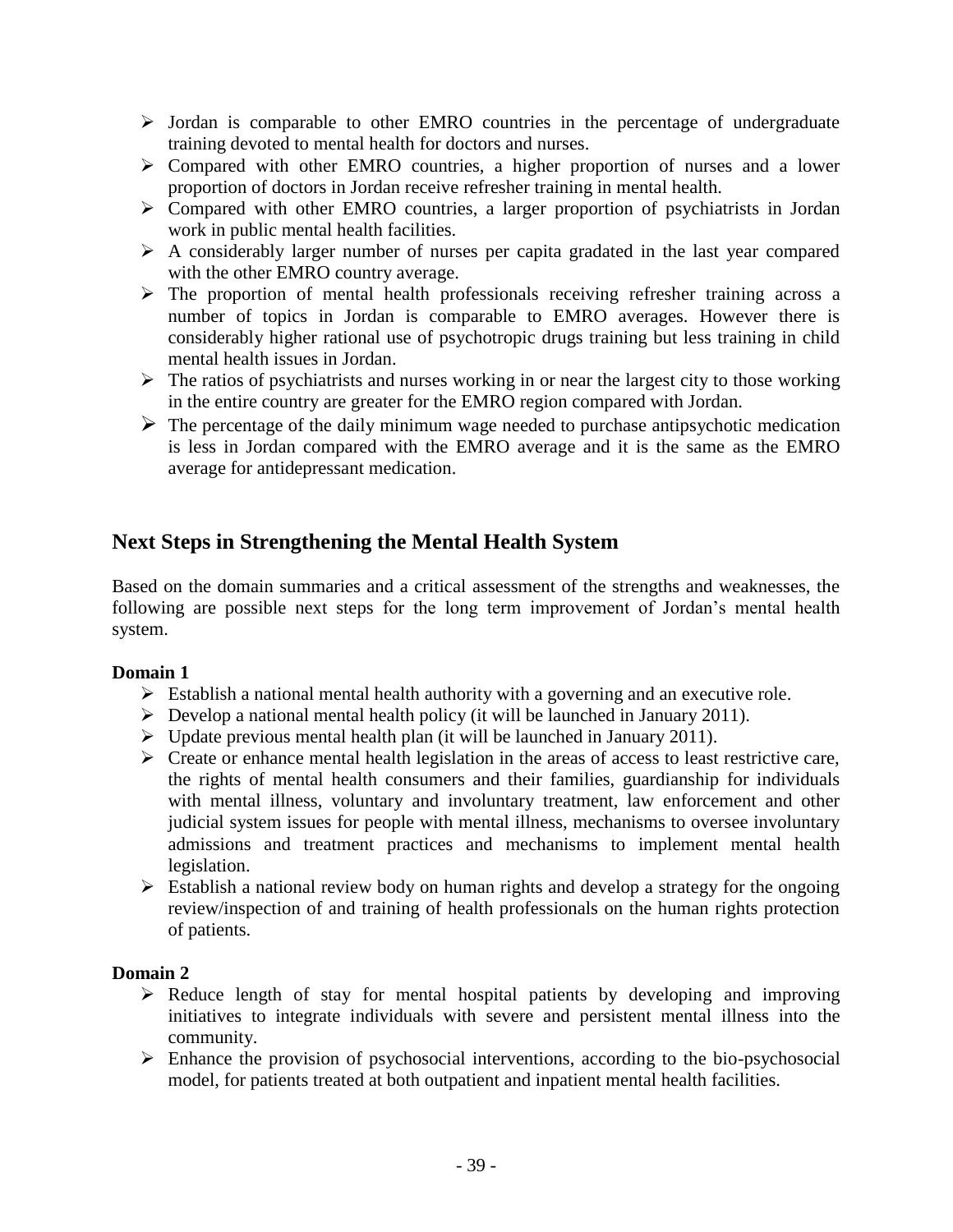- Develop secondary level community-based mental health services: both inpatient and outpatient, according to the bio-psychosocial approach.
- Develop and expand curricula and training on mental health of children and adolescents.
- Develop child and adolescent community-based mental health services.

### **Domain 3**

- $\triangleright$  Increase the training in mental health for primary care staff, through the implementation of the mhGAP.
- $\triangleright$  Enhance the interaction between the primary care system staff and mental health professionals in the areas of training, co-coordination of activities and referral issues.

### **Domain 4**

- $\triangleright$  Increase the number of psychosocial staff and the level of cross-training of psychologists and other mental health professions in evidence-based psychosocial interventions.
- $\triangleright$  Promote the establishment of family organizations and support the just established user association "Our Step".

### **Domain 5**

 $\triangleright$  Strengthen the collaboration with other sectors through the development of joint programs and the establishment of formal mechanisms for intersectoral cooperation, especially with social and educational services.

### **Domain 6**

 $\triangleright$  Improve the mental health information system, the data collection and the monthly reporting.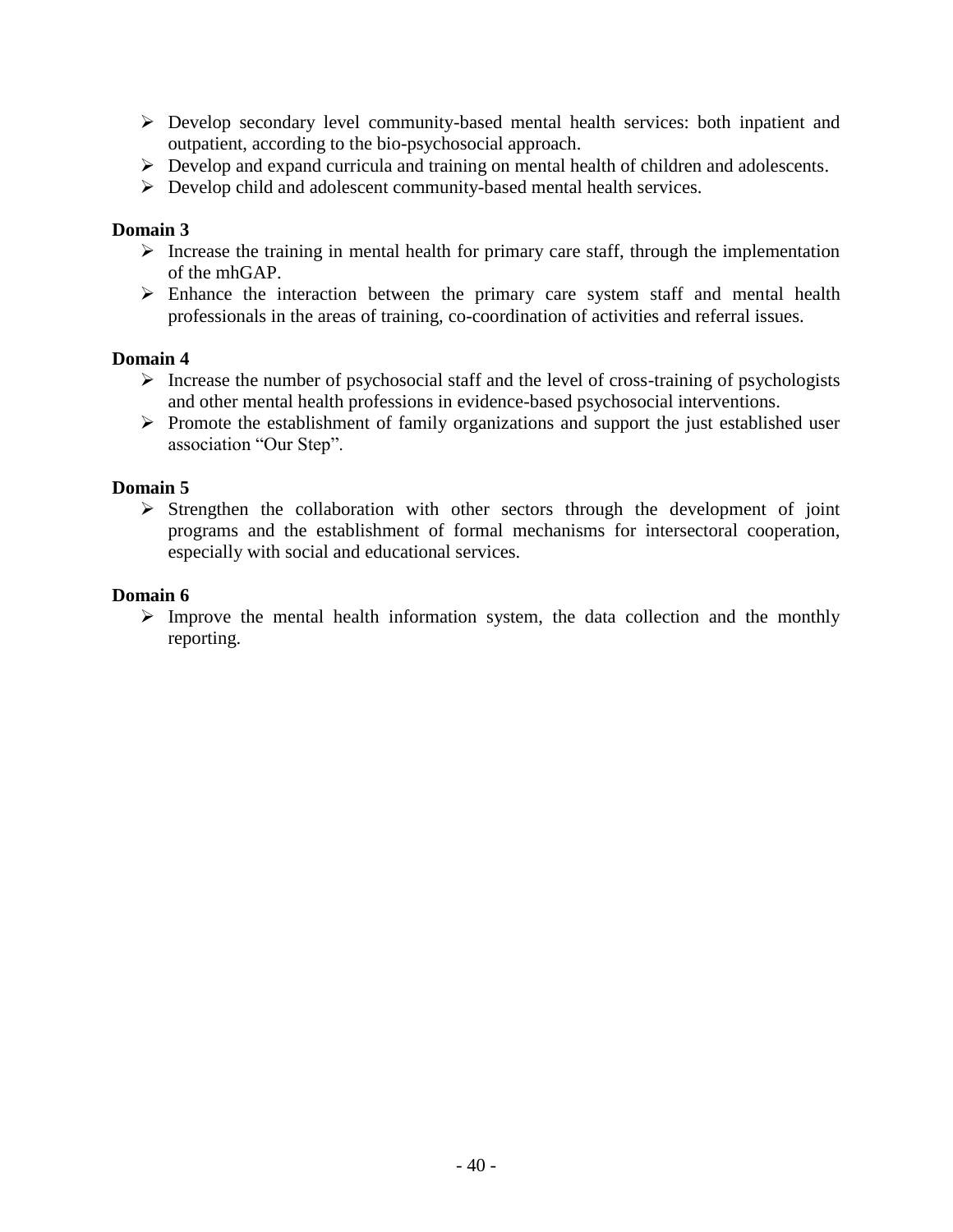**Annex 3** *Human Resources for Mental Health and General Health in Jordan*

| <b>Human Resources</b>                                                                                                                                                         | <b>Rate per 100.000</b><br>population |
|--------------------------------------------------------------------------------------------------------------------------------------------------------------------------------|---------------------------------------|
| <b>General Health Professionals</b>                                                                                                                                            | 52.7                                  |
| <b>Mental Health Professionals:</b><br>• Psychiatrists<br>• Nurses (not specialized)<br>• Psychologists<br>• Social Workers (not by<br>education)<br>• Occupational therapists | 1.09<br>3.95<br>0.27<br>0.30<br>0.09  |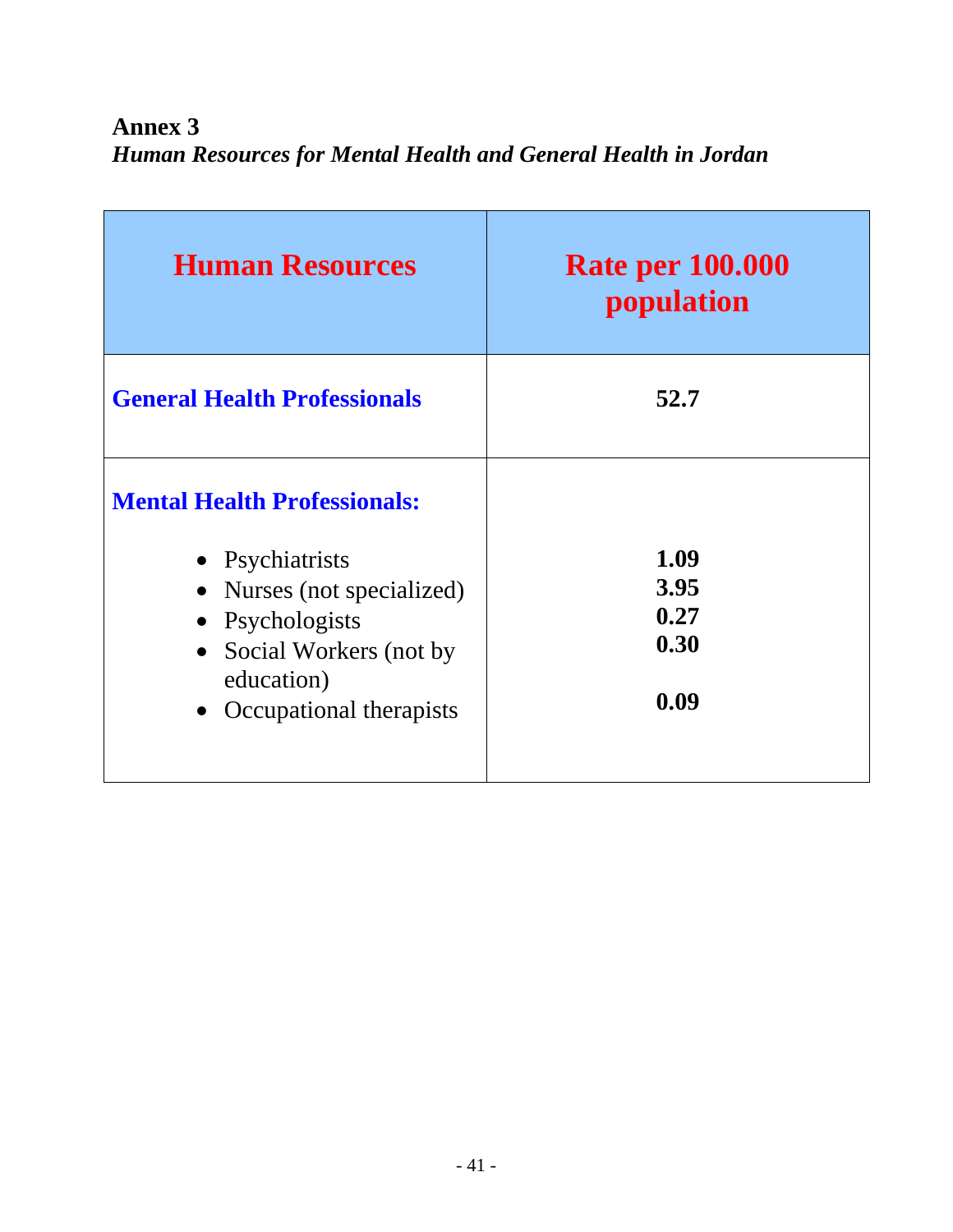### **Annex 4** *Mental Health Gap Action Program (mhGAP) Information*

### **Executive summary**

Mental, neurological, and substance use (MNS) disorders are prevalent in all regions of the world and are major contributors to morbidity and premature mortality. 14% of the global burden of disease, measured in disability-adjusted life years (DALYs), can be attributed to MNS disorders. The stigma and violations of human rights directed towards people with these disorders compounds the problem. The resources that have been provided to tackle the huge burden of MNS disorders are insufficient, inequitably distributed, and inefficiently used, which leads to a treatment gap of more than 75% in many countries with low and lower middle incomes.

In order to reduce the gap and to enhance the capacity of Member States to respond to the growing challenge, the World Health Organization (WHO) presents the Mental Health Gap Action Programme (mhGAP). mhGAP provides health planners, policy-makers, and donors with a set of clear and coherent activities and programmes for scaling up care for MNS disorders.

The objectives of the programme are to reinforce the commitment of all stakeholders to increase the allocation of financial and human resources for care of MNS disorders and to achieve higher coverage with key interventions especially in the countries with low and lower middle incomes that have large proportions of the global burden of these disorders.

Since countries with low and lower middle incomes have most of the global burden, and because they have limited human and financial resources, a strategy that focuses on these countries has the potential for maximum impact. mhGAP provides criteria to identify the countries which contribute most to the burden of MNS disorders and which have a high resource gap.

This programme is grounded on the best available scientific and epidemiological evidence about MNS conditions that have been identified as priorities. It attempts to deliver an integrated package of interventions, and takes into account existing and possible barriers for scaling up care. Priority conditions were identified on the basis that they represented a high burden (in terms of mortality, morbidity, and disability); caused large economic costs; or were associated with violations of human rights. These priority conditions are depression, schizophrenia and other psychotic disorders, suicide, epilepsy, dementia, disorders due to use of alcohol, disorders due to use of illicit drugs, and mental disorders in children. The mhGAP package consists of interventions for prevention and management for each of these priority conditions, on the basis of evidence about the effectiveness and feasibility of scaling up these interventions. mhGAP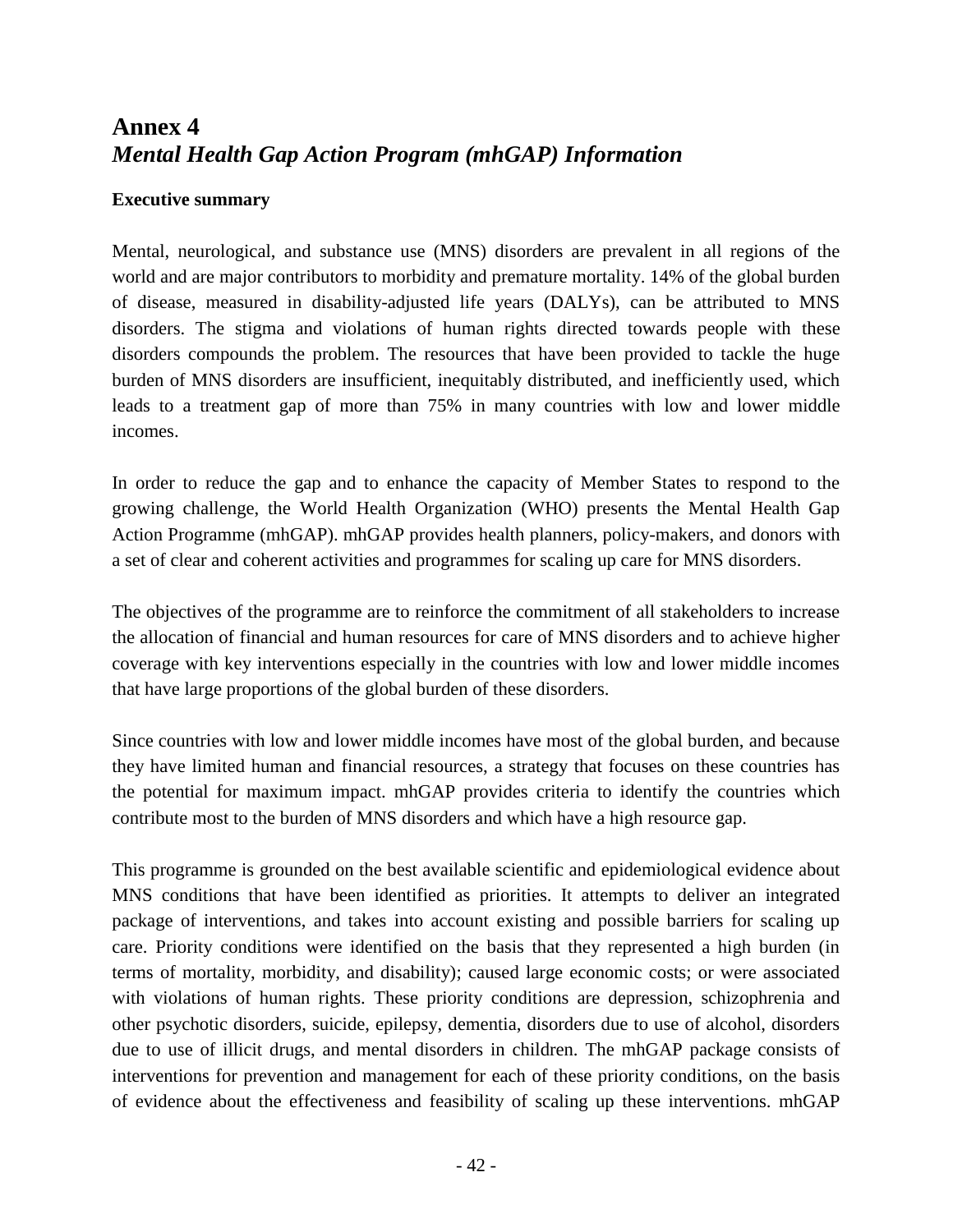provides a template for an intervention package that will need to be adapted for countries, or regions within countries, on the basis of local context.

The obstacles that hinder the widespread implementation of these interventions must also be considered, together with the options that are available to deal with them. mhGAP provides a framework for scaling up the interventions for MNS disorders, taking into account the various constraints that might exist in the country.

Success in implementation of the programme rests, first and foremost, on political commitment at the highest level. One way to achieve this is to establish a core group of key stakeholders who have multidisciplinary expertise to guide the process. Assessment of needs and resources by use of a situation analysis can help to understand the needs related to MNS disorders and the relevant health care, and thus to guide effective prioritization and phasing of interventions and strengthening of their implementation. Development of a policy and legislative infrastructure will be important to address MNS disorders and to promote and protect the human rights of people with these disorders.

Decisions will need to be made as to how best to deliver the chosen interventions at health facility, community, and household levels to ensure high quality and equitable coverage. Adequate human resources will be needed to deliver the intervention package. The major task is to identify the people who will be responsible for the delivery of interventions at each level of service delivery.

Most countries with low and middle incomes do not assign adequate financial resources for care of MNS disorders. Resources for delivery of services for these disorders can be mobilized from various sources – e.g. by attempts to increase the proportion allocated to these conditions in national health budgets; by reallocation of funds from other activities; and from external funding, such as that provided through developmental aid, bilateral and multilateral agencies, and foundations.

The mhGAP framework also includes plans for monitoring and evaluation of programme planning and implementation. Selection of inputs, processes, outcomes, and impact indicators, together with identification of tools and methods for measurement, are an integral part of the process.

The essence of mhGAP is to establish productive partnerships; to reinforce commitments with existing partners; to attract and energize new partners; and to accelerate efforts and increase investments towards a reduction of the burden of MNS disorders. Scaling up is a social, political, and institutional process that engages a range of contributors, interest groups, and organizations.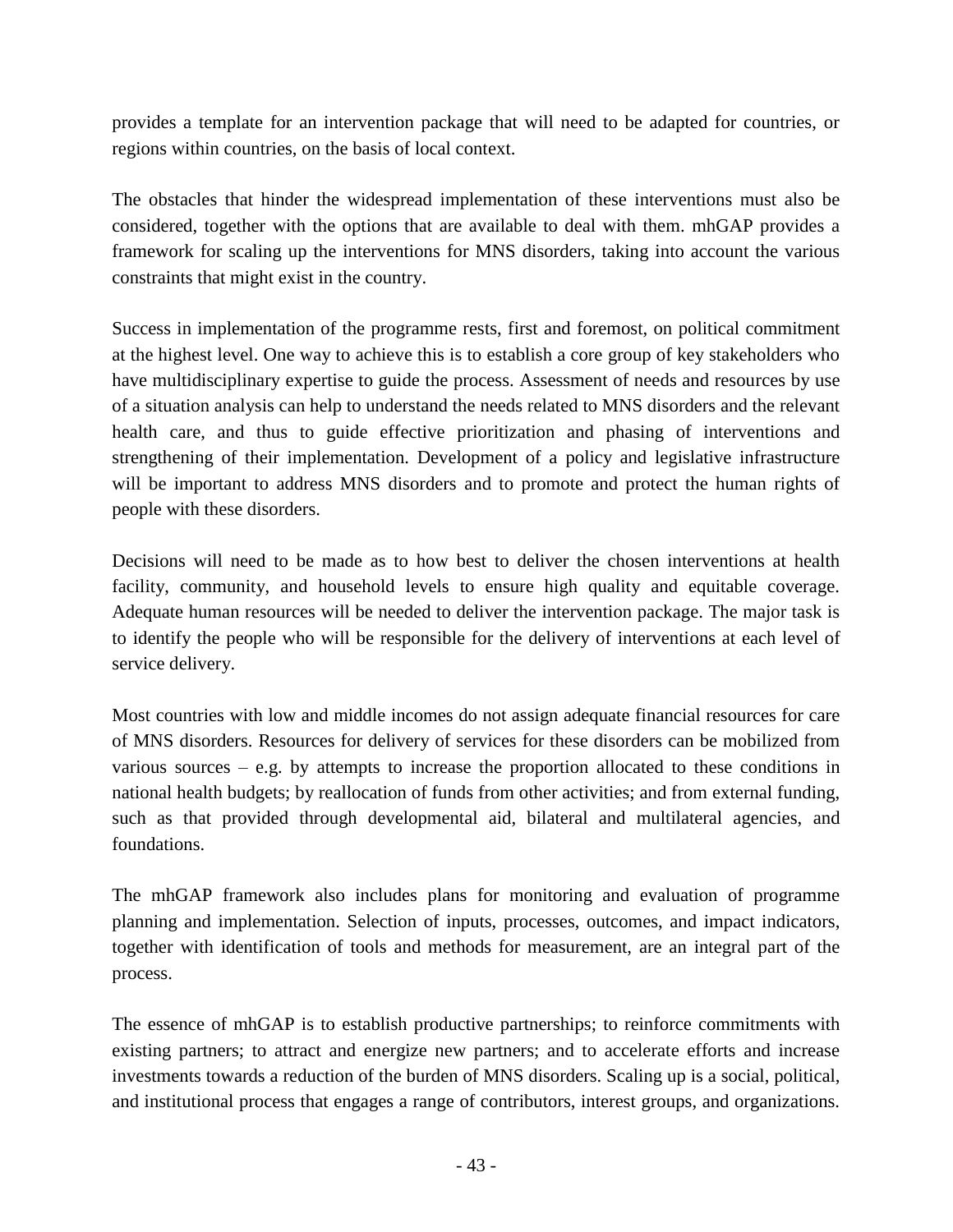Successful scaling up is the joint responsibility of governments, health professionals, civil society, communities, and families, with support from the international community. An urgent commitment is needed from all partners to respond to this public health need. The time to act is now.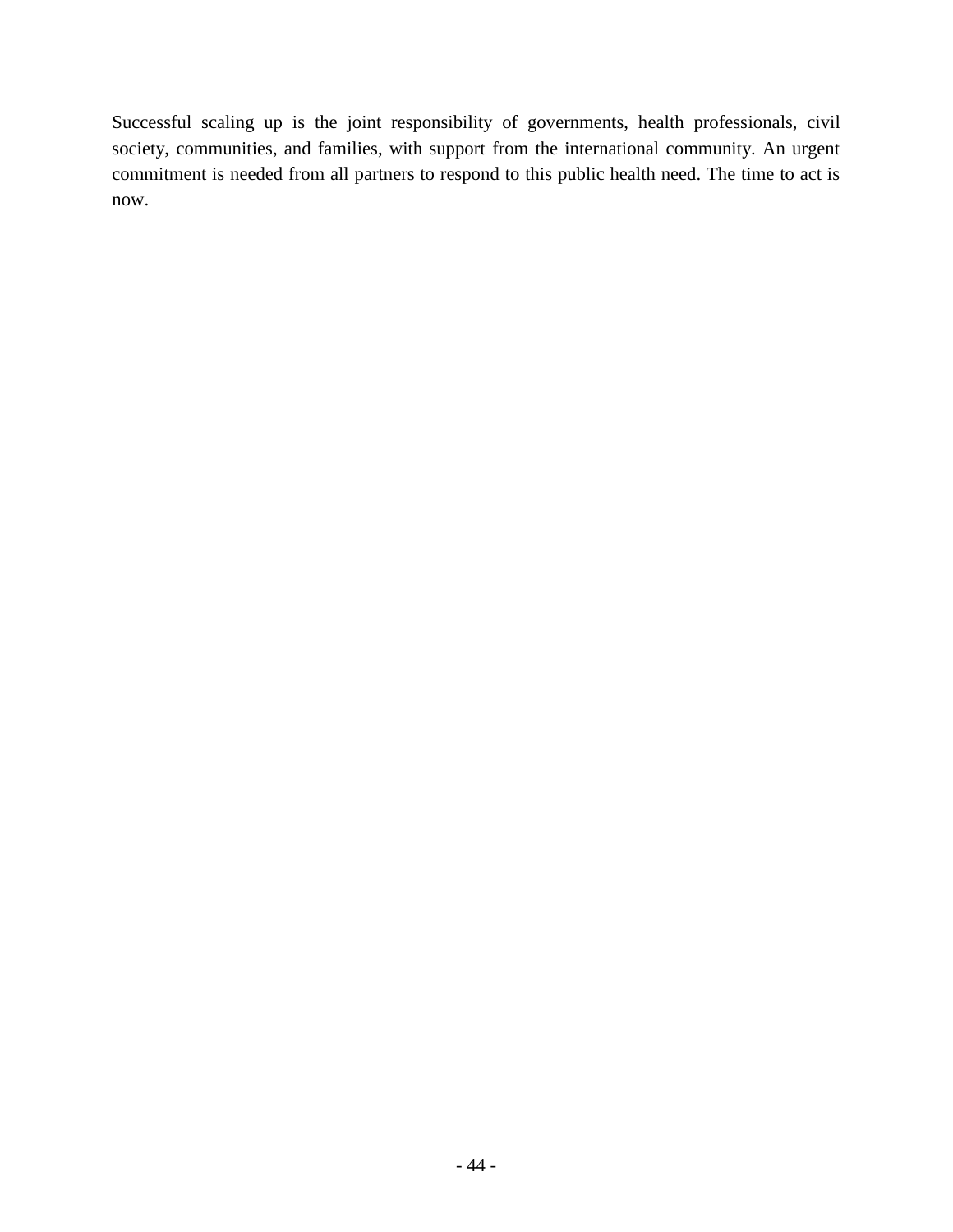# **Annex 5** *Relevant Medicines on the WHO Model List of Essential Medicines (2009)*

| <b>Psychotherapeutic medicines</b>                                                                             |                                                                                                                                                                                                      |
|----------------------------------------------------------------------------------------------------------------|------------------------------------------------------------------------------------------------------------------------------------------------------------------------------------------------------|
| n chlorpromazine                                                                                               | injection: 25 mg (hydrochloride)/ml in 2 ml ampoule; oral liquid: 25<br>mg (hydrochloride) / 5 ml; tablet: 100 mg (hydrochloride).                                                                   |
| □ fluphenazine                                                                                                 | injection: 25 mg (decanoate or enantate) in 1 ml ampoule.                                                                                                                                            |
| □ haloperidol                                                                                                  | injection: 5 mg in 1 ml ampoule; tablet: 2 mg; 5 mg                                                                                                                                                  |
| $\Box$ amitriptyline                                                                                           | tablet: 25 mg (hydrochloride).                                                                                                                                                                       |
| fluoxetine                                                                                                     | solid oral dosage form: 20 mg (present as hydrochloride).                                                                                                                                            |
| carbamazepine                                                                                                  | tablet (scored): 100 mg; 200 mg                                                                                                                                                                      |
| lithium carbonate                                                                                              | solid oral dosage form: 300 mg.                                                                                                                                                                      |
| valproic acid                                                                                                  | tablet (enteric coated): 200 mg; 500 mg (sodium valproate)                                                                                                                                           |
| $\Box$ diazepam                                                                                                | tablet (scored): 2 mg; 5 mg                                                                                                                                                                          |
| clomipramine                                                                                                   | capsule: 10 mg; 25 mg (hydrochloride).                                                                                                                                                               |
| Antiparkinsonism medicines (to deal with potential extra-pyramidal side effects of anti-<br><i>psychotics)</i> |                                                                                                                                                                                                      |
| biperiden                                                                                                      | injection:<br>in 1 ml<br>5 <sup>5</sup><br>(lactate)<br>mg<br>ampoule;<br>tablet:<br>2<br>mg<br>(hydrochloride).                                                                                     |
| Anticonvulsants/antiepileptics                                                                                 |                                                                                                                                                                                                      |
| carbamazepine                                                                                                  | oral liquid: 100 mg/5 ml; tablet (chewable): 100 mg; 200 mg; tablet<br>(scored): 100 mg; 200 mg.                                                                                                     |
| diazepam                                                                                                       | Gel or rectal solution: 5 mg/ml in 0.5, 2 ml and 4ml tubes                                                                                                                                           |
| $\Box$ lorazepam                                                                                               | Parenteral formulation: 2 mg/ml in 1 ml ampoule; 4 mg/ml in 1 ml<br>ampoule.                                                                                                                         |
| phenobarbital                                                                                                  | injection: 200 mg/ml (phenobarbital sodium); oral liquid: 15 mg/5 ml<br>(as phenobarbital or phenobarbital sodium); tablet: 15 mg-100 mg<br>(phenobarbital).                                         |
| phenotyn                                                                                                       | capsule: 25 mg; 50 mg; 100 mg (sodium salt); injection: 50 mg/ml in<br>5 ml vial (sodium salt); oral liquid: 25-30 mg/5 ml; tablet: 25 mg; 50<br>mg; 100 mg (sodium salt); tablet (chewable): 50 mg. |
| valproic acid                                                                                                  | oral liquid: 200 mg/5 ml; tablet (crushable): 100 mg; tablet (enteric<br>coated): 200 mg; 500 mg (sodium valproate).                                                                                 |

 $\Box$  = similar clinical performance within a pharmacological class.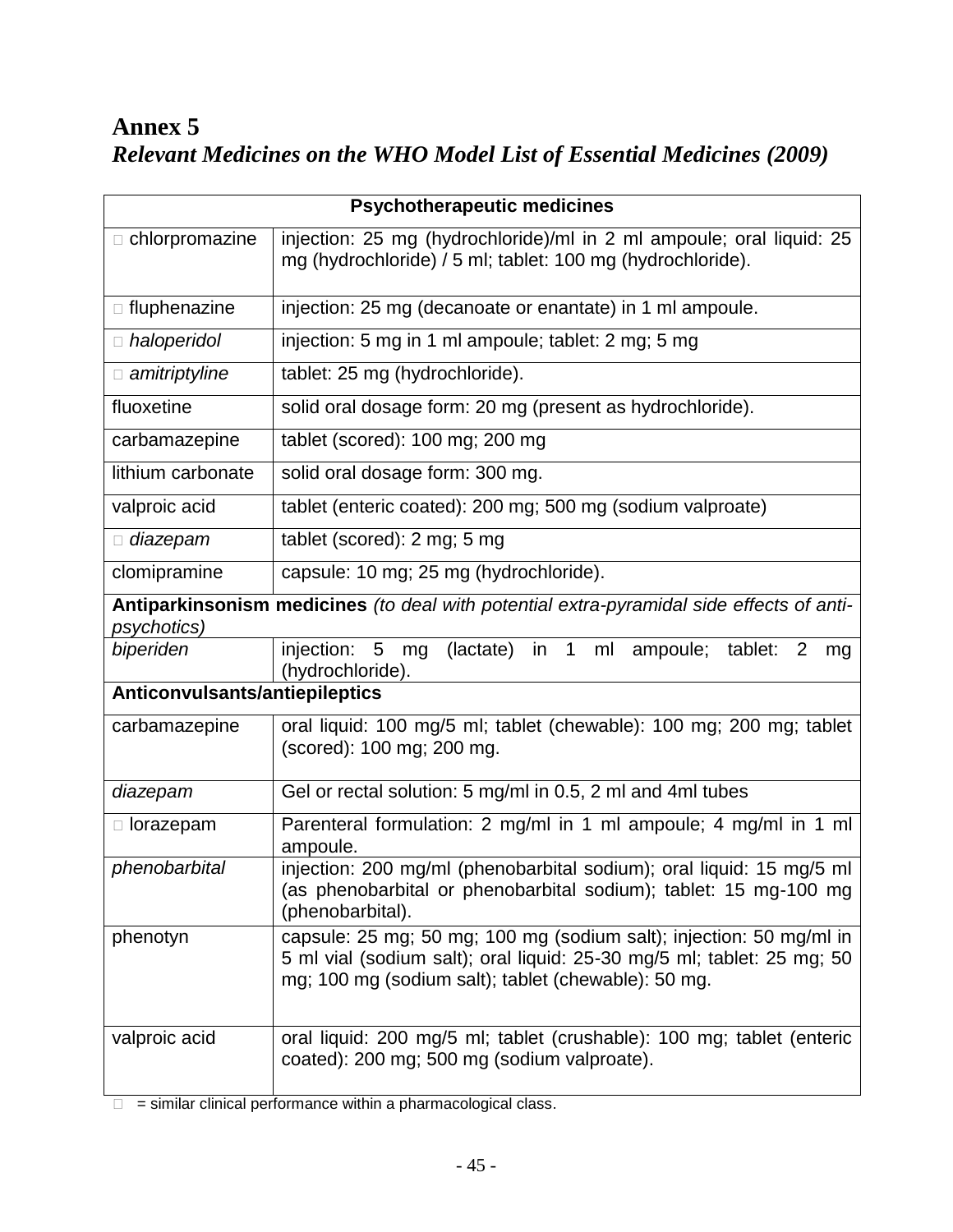## **Annex 6** *Suggested Roles & Responsibilities of the Main Sectors*

### *1) Ministry of Health (MoH):*

- a. Provide direction for MH in Jordan; develop national MH policies and plans.
- b. Develop MH legislation and establish mechanisms for protecting and promoting the human rights of service users.
- c. Regulate the practice of mental health workers in collaboration with respective professional bodies.
- d. Promote and follow-up on the implementation of the national MH policy and action plan.
- e. Service planning and management.
- f. Convene MH professionals across the country and call for national committees for various purposes (such as consultations and program implementation).
- g. Establish mechanisms for assessment, monitoring and evaluation of MH services.
- h. Establish mechanisms to include service users and their families in the decisionmaking process.
- i. Promote liaison among various sectors to coordinate interagency MH and psychosocial services.

### *2) Royal Medical Services (RMS):*

- a. Participate actively in the MoH mental health unit through membership in the technical taskforce.
- b. Participate in establishing MH legislation and promoting human rights through the organization of seminars.
- c. Participate actively in implementing the mental health policy.
- d. Participate in identifying indicators for MH systems.
- e. Participate in the prevention, assessment and management of developmental disorders, and contribute to developing relevant protocols.
- f. Receive and treat patients from civil institutions, including children and the elderly, in outpatient clinics and inpatient wards.
- g. Conduct training and teaching courses for students and MH workers including nurses, medical students, psychologists, social workers and occupational therapists.
- h. Implement capacity building and training programs on child MH for teachers and school staff members.

### *3) Ministry Of Social Development (MoSD):*

a. Integrate MH into the social welfare policy.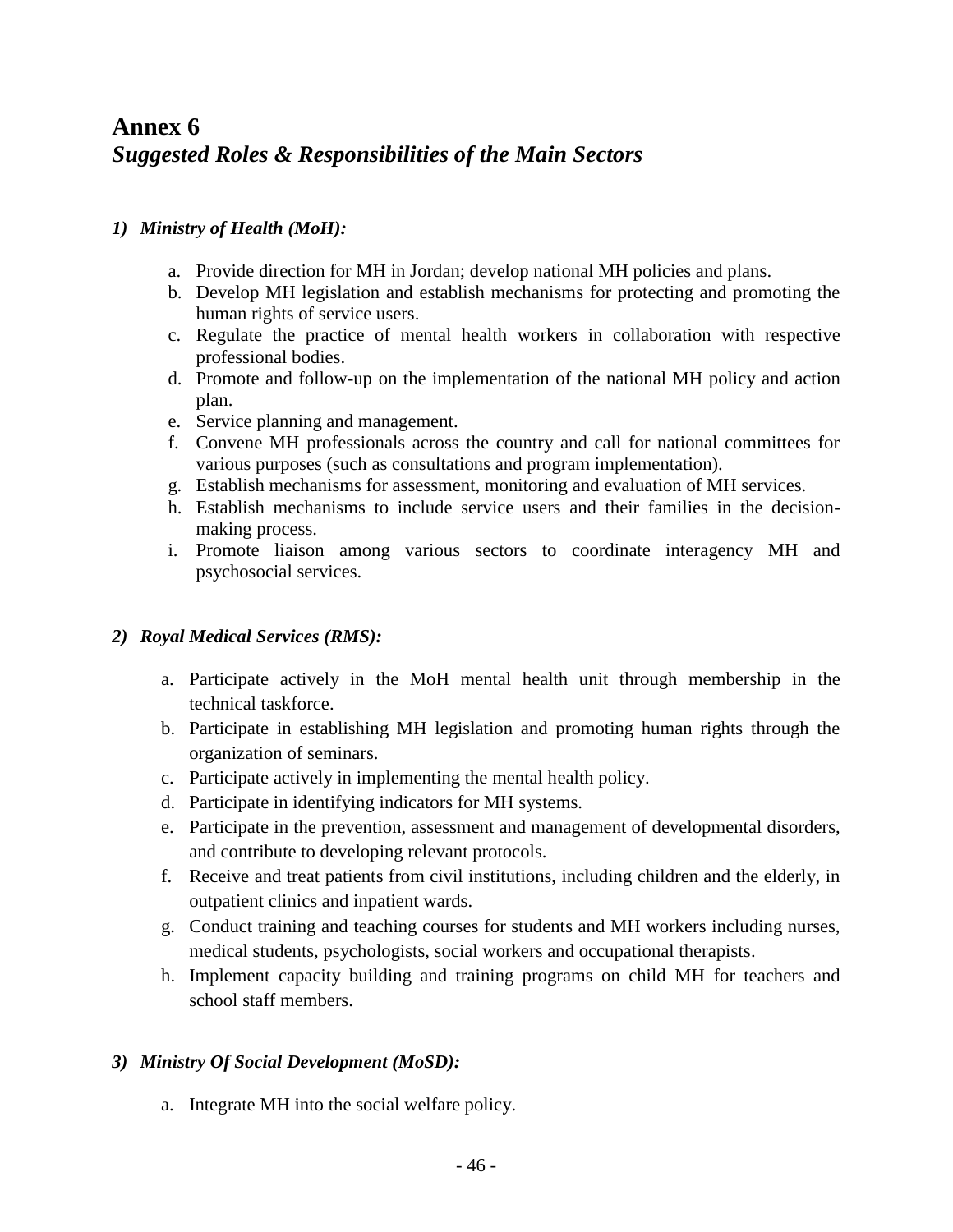- b. Identify social determinants of mental health and establish programs to promote social welfare and protect vulnerable individuals and families.
- c. Develop programs and social measures to protect and support people with mental health problems, and implement programs and services to integrate them into their communities.
- d. Participate in addressing and combating the stigma related to mental health problems.
- e. Strengthen and further develop social services for people who suffer from mental health problems.

### *4) Ministry of Education (MoE):*

- a. Integrate MH into the education policies and curricula in school programs.
- b. Set standards for the required credentials of school psychologists and school counselors.
- c. Collaborate on policies and activities with both the MoH and MoSD on devising policies and programs on shared issues and concerns.
- d. Develop capacity building and implement training programs on child MH for teachers and school staff members.

### *5) Ministry of Higher Education (MoHE):*

- a. Include MH as an integral part of university education policies and curricula.
- b. Collaborate on policies and activities with both the MoH and MoSD on devising policies and programs on shared issues and concerns.
- c. Develop and implement capacity building and training programs on adolescent and young adult MH for professors and staff members.

### *6) Ministry of Labor (MoL):*

- a. Adopt an interest and an action plan for the employment of people with MH problems, in collaboration with MoH and MoSD.
- b. Educate labor inspectors about MH conditions at the work place.
- c. Deliver MH prevention and awareness programs at the work place.
- d. Monitor any practice of discrimination against people with mental disorders at the work place and develop appropriate complaints and response mechanisms.

### *7) Ministry of Justice (MoJ):*

- a. Promote quality MH services in prisons and correctional centers.
- b. Include a mandatory training course in MH for all security staff.
- c. Provide training courses on early detection of MH problems and develop referral mechanisms for detention center staff and police officers.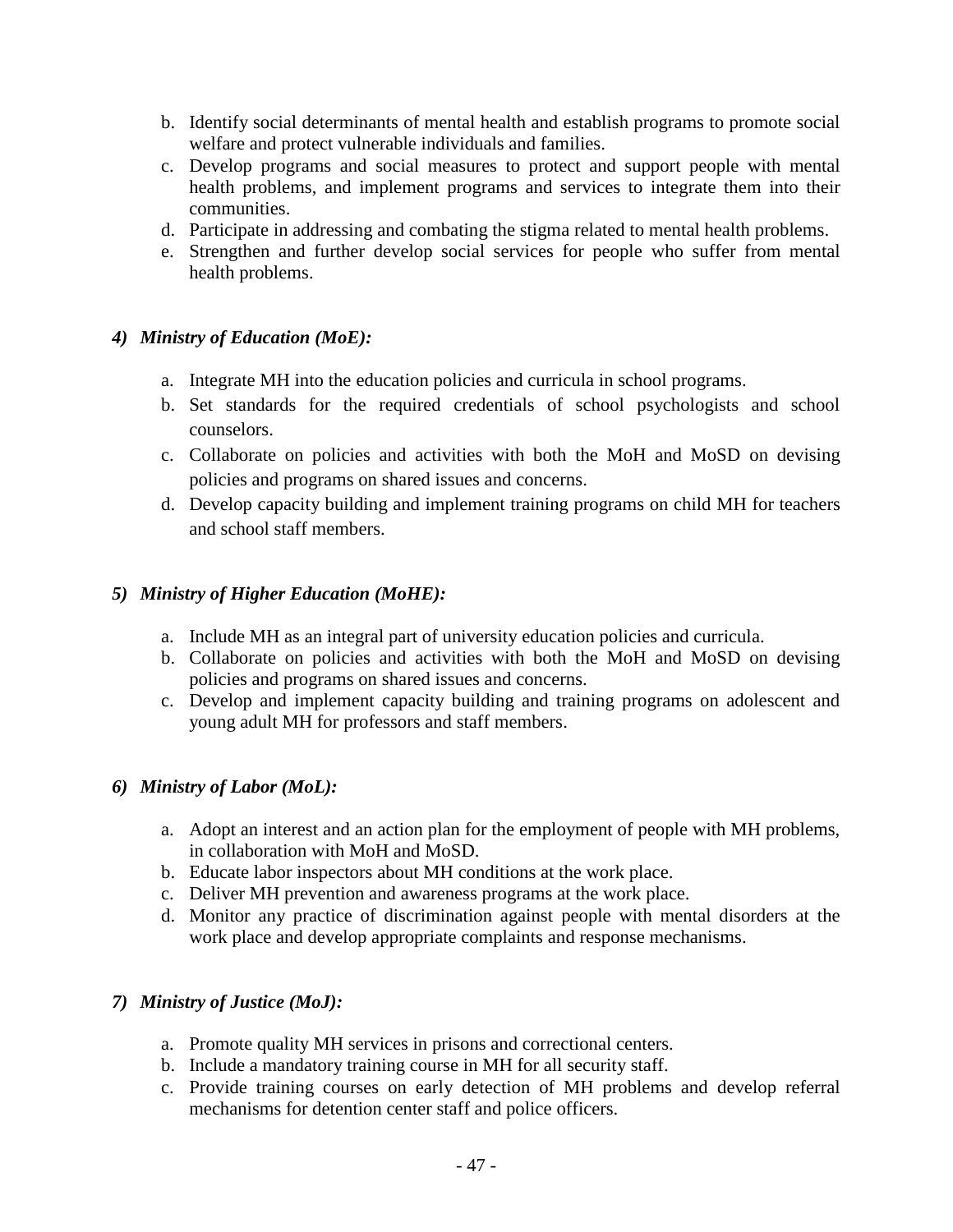- d. Maintain and monitor human rights conditions in prisons and correctional centers, as they represent the minimal measures for protecting MH conditions.
- e. Facilitate the provision of MH experts in the courts when needed.

### *8) Ministry of Islamic Awqaf (MoIA):*

- a. Integrate MH in the agenda of MoIA
- b. Contribute to the development of the mental health system in Jordan through the implementation of the policy and plan.

### *9) Academic Institutions:*

- a. Include MH and mhGAP-IG as an integral part of education programs and graduation requirements.
- b. Encourage the inclusion of MH services as placements for field training and voluntary work for students.
- c. Collaborate with community institutions through action plans to build the capacity of front-line workers, service users, and informal family care through trainings and workshops.
- d. Build capacity of academics, workers, and students.
- e. Implement counseling programs through university student unions.
- f. Adopt and collaborate with practitioners and other relevant entities on research in MH and related areas.

### *10) UNRWA:*

- a. Collaborate in implementing the National MH Policy and Plan with governmental bodies and other NGOs.
- b. Integrate the MH component in its PHC services.
- c. Develop and participate in awareness campaigns to fight the stigma related to mental disorders.
- d. Build capacity of teachers on child mental health issues.

### *11) Local NGOs, Foundations and CBOs:*

- a. Collaborate in implementing the National MH Policy and Plan with governmental bodies and other NGOs.
- b. Develop and participate in awareness campaigns to fight the stigma related to mental disorders.
- c. Implement rehabilitation, vocational, and recreational programs for service users and their families.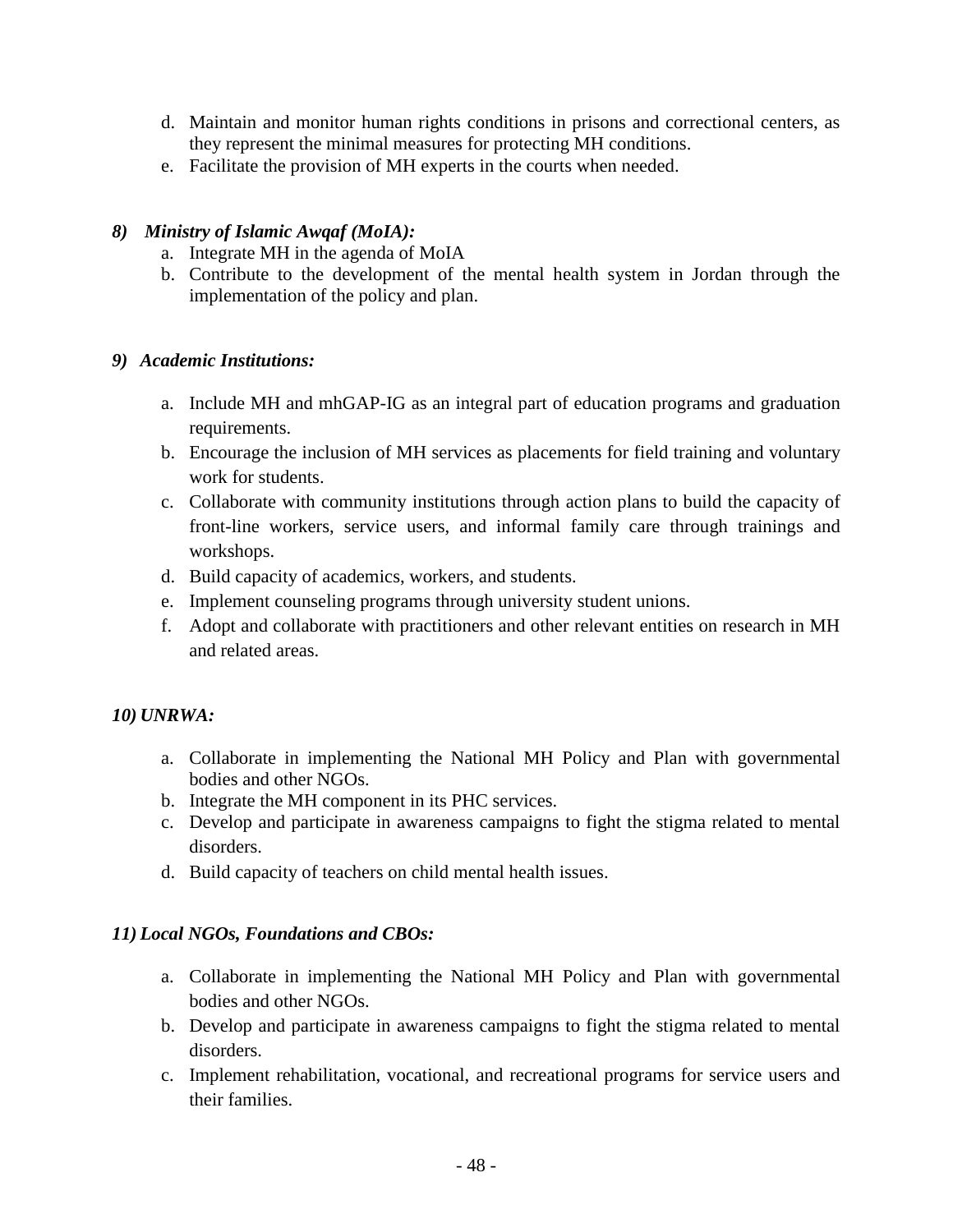- d. Develop programs to integrate service users in their communities and the work place.
- e. Implement family counseling and psycho-education programs for service users and their families.

### *12)International NGOs and Agencies:*

- a. Build partnerships with governmental bodies, including the MoH and MoE.
- b. Pilot programs in MH at all levels of care.
- c. Augment national and international networking with other agencies for technical development.
- d. Build capacity of local staff and community-based organizations.
- e. Support and fund MH service delivery.

### *13) National Centre for Crisis Management and Security (NCCMS):*

- a. Integrate the MH component in the strategy for the centre.
- b. Develop human resources in MH for all stages of emergency and crisis preparedness, response and recovery, in order to respond to the needs of affected communities.
- c. Collaborate with the Jordan IASC advocates group to integrate the IASC guidelines into strategies.
- d. Prepare an information package or plan for MH during emergency preparedness and response.

### *14)IASC Guidelines Jordan Advocates Group:*

- a. Coordinate with the NCCMS.
- b. Prepare orientation and training materials on the IASC Guidelines.
- c. Promote awareness on the issue of MH in emergency response.
- d. Build capacity of emergency workers on MH.
- e. Contribute to the process of institutionalizing the IASC Guidelines in the country.

### *15) Higher Health Council:*

- a. Introduce the MH component in the public health agenda of the council.
- b. Identify and address the MH and psychosocial aspects in various health issues (e.g. chronic diseases).
- c. Collaborate with other bodies and institutions on MH.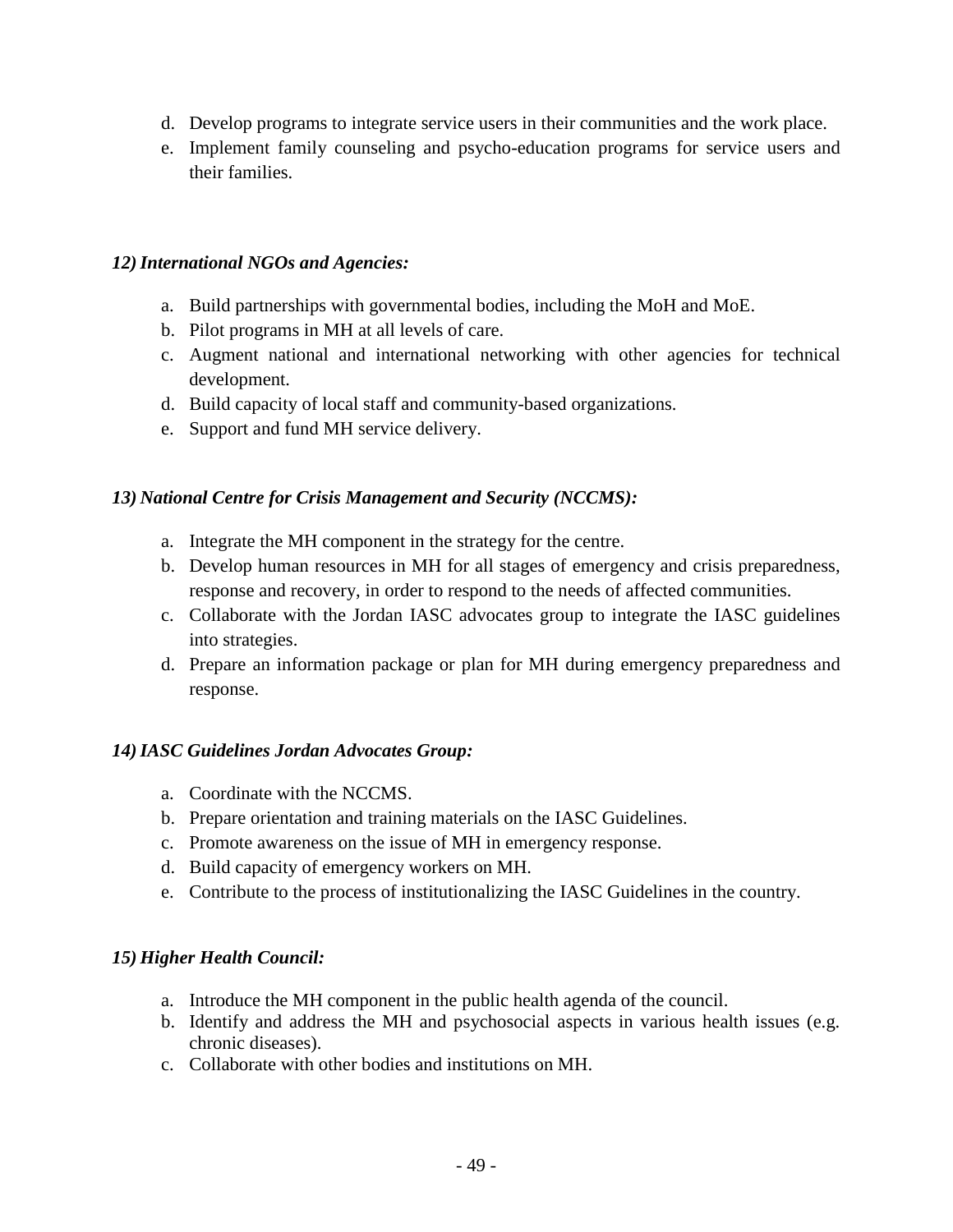### *16) Professional Associations:*

- *Jordanian Psychiatric Association:*
	- Promote MH awareness and education through lectures, seminars and conferences, and through contacts with the media.
	- Promote and contribute to the implementation of the MH policy.
	- Advocate for MH to be a priority in the public health agenda.
	- Advocate for MH to be part of the general health system.
	- Develop plans and activities to attract medical students to the specialty of psychiatry.
- *Jordanian Psychological Association:* 
	- Support the efforts of the MoH, MoE, and MoSD in their endeavor to improve the MH system and implement the MH policy.
	- Support the development of criteria for positive MH practices.
	- Advocate for MH promotion in all prevention efforts on the national level.
	- Uphold the responsibility in licensure plans and programs for school counselors and psychologists.
	- Participate with stakeholders in planning habilitation and rehabilitation programs for patients and their caregivers.
	- Support and assist in fundraising activities, rehabilitation programs and school psychological services.
	- Provide technical input and assistance in the development of training programs for concerned parties.
	- Train professionals on the early detection of threats to MH.
- *Jordanian Association of Social Workers:*
	- Monitor the living and work conditions of persons with mental disorders.
	- Support rehabilitation programs for persons with mental disorders.
	- Set regulations regarding criteria for licensing social workers and an accountability system for professional practice.
	- Liaise between the families of service users and professional parties, including MoSD.
	- Liaise with the MoL and employment agencies to guide the beneficiaries and their caregivers towards work environments.
	- Monitor stressors and stress sources in the community and in the lives of service users, and coordinate with professional parties in planning to minimize the impacts of these stressors.
- *Jordanian Nursing Council (JNC):* 
	- Contribute to and promote the implementation of the MH policy.
	- Develop and implement MH programs in all concerned agencies and associations.
	- Develop a national education scheme for MH nursing.
	- Accredit credentials of specialties for MH services.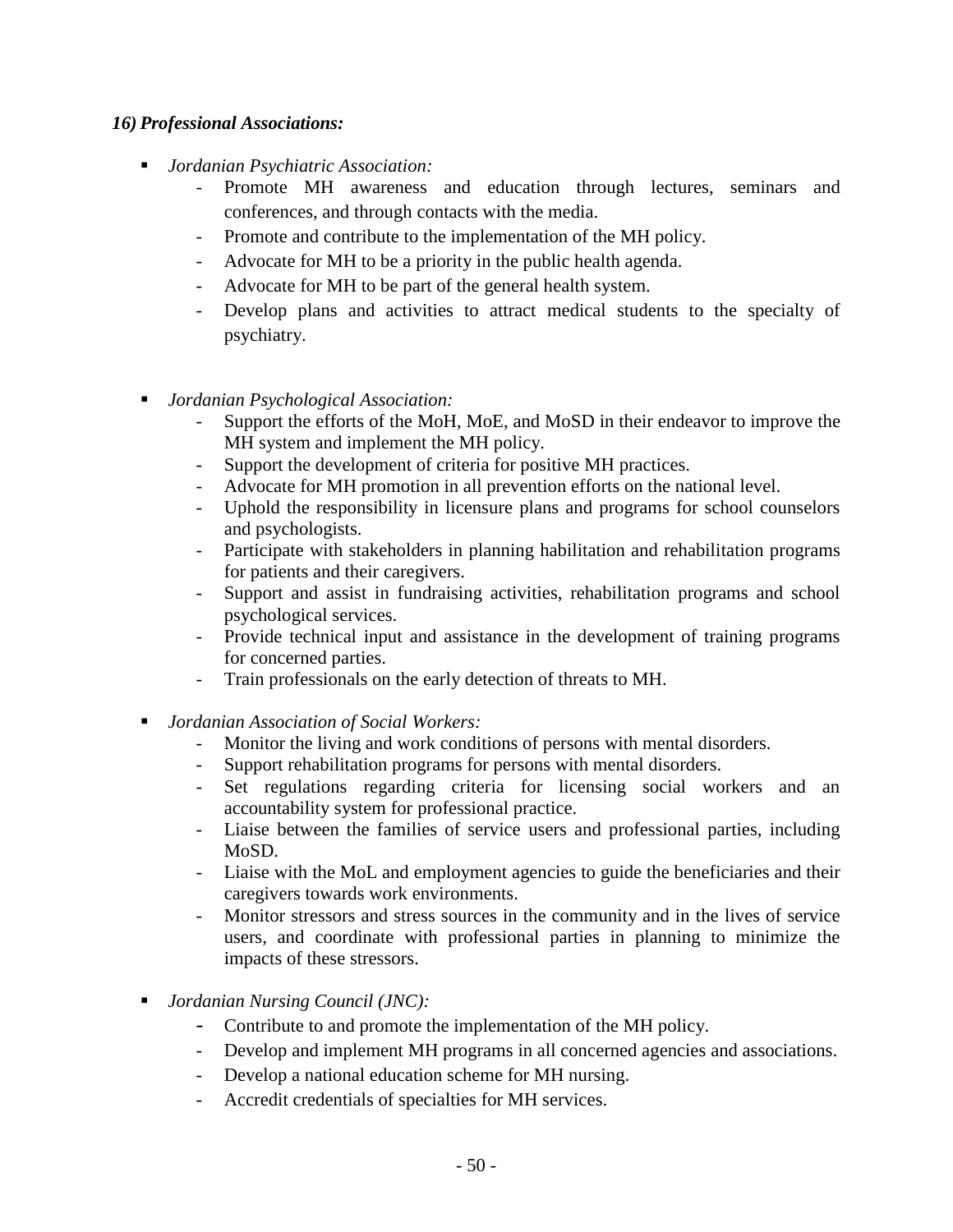- Develop a training scheme/ packages for MH nurses.
- Provide continuing nursing education for nurses.
- Human resource development of mental health nurses.
- *Jordanian Medical Association:*
	- Strengthen the MH component in medical training.
	- Integrate the mhGAP-IG in the curricula for GPs and family doctors, in addition to the pre-specialization practical experience curriculum.
	- Provide CME for MH training and refresher trainings.
	- Promote psychiatry as field of specialization.
- *Occupational Therapist Association:* 
	- Collaborate with other parties for the implementation of the MH policy and plan.
	- Support the development and adoption of criteria for MH service delivery, based on the MH policy.
	- Promote strengthening the MH component in educational curricula.
	- Assist and support occupational therapy programs with emphasis on mental health services, and community-based rehabilitation.
	- Prepare an information package for occupational therapy mental health services.
	- Provide technical input and assistance in developing and implementing MH training programs for occupational therapists, other service providers, service users and their families.
	- Uphold responsibility in MH occupational therapy licensure based on qualification, training and examination.
	- Provide community-based programs to decrease stigma and enhance community integration of service users.
	- Disseminate MH occupational therapy practice at all levels of care throughout all sectors.

### *17) Community and Religious Leaders:*

- a. Raise awareness on MH issues.
- b. Build capacity of community and religious leaders in identifying and referring people with MH problems.
- c. Utilize worship places to provide support to individuals and families.
- d. Collaborate with governmental bodies on the issue of MH.

### *18) Users Association:*

- a. Network with different institutions to integrate service users in the community.
- b. Raise awareness about mental disorders and fighting stigma in the community.
- c. Provide support groups for service users.
- d. Provide psychosocial education programs for service users.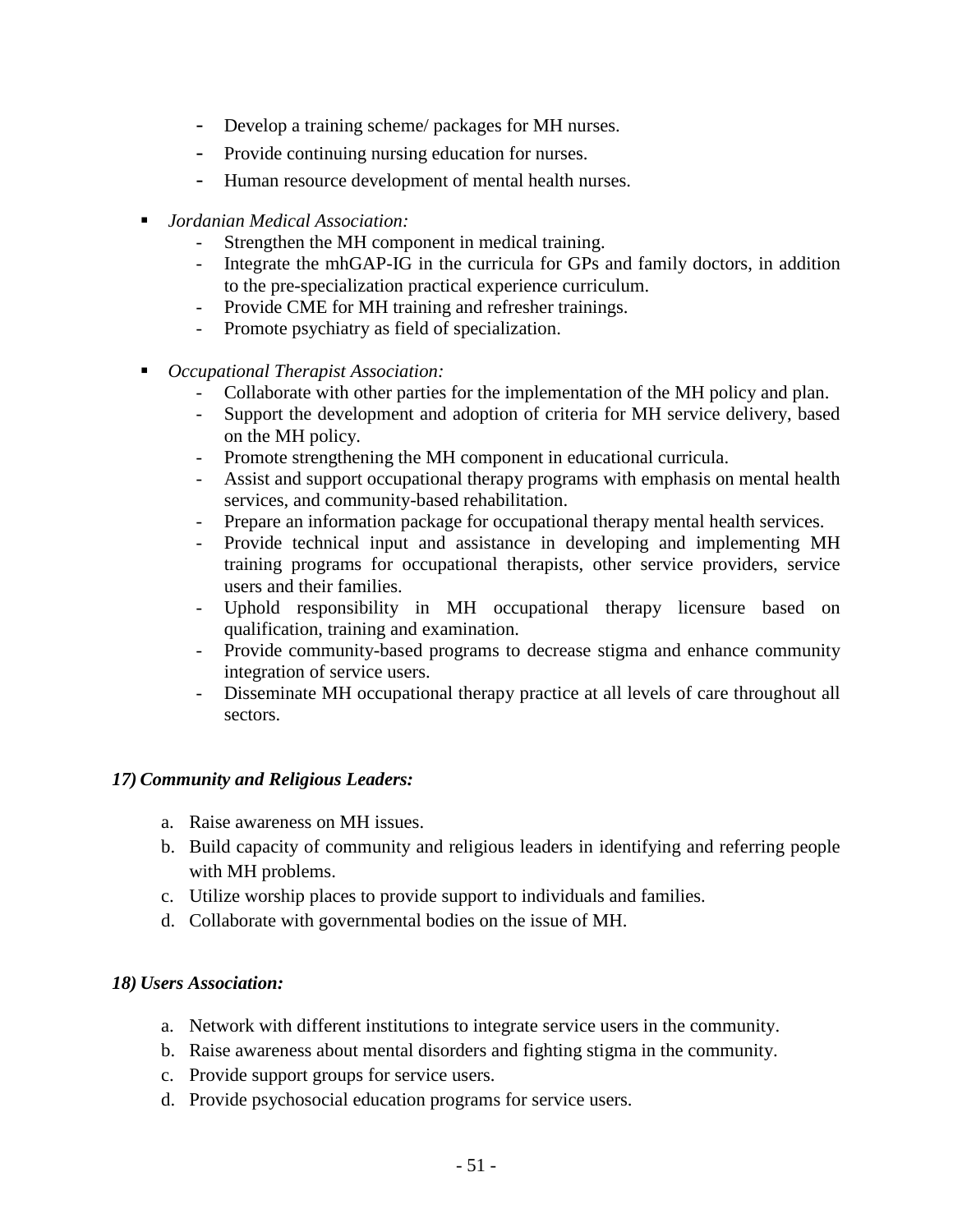e. Advocate for the human rights of people with mental problems.

### *19) Human Rights NGOs:*

- a. Integrate the MH component in the NGO agenda.
- b. Build technical capacity in MH and human rights.
- c. Empower service user associations.
- d. Facilitate reporting mechanisms for people with mental health problems.

### *20) National Centre for Human Rights:*

- a. Integrate the MH component in the centre's agenda.
- b. Contribute to the development of MH legislation.
- c. Establish a taskforce for monitoring human rights violations in MH.
- d. Build technical capacity in MH and human rights.
- e. Empower service users associations.
- f. Facilitate reporting mechanism for people with mental health problems.

### *21) Media:*

- a. Assign a representative to follow-up on the National MH Policy and Plan activities.
- b. Collaborate in implementing innovative programs to portray an accurate image of MH.
- c. Collaborate with other institution in Jordan to develop MH education programs directed toward children, adolescents, and adults.
- d. Implement talk-shows and programs to raise awareness about MH promotion and early detection.